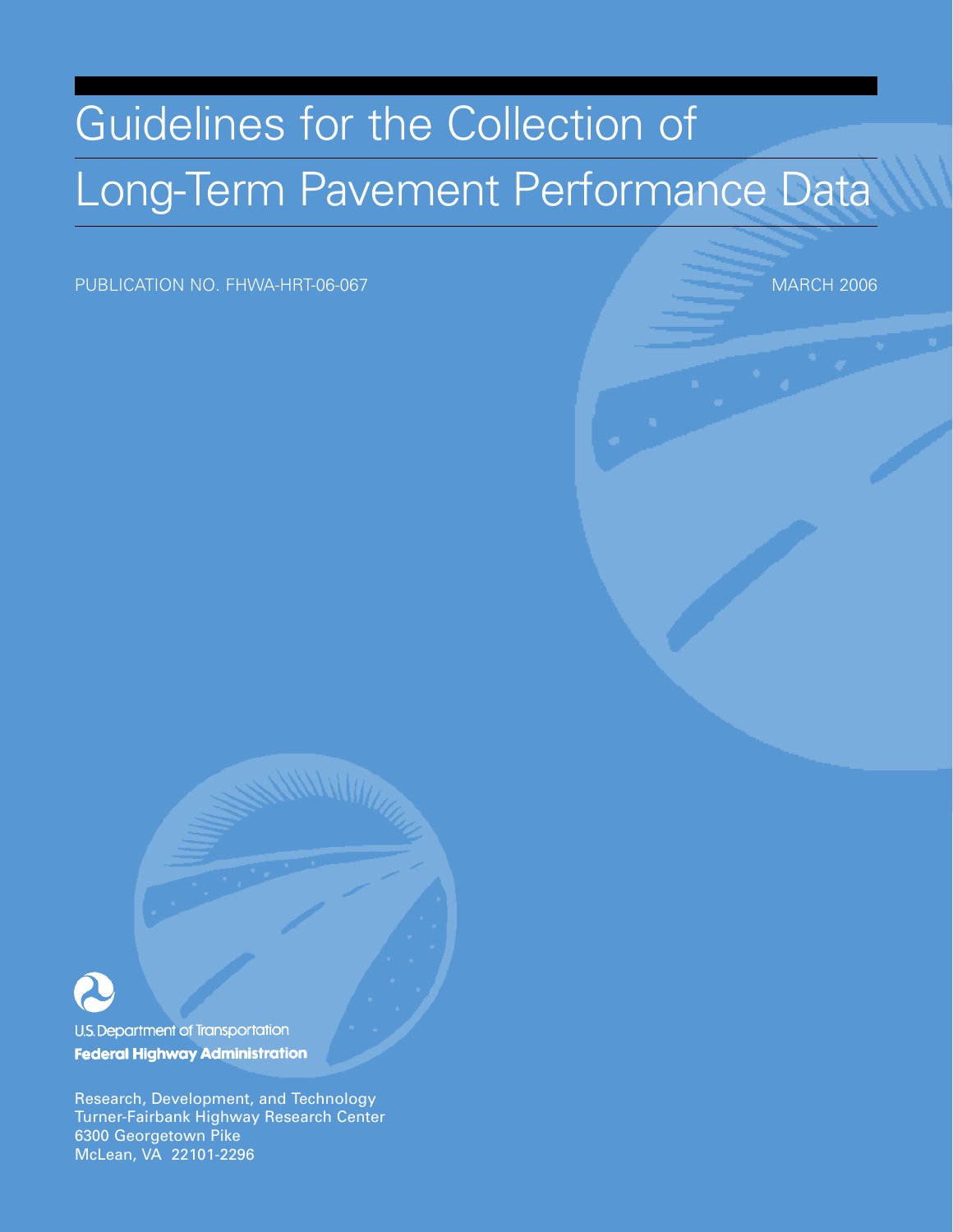#### **FOREWORD**

The Long-Term Pavement Performance (LTPP) program is ongoing and active. To obtain current information and access to other technical references, LTPP data users should visit the LTPP Web site at http://www.fhwa.dot.gov/pavement/ltpp. LTPP data requests, technical questions, and data user feedback can be submitted to LTPP customer service via e-mail at ltppinfo@fhwa.dot.gov.

> Gary L. Henderson Director, Office of Infrastructure Research and Development

#### **Notice**

This document is distributed under the sponsorship of the U.S. Department of Transportation in the interest of information exchange. The U.S. Government assumes no liability for its content or use thereof. This report does not constitute a standard, specification, or regulation.

The U.S. Government does not endorse products or manufacturers. Trade and manufacturers' names appear in this report only because they are considered essential to the object of the document.

#### **Quality Assurance Statement**

The Federal Highway Administration (FHWA) provides high-quality information to serve Government, industry, and the public in a manner that promotes understanding. Standards and policies are used to ensure and maximize the quality, objectivity, utility, and integrity of its information. FHWA periodically reviews quality issues and adjusts its programs and processes to ensure continuous quality improvement.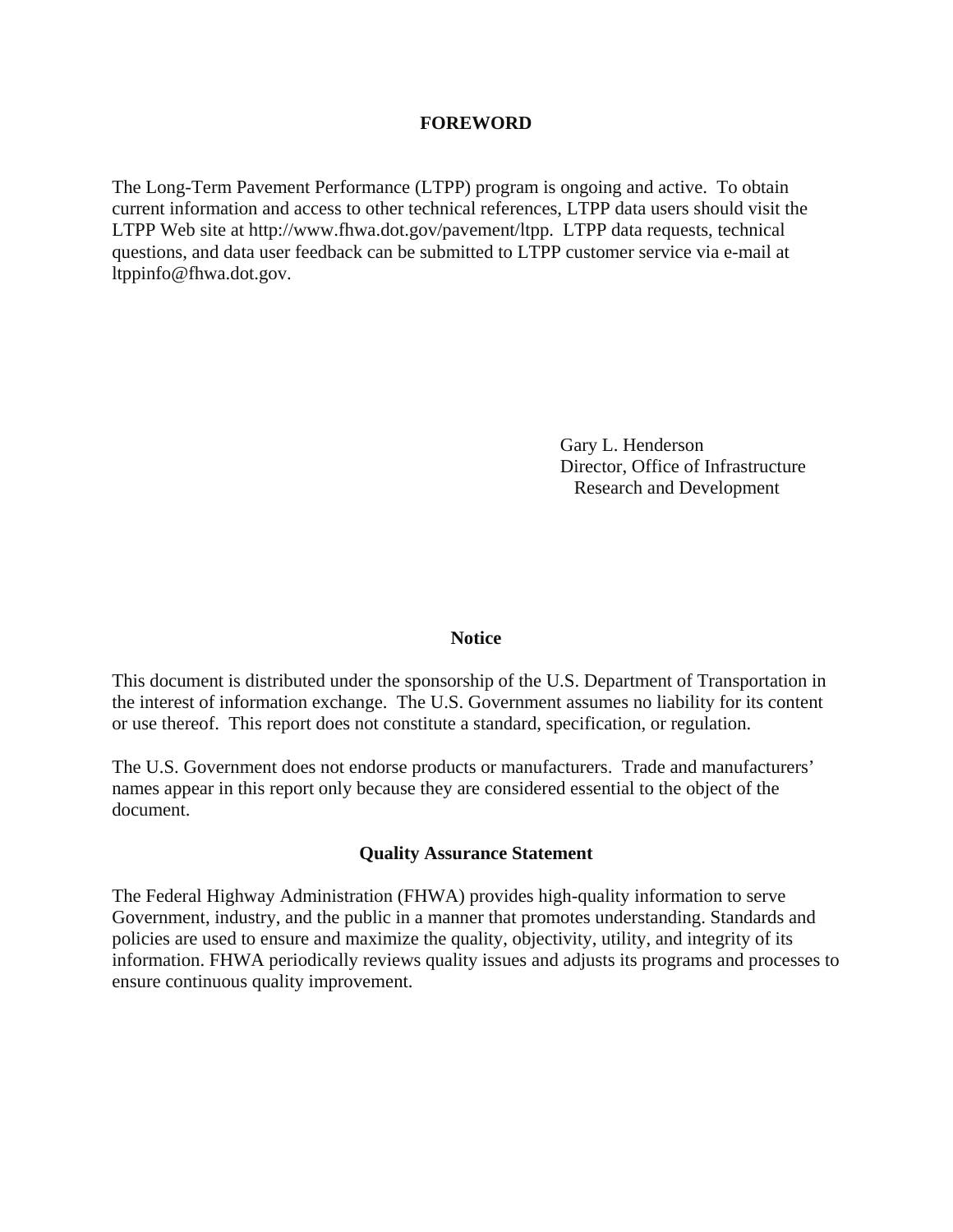| <b>Technical Report Documentation Page</b>                                                                                                                                                                                                                                                                                                                                                                                                                                                                                                                                                                                                                                                                                                                                                                                                                                                                                                                                                                                                                                                                                                                                                       |                                                                                                                                                                             |                                                                                      |                                       |  |
|--------------------------------------------------------------------------------------------------------------------------------------------------------------------------------------------------------------------------------------------------------------------------------------------------------------------------------------------------------------------------------------------------------------------------------------------------------------------------------------------------------------------------------------------------------------------------------------------------------------------------------------------------------------------------------------------------------------------------------------------------------------------------------------------------------------------------------------------------------------------------------------------------------------------------------------------------------------------------------------------------------------------------------------------------------------------------------------------------------------------------------------------------------------------------------------------------|-----------------------------------------------------------------------------------------------------------------------------------------------------------------------------|--------------------------------------------------------------------------------------|---------------------------------------|--|
| 1. Report No.<br>FHWA-HRT-06-067                                                                                                                                                                                                                                                                                                                                                                                                                                                                                                                                                                                                                                                                                                                                                                                                                                                                                                                                                                                                                                                                                                                                                                 | 2. Government Accession No.                                                                                                                                                 |                                                                                      | 3. Recipient's Catalog No.            |  |
| 4. Title and Subtitle<br><b>GUIDELINES FOR THE COLLECTION OF</b><br>LONG-TERM PAVEMENT PERFORMANCE DATA                                                                                                                                                                                                                                                                                                                                                                                                                                                                                                                                                                                                                                                                                                                                                                                                                                                                                                                                                                                                                                                                                          |                                                                                                                                                                             |                                                                                      | 5. Report Date<br>March 2006          |  |
|                                                                                                                                                                                                                                                                                                                                                                                                                                                                                                                                                                                                                                                                                                                                                                                                                                                                                                                                                                                                                                                                                                                                                                                                  |                                                                                                                                                                             |                                                                                      | 6. Performing Organization Code       |  |
| $7.$ Author(s)<br>A. L. Simpson, B. K. Ostrom, P. N. Schmalzer                                                                                                                                                                                                                                                                                                                                                                                                                                                                                                                                                                                                                                                                                                                                                                                                                                                                                                                                                                                                                                                                                                                                   |                                                                                                                                                                             |                                                                                      | 8. Performing Organization Report No. |  |
| 9. Performing Organization Name and Address<br>MACTEC Engineering and Consulting, Inc.                                                                                                                                                                                                                                                                                                                                                                                                                                                                                                                                                                                                                                                                                                                                                                                                                                                                                                                                                                                                                                                                                                           |                                                                                                                                                                             |                                                                                      | 10. Work Unit No. (TRAIS)             |  |
| 12104 Indian Creek Court, Suite A<br>Beltsville, MD 20705-1242                                                                                                                                                                                                                                                                                                                                                                                                                                                                                                                                                                                                                                                                                                                                                                                                                                                                                                                                                                                                                                                                                                                                   |                                                                                                                                                                             | 11. Contract or Grant No.<br>DTFH61-02-C-00007                                       |                                       |  |
| 12. Sponsoring Agency Name and Address<br>Office of Infrastructure Research and Development<br>Federal Highway Administration                                                                                                                                                                                                                                                                                                                                                                                                                                                                                                                                                                                                                                                                                                                                                                                                                                                                                                                                                                                                                                                                    |                                                                                                                                                                             | 13. Type of Report and Period Covered<br>Final Report, July 2005 to<br>December 2005 |                                       |  |
| 6300 Georgetown Pike<br>McLean, VA 22101-2296                                                                                                                                                                                                                                                                                                                                                                                                                                                                                                                                                                                                                                                                                                                                                                                                                                                                                                                                                                                                                                                                                                                                                    |                                                                                                                                                                             |                                                                                      | 14. Sponsoring Agency Code            |  |
| 15. Supplementary Notes<br>Contracting Officer's Technical Representative (COTR): Aramis Lopez, Jr., HRDI-13                                                                                                                                                                                                                                                                                                                                                                                                                                                                                                                                                                                                                                                                                                                                                                                                                                                                                                                                                                                                                                                                                     |                                                                                                                                                                             |                                                                                      |                                       |  |
| 16. Abstract<br>A set of data collection guidelines has been provided for the collection of all data obtained for the<br>Long-Term Pavement Performance (LTPP) program. These guidelines were provided to the<br>Regional Support Contractors (RSC) to facilitate data collection on a uniform basis. Over time,<br>additional documents were developed providing more specific requirements for the collection of<br>LTPP data. The primary purpose for the various data collection guides is to provide a uniform<br>basis for data collection during long-term monitoring of the performance of pavement test sections<br>under study by the LTPP program initiated under Strategic Highway Research Program (SHRP)<br>and continued under the Federal Highway Administration (FHWA). As methods for collection of<br>the data have changed and improved over the years, the guidelines used in obtaining these data<br>have changed. The objective of this document is not to provide the exact guidelines, but rather to<br>provide references for the guidelines and revisions to those guidelines used in collecting each type<br>of data for LTPP over the lifetime of the LTPP program. |                                                                                                                                                                             |                                                                                      |                                       |  |
| 17. Key Words<br>asphalt concrete, automated weather station, climatic data,<br>data collection, distress, falling weight deflectometer, field<br>sampling, General Pavement Studies, inventory, joint<br>faulting, laboratory testing, longitudinal profile, LTPP,<br>maintenance, materials testing, monitoring, portland cement<br>concrete, rehabilitation, seasonal monitoring, Specific<br>Pavement Studies, subgrade, traffic, transverse profile,<br>treated base, unbound base                                                                                                                                                                                                                                                                                                                                                                                                                                                                                                                                                                                                                                                                                                          | 18. Distribution Statement<br>No restrictions. This document is<br>available to the public through the<br>National Technical Information<br>Service, Springfield, VA 22161. |                                                                                      |                                       |  |
| 19. Security Classif. (of this report)<br>Unclassified                                                                                                                                                                                                                                                                                                                                                                                                                                                                                                                                                                                                                                                                                                                                                                                                                                                                                                                                                                                                                                                                                                                                           | 20. Security Classif. (of this page)<br>21. No. of Pages<br>Unclassified<br>61                                                                                              |                                                                                      | 22. Price                             |  |

**Form DOT F 1700.7** (8-72) Reproduction of completed page authorized.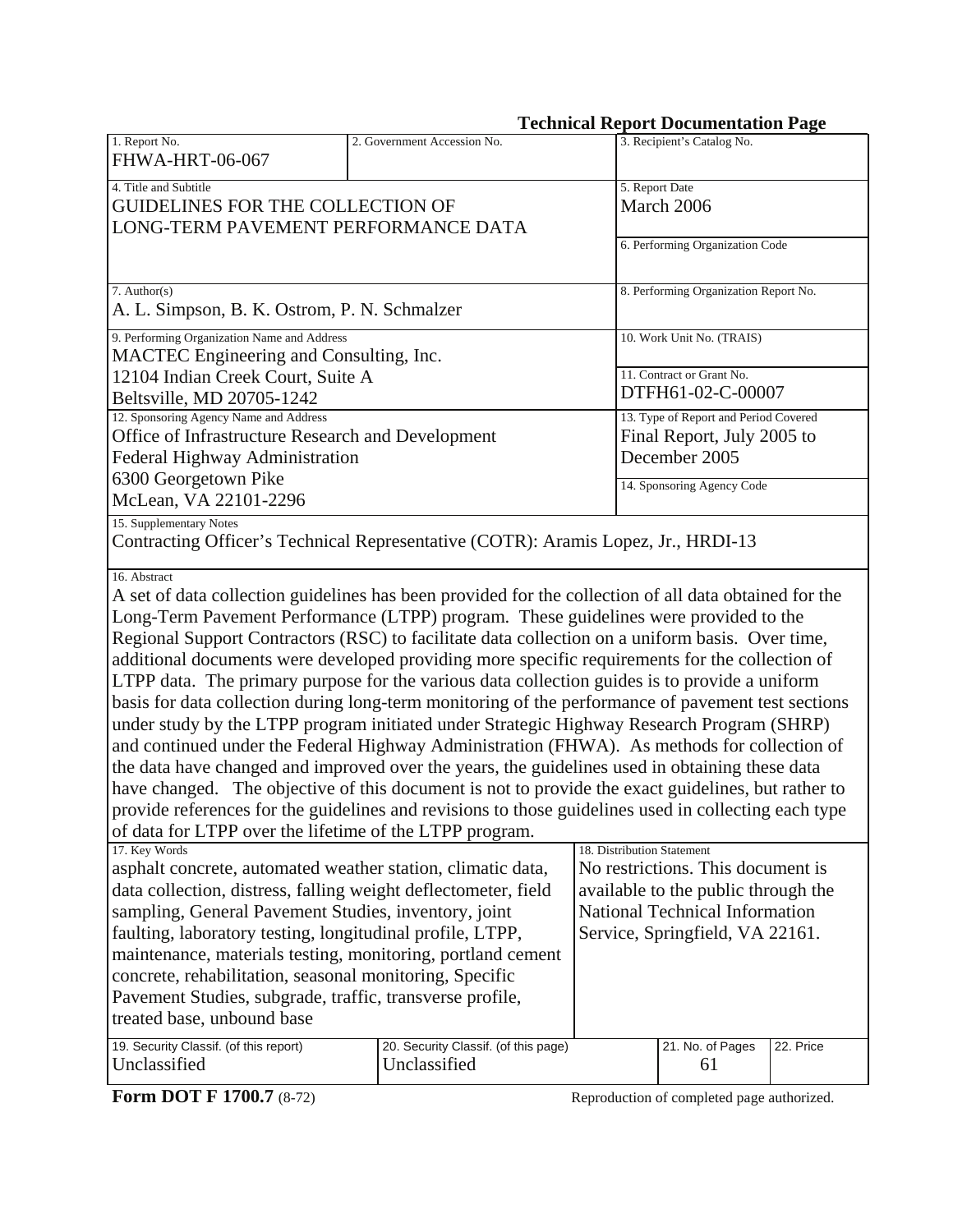| SI* (MODERN METRIC) CONVERSION FACTORS |                                     |                                                                    |                                              |                            |  |  |  |
|----------------------------------------|-------------------------------------|--------------------------------------------------------------------|----------------------------------------------|----------------------------|--|--|--|
|                                        |                                     | <b>APPROXIMATE CONVERSIONS TO SI UNITS</b>                         |                                              |                            |  |  |  |
| Symbol                                 | <b>When You Know</b>                | <b>Multiply By</b>                                                 | <b>To Find</b>                               | <b>Symbol</b>              |  |  |  |
|                                        |                                     | <b>LENGTH</b>                                                      |                                              |                            |  |  |  |
| in                                     | inches                              | 25.4                                                               | millimeters                                  | mm                         |  |  |  |
| ft                                     | feet                                | 0.305                                                              | meters                                       | m                          |  |  |  |
| yd                                     | yards                               | 0.914                                                              | meters                                       | m                          |  |  |  |
| mi                                     | miles                               | 1.61                                                               | kilometers                                   | km                         |  |  |  |
|                                        |                                     | <b>AREA</b>                                                        |                                              |                            |  |  |  |
| $in^2$                                 | square inches                       | 645.2                                                              | square millimeters                           | $\text{mm}^2$              |  |  |  |
| ft <sup>2</sup>                        | square feet                         | 0.093                                                              | square meters                                | m <sup>2</sup>             |  |  |  |
| $yd^2$                                 | square yard                         | 0.836                                                              | square meters                                | m <sup>2</sup>             |  |  |  |
| ac                                     | acres                               | 0.405                                                              | hectares                                     | ha                         |  |  |  |
| mi <sup>2</sup>                        | square miles                        | 2.59                                                               | square kilometers                            | km <sup>2</sup>            |  |  |  |
|                                        |                                     | <b>VOLUME</b>                                                      |                                              |                            |  |  |  |
| fl oz                                  | fluid ounces                        | 29.57                                                              | milliliters                                  | mL                         |  |  |  |
| gal                                    | gallons                             | 3.785                                                              | liters                                       | L                          |  |  |  |
| $\tilde{t}^3$                          | cubic feet                          | 0.028                                                              | cubic meters                                 | m <sup>3</sup>             |  |  |  |
| $yd^3$                                 | cubic yards                         | 0.765                                                              | cubic meters                                 | m <sup>3</sup>             |  |  |  |
|                                        |                                     | NOTE: volumes greater than 1000 L shall be shown in m <sup>3</sup> |                                              |                            |  |  |  |
|                                        |                                     | <b>MASS</b>                                                        |                                              |                            |  |  |  |
| <b>OZ</b>                              | ounces                              | 28.35                                                              | grams                                        | g                          |  |  |  |
| lb                                     | pounds                              | 0.454                                                              | kilograms                                    | kg                         |  |  |  |
| T                                      | short tons (2000 lb)                | 0.907                                                              | megagrams (or "metric ton")                  | $Mq$ (or "t")              |  |  |  |
|                                        |                                     | <b>TEMPERATURE (exact degrees)</b>                                 |                                              |                            |  |  |  |
| °F                                     | Fahrenheit                          | 5 (F-32)/9                                                         | Celsius                                      | $^{\circ}C$                |  |  |  |
|                                        |                                     | or (F-32)/1.8                                                      |                                              |                            |  |  |  |
|                                        |                                     | <b>ILLUMINATION</b>                                                |                                              |                            |  |  |  |
| fc                                     | foot-candles                        | 10.76                                                              | lux                                          | Ιx                         |  |  |  |
| fl                                     | foot-Lamberts                       | 3.426                                                              | candela/ $m2$                                | cd/m <sup>2</sup>          |  |  |  |
|                                        |                                     | <b>FORCE and PRESSURE or STRESS</b>                                |                                              |                            |  |  |  |
|                                        | poundforce                          | 4.45                                                               |                                              | N                          |  |  |  |
| Ibf<br>lbf/in <sup>2</sup>             | poundforce per square inch          | 6.89                                                               | newtons<br>kilopascals                       | kPa                        |  |  |  |
|                                        |                                     |                                                                    |                                              |                            |  |  |  |
|                                        |                                     |                                                                    | <b>APPROXIMATE CONVERSIONS FROM SI UNITS</b> |                            |  |  |  |
|                                        |                                     |                                                                    |                                              |                            |  |  |  |
| Symbol                                 | <b>When You Know</b>                | <b>Multiply By</b>                                                 | <b>To Find</b>                               | <b>Symbol</b>              |  |  |  |
|                                        |                                     | <b>LENGTH</b>                                                      |                                              |                            |  |  |  |
| mm                                     | millimeters                         | 0.039                                                              | inches                                       | in                         |  |  |  |
| m                                      | meters                              | 3.28                                                               | feet                                         | ft                         |  |  |  |
| m                                      | meters                              | 1.09                                                               | yards                                        | yd                         |  |  |  |
| km                                     | kilometers                          | 0.621                                                              | miles                                        | mi                         |  |  |  |
|                                        |                                     | <b>AREA</b>                                                        |                                              |                            |  |  |  |
|                                        |                                     | 0.0016                                                             |                                              |                            |  |  |  |
| $\text{mm}^2$<br>m <sup>2</sup>        | square millimeters<br>square meters | 10.764                                                             | square inches<br>square feet                 | $in^2$<br>$ft^2$           |  |  |  |
| m <sup>2</sup>                         | square meters                       | 1.195                                                              | square yards                                 | $yd^2$                     |  |  |  |
| ha                                     | hectares                            | 2.47                                                               | acres                                        | ac                         |  |  |  |
| km <sup>2</sup>                        | square kilometers                   | 0.386                                                              | square miles                                 | mi <sup>2</sup>            |  |  |  |
|                                        |                                     |                                                                    |                                              |                            |  |  |  |
| mL                                     | milliliters                         | <b>VOLUME</b><br>0.034                                             | fluid ounces                                 | fl oz                      |  |  |  |
| L                                      | liters                              | 0.264                                                              | gallons                                      |                            |  |  |  |
| m <sup>3</sup>                         | cubic meters                        | 35.314                                                             | cubic feet                                   | gal<br>$\tilde{t}^3$       |  |  |  |
| m <sup>3</sup>                         | cubic meters                        | 1.307                                                              | cubic yards                                  | $yd^3$                     |  |  |  |
|                                        |                                     |                                                                    |                                              |                            |  |  |  |
|                                        |                                     | <b>MASS</b>                                                        |                                              |                            |  |  |  |
| g                                      | grams                               | 0.035                                                              | ounces                                       | 0Z                         |  |  |  |
| kg                                     | kilograms                           | 2.202<br>1.103                                                     | pounds                                       | lb<br>т                    |  |  |  |
| $Mg$ (or "t")                          | megagrams (or "metric ton")         |                                                                    | short tons (2000 lb)                         |                            |  |  |  |
| $^{\circ}$ C                           | Celsius                             | <b>TEMPERATURE (exact degrees)</b><br>$1.8C + 32$                  | Fahrenheit                                   | $\mathrm{P}^{\circ}$       |  |  |  |
|                                        |                                     |                                                                    |                                              |                            |  |  |  |
|                                        |                                     | <b>ILLUMINATION</b>                                                |                                              |                            |  |  |  |
| Ιx                                     | lux                                 | 0.0929                                                             | foot-candles                                 | fc                         |  |  |  |
| cd/m <sup>2</sup>                      | candela/m <sup>2</sup>              | 0.2919                                                             | foot-Lamberts                                | fl                         |  |  |  |
|                                        |                                     | <b>FORCE and PRESSURE or STRESS</b>                                |                                              |                            |  |  |  |
| N<br>kPa                               | newtons<br>kilopascals              | 0.225<br>0.145                                                     | poundforce<br>poundforce per square inch     | lbf<br>lbf/in <sup>2</sup> |  |  |  |

\*SI is the symbol for the International System of Units. Appropriate rounding should be made to comply with Section 4 of ASTM E380.<br>(Revised March 2003)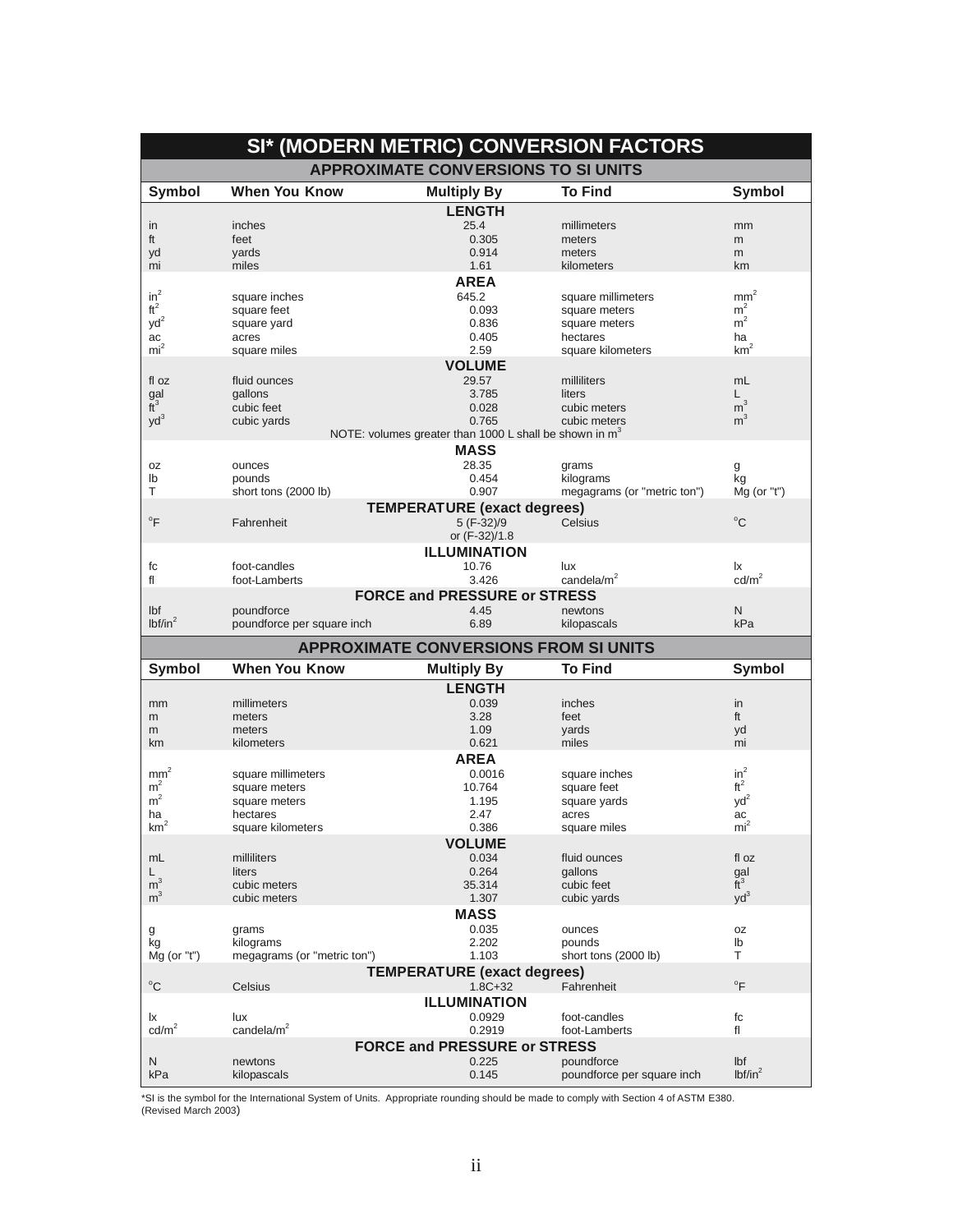# **TABLE OF CONTENTS**

| 1.3 OBJECTIVE OF THE GUIDELINES FOR DATA COLLECTION  2                  |  |
|-------------------------------------------------------------------------|--|
|                                                                         |  |
|                                                                         |  |
|                                                                         |  |
|                                                                         |  |
|                                                                         |  |
|                                                                         |  |
|                                                                         |  |
|                                                                         |  |
|                                                                         |  |
|                                                                         |  |
|                                                                         |  |
|                                                                         |  |
|                                                                         |  |
|                                                                         |  |
| 5.2 REFERENCES USED IN COLLECTING MAINTENANCE DATA  11                  |  |
|                                                                         |  |
|                                                                         |  |
|                                                                         |  |
|                                                                         |  |
|                                                                         |  |
|                                                                         |  |
|                                                                         |  |
|                                                                         |  |
|                                                                         |  |
| 6.3.3 References Specific to Semiautomated Distress Data Collection  18 |  |
|                                                                         |  |
|                                                                         |  |
|                                                                         |  |
|                                                                         |  |
|                                                                         |  |
|                                                                         |  |
| 7.2 REFERENCES USED IN COLLECTION OF REHABILITATION DATA 23             |  |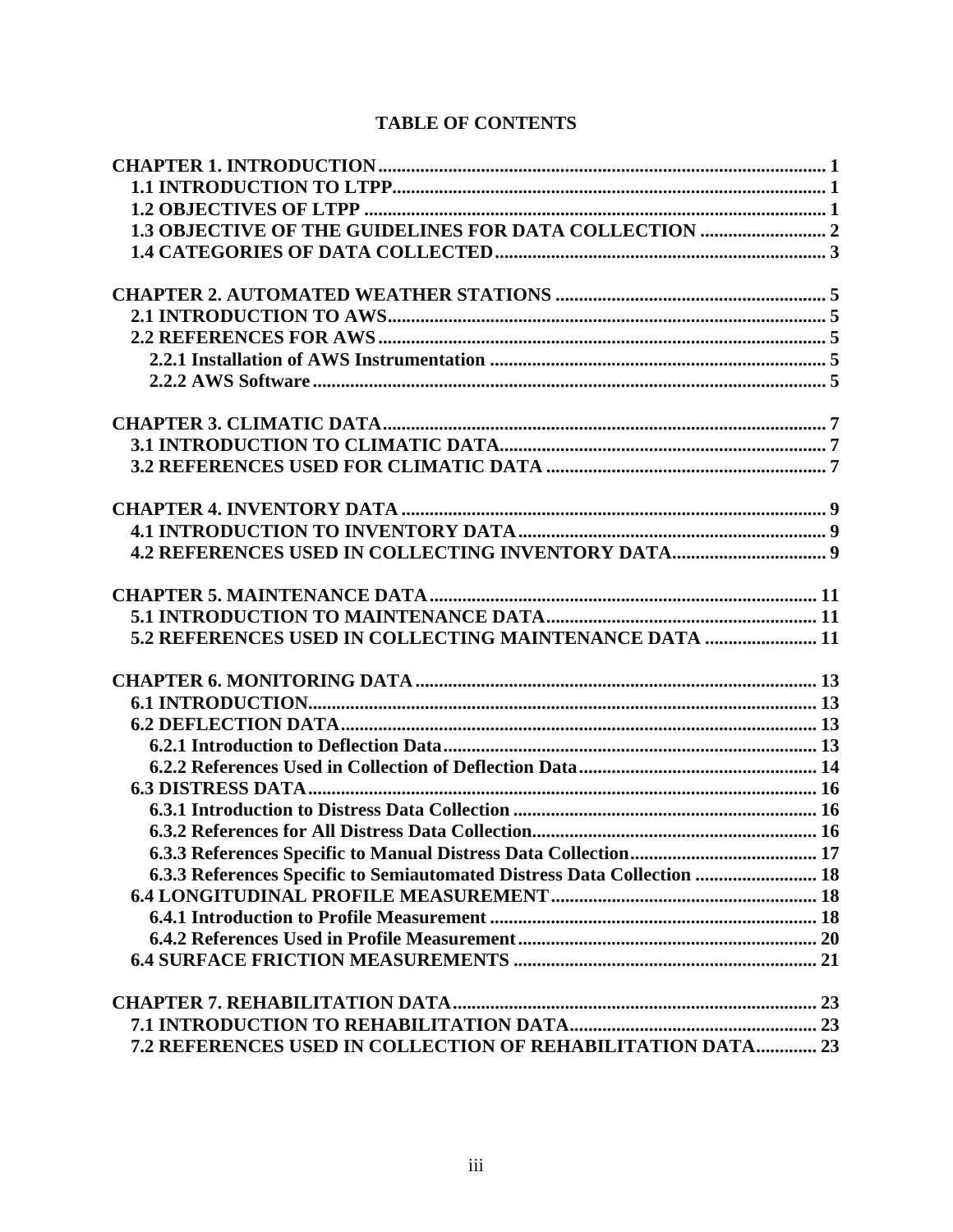| 8.2.1 References Detailing the SMP Instrumentation and Data Collection 25 |  |
|---------------------------------------------------------------------------|--|
|                                                                           |  |
|                                                                           |  |
|                                                                           |  |
| 9.1 SPS-1, STRATEGIC STUDY OF STRUCTURAL FACTORS FOR FLEXIBLE             |  |
|                                                                           |  |
|                                                                           |  |
|                                                                           |  |
| 9.2 SPS-2, STRATEGIC STUDY OF STRUCTURAL FACTORS FOR RIGID                |  |
|                                                                           |  |
|                                                                           |  |
|                                                                           |  |
| 9.3 SPS-3, PAVEMENT MAINTENANCE EFFECTIVENESS OF FLEXIBLE                 |  |
|                                                                           |  |
| 9.4 SPS-4, PAVEMENT MAINTENANCE EFFECTIVENESS OF RIGID                    |  |
|                                                                           |  |
| 9.5 SPS-5, REHABILITATION OF ASPHALT CONCRETE PAVEMENTS 31                |  |
|                                                                           |  |
|                                                                           |  |
| 9.6 SPS-6, REHABILITATION OF JOINTED PORTLAND CEMENT CONCRETE             |  |
|                                                                           |  |
|                                                                           |  |
|                                                                           |  |
| 9.7 SPS-7, BONDED PORTLAND CEMENT CONCRETE OVERLAYS OF                    |  |
|                                                                           |  |
|                                                                           |  |
|                                                                           |  |
| 9.8 SPS-8, STUDY OF THE ENVIRONMENTAL EFFECTS IN THE ABSENCE OF           |  |
|                                                                           |  |
|                                                                           |  |
|                                                                           |  |
| 9.9 SPS-9, VALIDATION OF SHRP ASPHALT SPECIFICATIONS AND MIX              |  |
|                                                                           |  |
|                                                                           |  |
|                                                                           |  |
|                                                                           |  |
|                                                                           |  |
|                                                                           |  |
|                                                                           |  |
|                                                                           |  |
|                                                                           |  |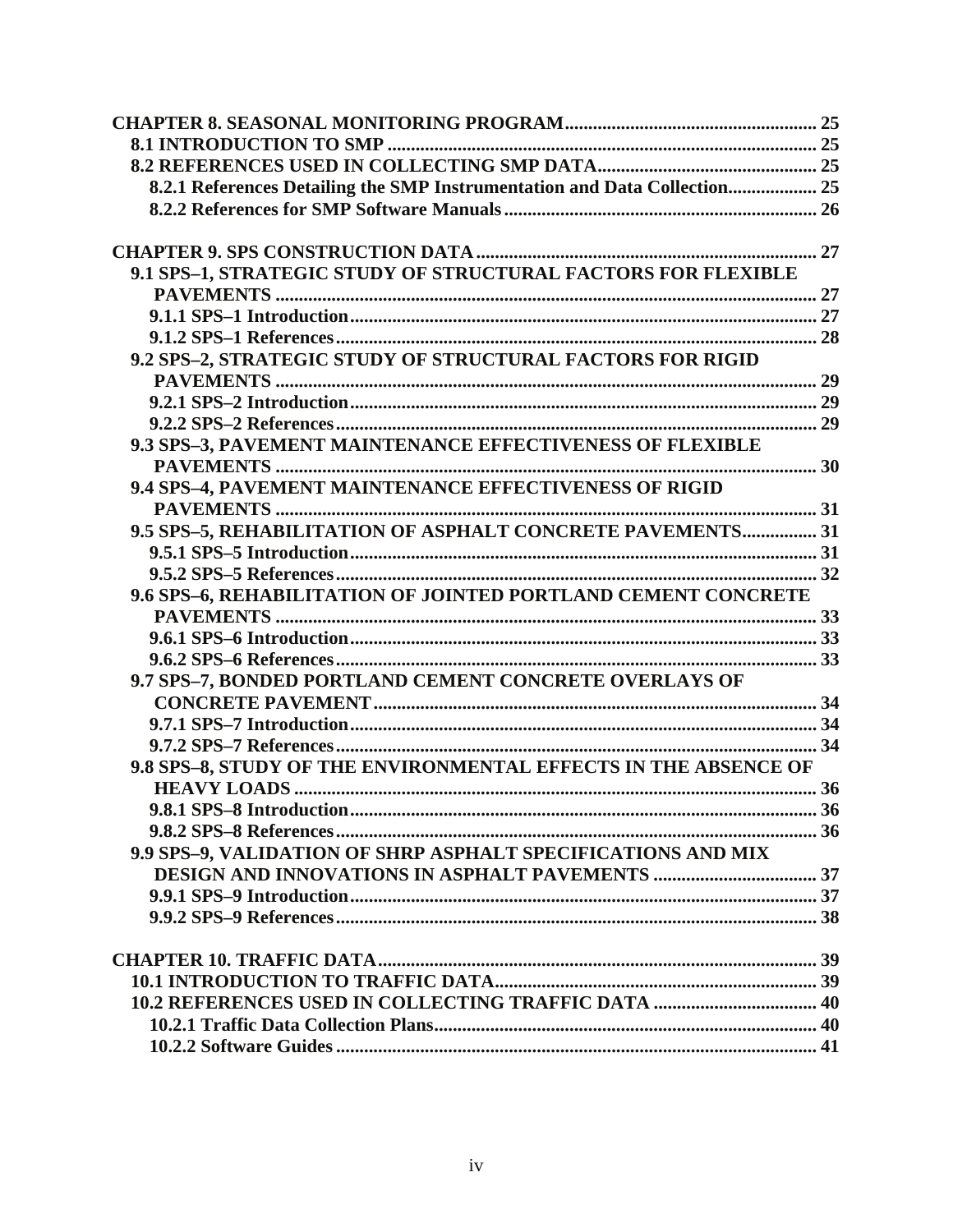| <b>CHAPTER 11. FIELD MATERIALS SAMPLING AND LABORATORY TESTING</b> |  |
|--------------------------------------------------------------------|--|
|                                                                    |  |
|                                                                    |  |
|                                                                    |  |
|                                                                    |  |
|                                                                    |  |
|                                                                    |  |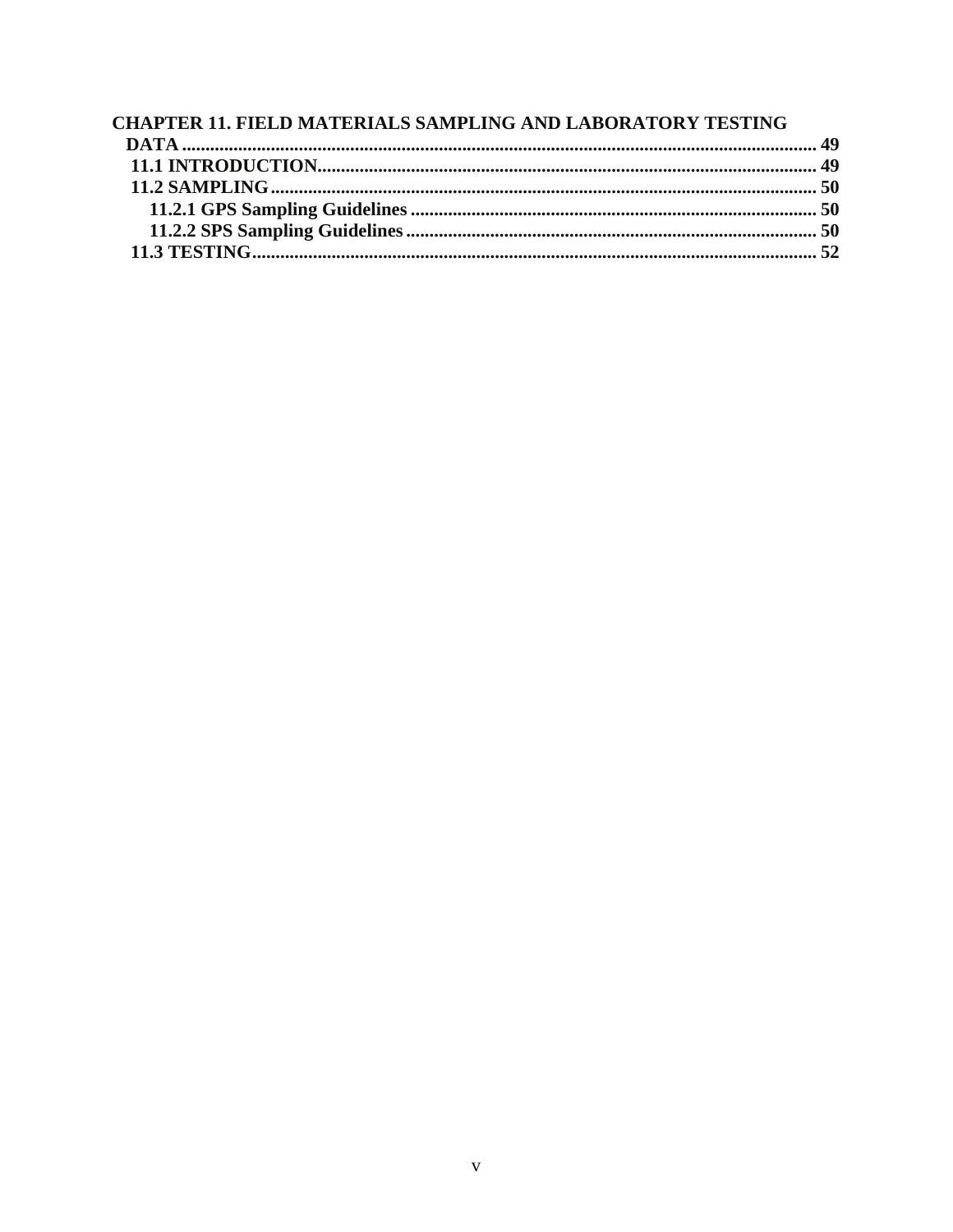# **LIST OF TABLES**

| Table 2. Timeline of Revision to Distress Data Collection Procedures 19             |  |
|-------------------------------------------------------------------------------------|--|
| Table 3. Revision to Interim Guide for Laboratory Materials Handling and Testing 53 |  |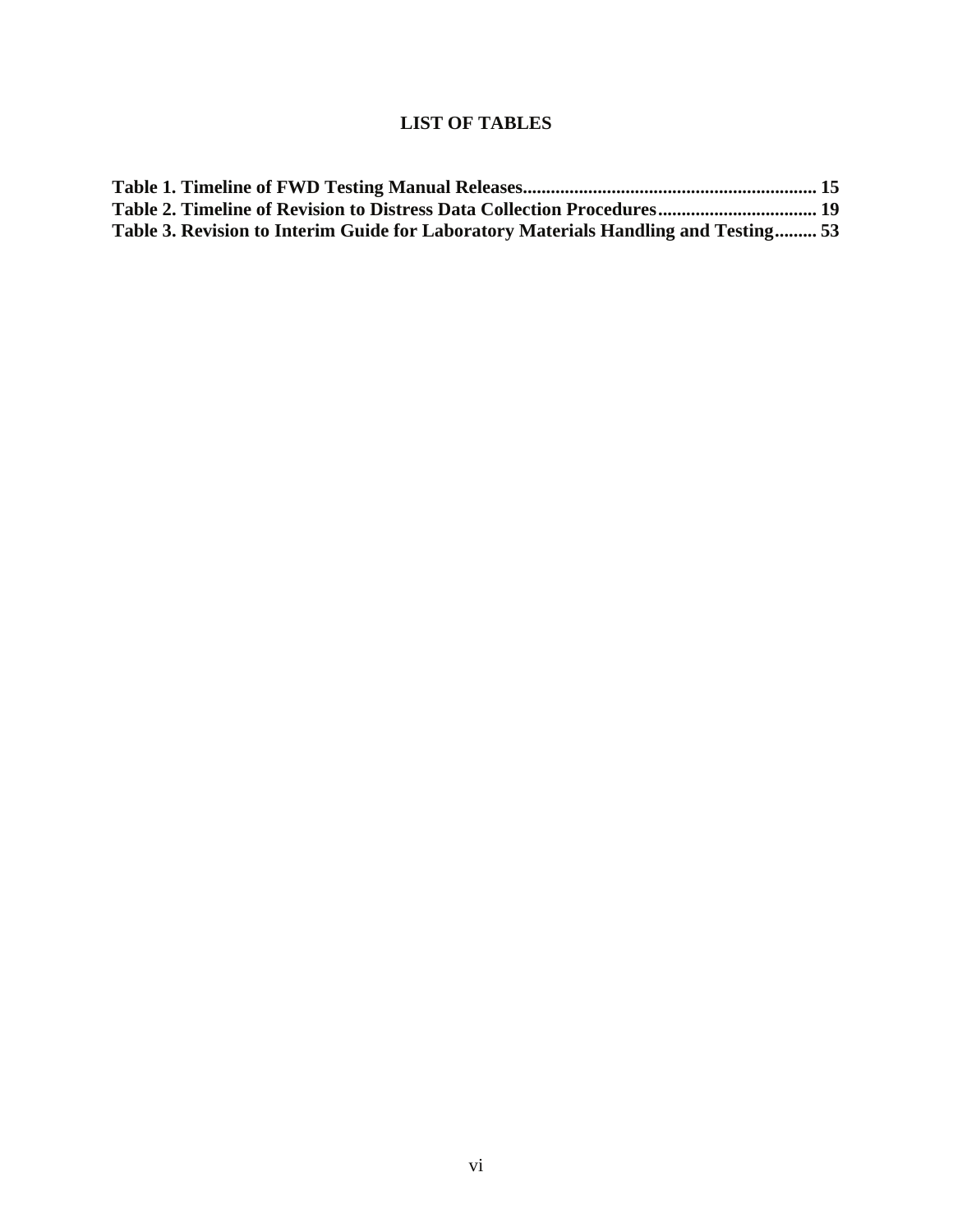# **LIST OF ACRONYMS AND ABBREVIATIONS**

| AADT          | average annual daily traffic                                       |
|---------------|--------------------------------------------------------------------|
| <b>AASHTO</b> | American Association of State Highway and Transportation Officials |
| AC            | asphalt concrete                                                   |
| <b>AWS</b>    | automated weather station                                          |
| <b>CCC</b>    | <b>Canadian Climatic Center</b>                                    |
| <b>CPR</b>    | concrete pavement restoration                                      |
| <b>DCG</b>    | Data Collection Guide                                              |
| <b>FHWA</b>   | Federal Highway Administration                                     |
| <b>FWD</b>    | falling weight deflectometer                                       |
| <b>GPS</b>    | <b>General Pavement Studies</b>                                    |
| <b>ICC</b>    | <b>International Cybernetics Corporation</b>                       |
| <b>IMS</b>    | information management system                                      |
| <b>JCP</b>    | jointed concrete pavement                                          |
| <b>LTPP</b>   | Long-Term Pavement Performance                                     |
| <b>NOAA</b>   | National Oceanic and Atmospheric Association                       |
| <b>NCDC</b>   | <b>National Climatic Data Center</b>                               |
| <b>PCC</b>    | portland cement concrete                                           |
| <b>RSC</b>    | <b>Regional Support Contractor</b>                                 |
| <b>SHA</b>    | State highway agency                                               |
| <b>SHRP</b>   | <b>Strategic Highway Research Program</b>                          |
| <b>SMP</b>    | <b>Seasonal Monitoring Program</b>                                 |
| <b>SPS</b>    | <b>Specific Pavement Studies</b>                                   |
| <b>STRS</b>   | <b>Strategic Transportation Research Study</b>                     |
| <b>TDR</b>    | time domain reflectometry                                          |
| <b>TRB</b>    | <b>Transportation Research Board</b>                               |
| <b>TMG</b>    | <b>Traffic Monitoring Guide</b>                                    |
| <b>WIM</b>    | weigh-in-motion                                                    |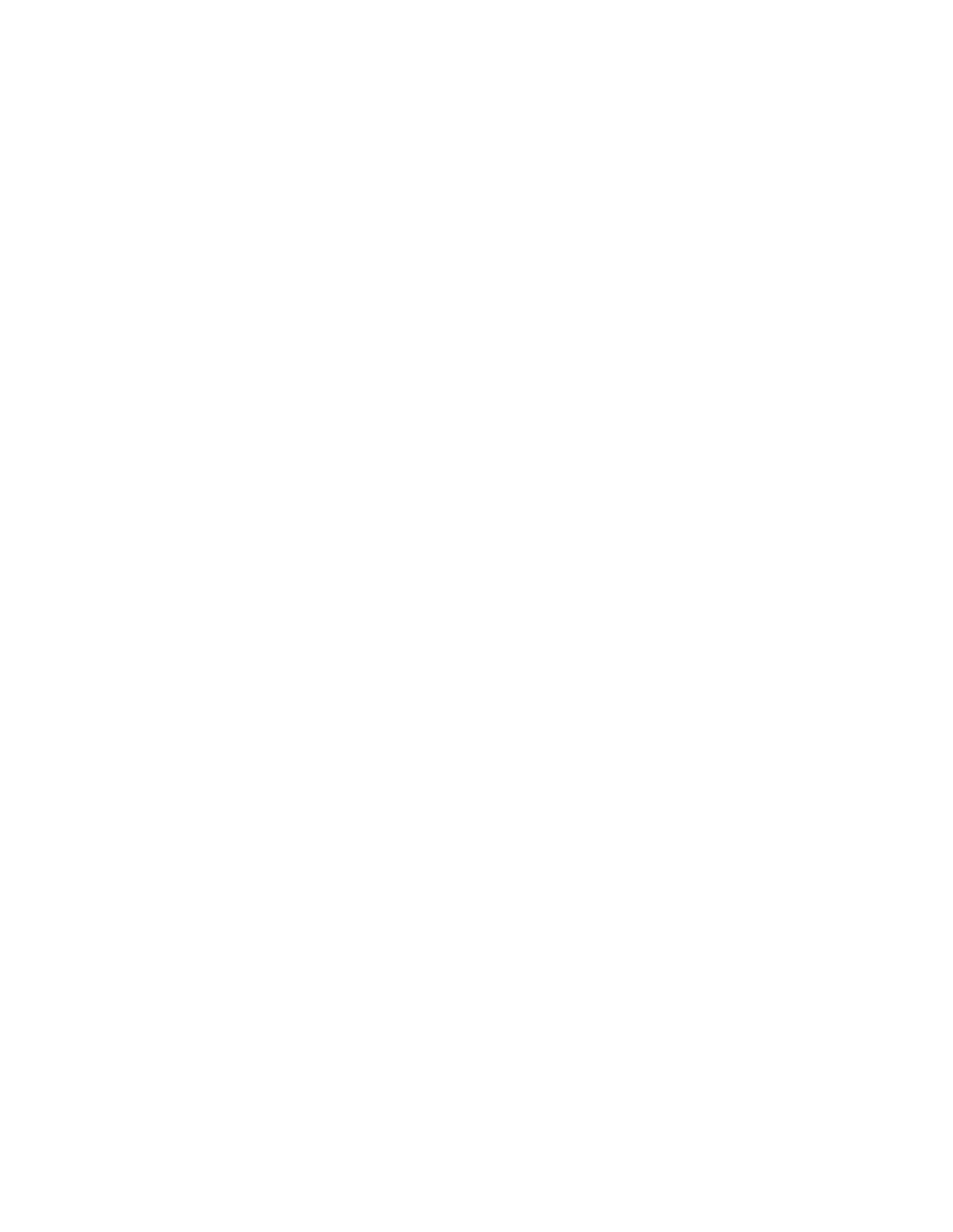# **CHAPTER 1. INTRODUCTION**

# <span id="page-10-0"></span>**1.1 INTRODUCTION TO LTPP**

Faced with the need for a better understanding of the parameters affecting pavement performance, the pavement community mounted an organized, massive, and multiyear project to study the effects on pavement performance of diverse environmental conditions, traffic, materials, pavement designs, construction techniques and quality control, maintenance strategies, and other important parameters. During the 1980s, the Transportation Research Board (TRB), along with the Federal Highway Administration (FHWA) and with the cooperation and support of the American Association of State Highway and Transportation Officials (AASHTO), began the Strategic Transportation Research Study (STRS) of the deterioration of the Nation's highway and bridge infrastructure system. The results of this study were published in TRB Special Report 202, "America's Highways, Accelerating the Search for Innovation." One of the primary recommendations from the study was the long-term monitoring of inservice highways. As a result of their recognition of the need for a national database containing long-term data from highway monitoring, the major agencies involved in pavement design, construction, and management joined together to develop plans for a Long-Term Pavement Performance (LTPP) study.

AASHTO approved the recommendations of the STRS and established the Strategic Highway Research Program (SHRP) to carry them out. As the result of the enthusiasm for this program expressed at a national workshop on long-term pavement monitoring sponsored by FHWA in October 1984, FHWA offered to fund transition activities to maintain the momentum until SHRP was approved by the U.S. Congress and funded in its own right. A SHRP Advisory Committee for Pavement Performance was appointed to provide guidance for this transition planning, including experiment designs and implementation planning.

# **1.2 OBJECTIVES OF LTPP**

The objective of the LTPP program adopted by the Advisory Committee for Pavement Performance was:

"To increase pavement life by investigation of various designs of pavement structures and rehabilitated pavement structures, using different materials and under different loads, environments, subgrade soil, and maintenance practices."

The specific objectives developed by the advisory committee are:

- Evaluate existing design methods.
- Develop improved design methodologies and strategies for rehabilitation of existing pavements.
- Develop improved design equations for new and reconstructed pavements.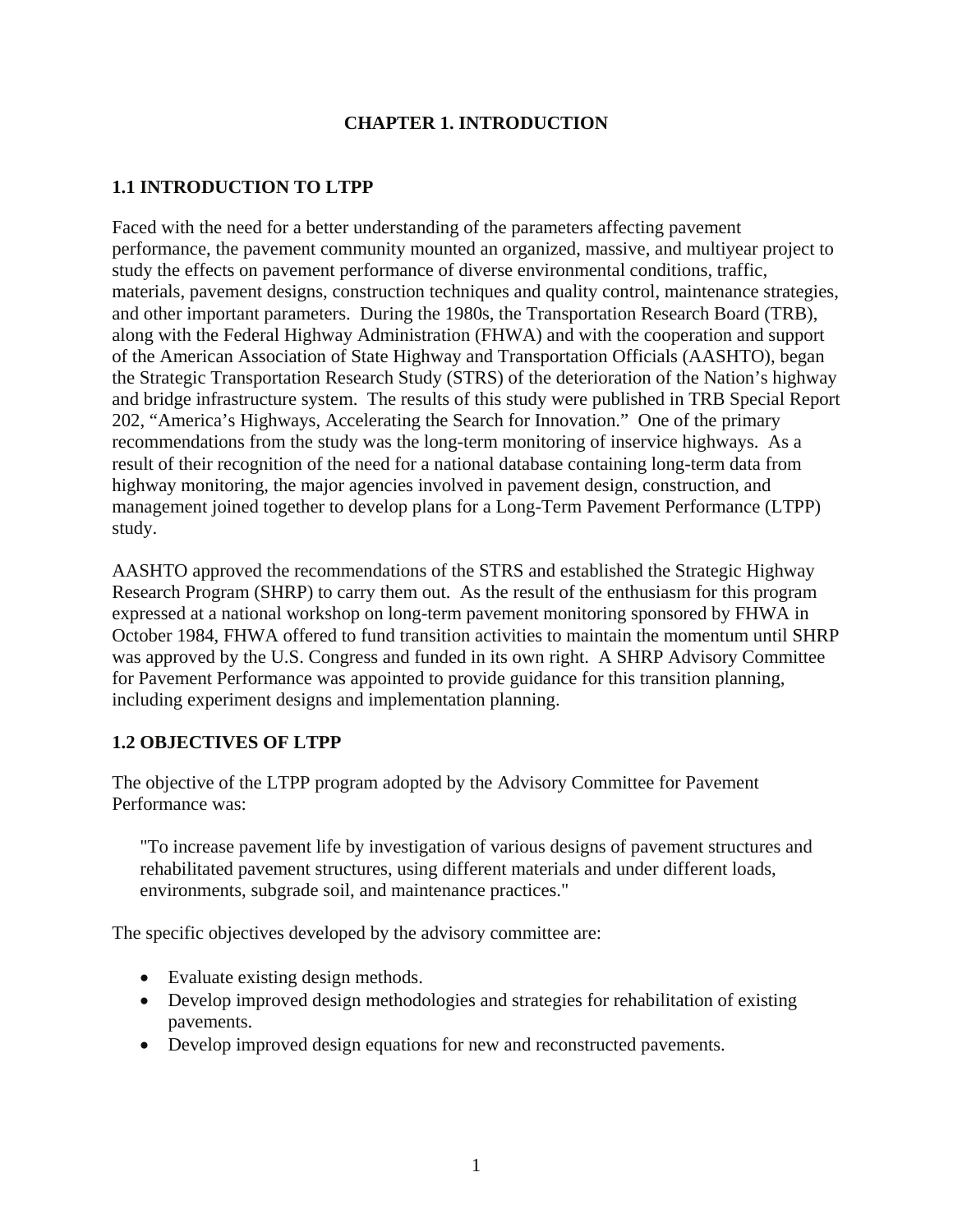- <span id="page-11-0"></span>• Determine the effects of (a) loading, (b) environment, (c) material properties and variability, (d) construction quality, and (e) maintenance levels on pavement distress and performance.
- Determine the effects of specific design features on pavement performance.
- Establish a national long-term pavement database to support SHRP objectives and future needs.

The LTPP program included two types of studies: General Pavement Studies (GPS) and Specific Pavement Studies (SPS). The GPS experiments include nearly 800 inservice pavement test sections that encompass a large array of site selection factors throughout the United States and Canada. The SPS generally were aimed at more intensive studies of a few independent variables for each of a number of study topics.

The great majority of test sections for the GPS have been selected from existing highways, but most of the test sections used in the SPS have been specifically designed and constructed pavements with the characteristics needed for the studies being undertaken. The sections for a specific SPS project are built at a single location with multiple projects constructed around the Nation and Canada. A single location is selected to maintain as much uniformity as possible in factors such as subgrade, traffic, and environment. The multiple projects provide data on the effects of variations in these subgrade, traffic, and environmental factors. It is expected that there will also be a number of custom designed and constructed sections to fill important cells for which existing highway sections are not available.

While considered separately for clarity of understanding and planning, the results from GPS and SPS will be very interactive, and some of the test sections will be shared between experiments.

# **1.3 Objective of the Guidelines for Data Collection**

One of the primary difficulties in utilizing data collected before the LTPP program has been lack of uniformity. Another serious deficiency has been the omission of data that is significant to the performance of the pavements. The LTPP experiments have been designed carefully to ensure appropriate distributions of significant variables to support the objectives of these studies. Over a period of years a set of data collection guides has been developed that provides methodologies for the collection of all data required by the LTPP program—from construction to materials and traffic to distress—to support these experiment designs, as well as to provide a uniform basis for the collection of other detailed data that have not been identified as necessary for the LTPP studies. The philosophical approach taken has been not only to identify those data items that are considered to be of high priority for achieving the goals of the LTPP studies, but also to provide for a very comprehensive set of other data items that may be desirable in the LTPP Information Management System (IMS) for other purposes. These purposes include pavement management; very detailed studies of pavement components, construction techniques, design features; and other studies that may be conceived in the future.

The data collection guidelines were provided to the Regional Support Contractors (RSC) to facilitate data collection on a uniform basis. The original Data Collection Guide (DCG), referenced below, covered all types of LTPP data.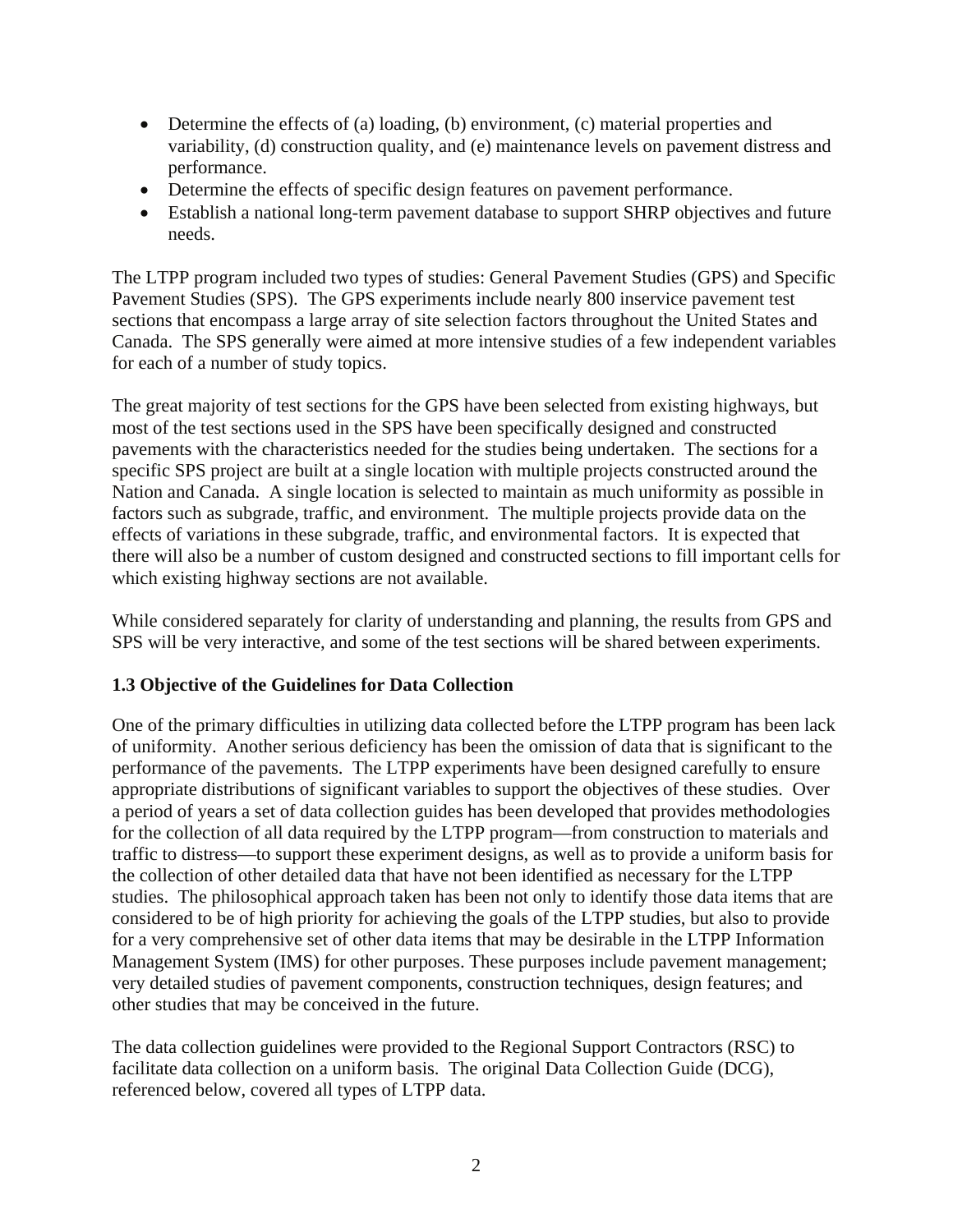<span id="page-12-0"></span>*Data Collection Guide for Long-Term Pavement Performance Studies*, Operational Guide No. SHRP-LTPP-OG-001, SHRP, National Research Council, Washington, DC, January 1988.

Over time, additional documents have been developed that provide more specific requirements and guidelines for the collection of LTPP data. The primary purpose of the various data collection guides is to provide a uniform basis for data collection during long-term monitoring of the performance of pavement test sections under study by the LTPP program that was initiated under SHRP and continued under FHWA.

The guides used in the LTPP studies are intended to provide sufficient detail for implementation of the LTPP studies; but it is recognized that future modifications and the addition of new documents will be necessary as the requirements for instrumentation and other LTPP research areas become more defined, and as automated distress and performance measures are applied. Emphasis has been given to ensuring the data items identified will be satisfactory over the long term so that critical data will not be missing from the LTPP IMS when it is used in the future to develop pavement performance models.

As methods data collection have changed and improved over the years, the guidelines used in obtaining these data have been modified. In some cases, actual changes were required to the guidelines to improve data collection; in other cases, the need was to clarify the guidelines. These changes and clarifications have been provided to the regions in the form of directives. This document provides references for the guidelines and subsequent revisions to those guidelines used in collecting each type of LTPP data over the lifetime of the LTPP program.

# **1.4 Categories of Data Collected**

For data collection purposes, the data have been categorized as follows:

- Automated Weather Station (AWS).
- Climatic Data.
- Inventory Data.
- Maintenance Data.
- Monitoring Data.
- Rehabilitation Data.
- Seasonal Monitoring Program (SMP) Data.
- SPS Construction Data.
- Traffic Data.
- Field Materials Sampling and Laboratory Testing Data.

A chapter for each type of data collected is provided in the following pages. Within each chapter, references are provided detailing the methods used to collect the data in accordance with LTPP standards and specifying the timeframe during which those standards were relevant or the date at which current standards became relevant.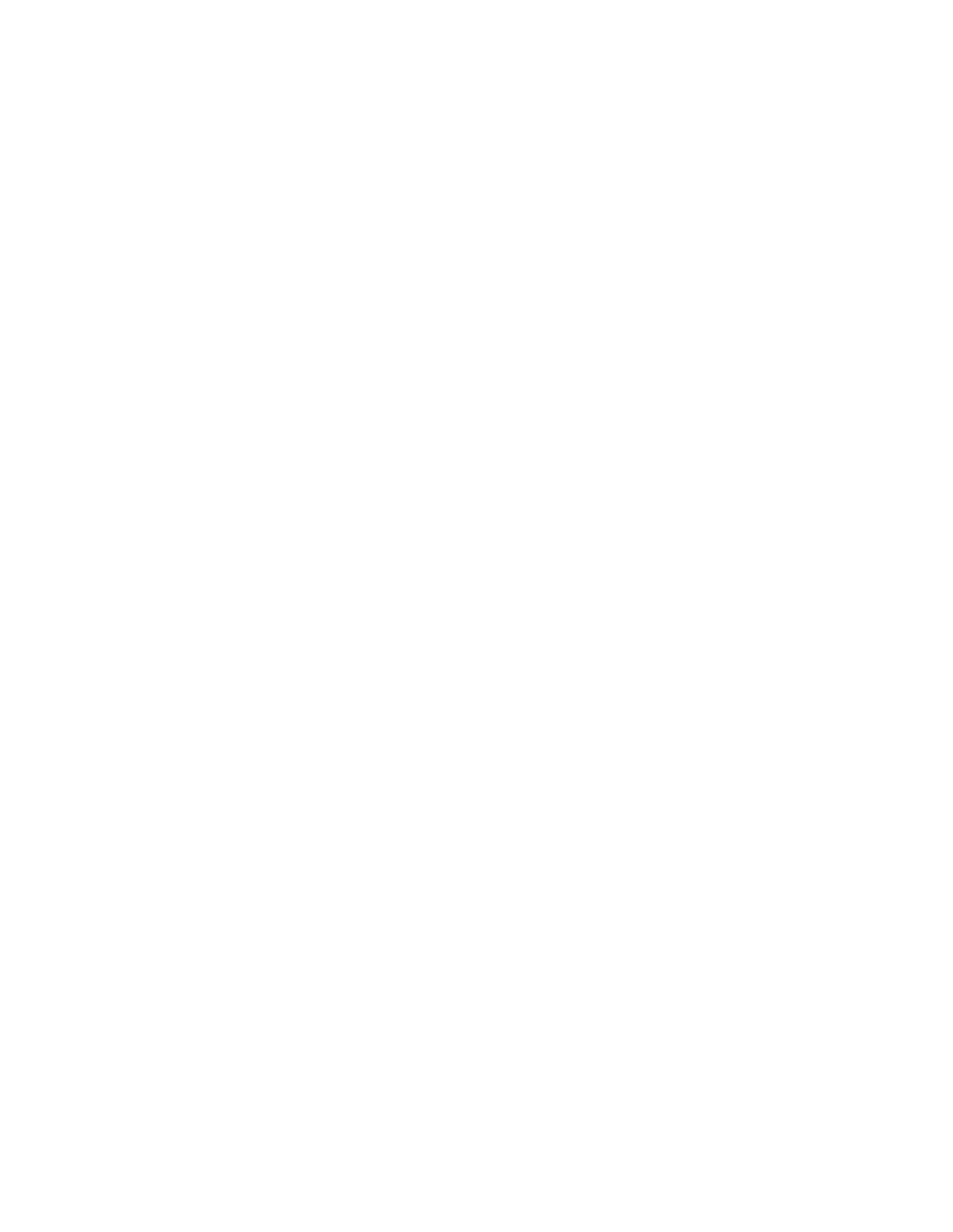# **CHAPTER 2. AUTOMATED WEATHER STATIONS**

# <span id="page-14-0"></span>**2.1 Introduction to AWS**

Beginning in 1994, AWS were installed near almost all SPS–1, SPS–2, and SPS–8 projects to collect data on onsite weather conditions at each location. Data collected by the stations include air temperature, relative humidity, windspeed and direction, solar radiation, and precipitation. These data are recorded at intervals of 15 minutes and stored. The accumulated data are downloaded at a frequency not to exceed 6 months.

The short interval data are accumulated into hourly statistics of mean, minimum, and maximum temperature and windspeed, minimum and maximum humidity, and total amount of precipitation and solar radiation. These hourly statistics are then accumulated into a set of daily statistics, and at the highest level, monthly values are available for each of these parameters. These monthly statistics are directly comparable to those contained in the climatic data module.

## **2.2 References for AWS**

# **2.2.1 Installation of AWS Instrumentation**

The following document provides a description of the installation process and the first installation of an AWS for LTPP.

*LTPP-SPS Automated Weather Stations: Automated Weather Station (AWS) Installation*, Arizona Department of Transportation Open House, Phoenix, AZ, July 20–21, 1994.

A directive that governs the installation and collection of data from the AWS instruments was prepared and submitted to the RSCs.

*Installation, Data Collection, and Maintenance of Automated Weather Stations at SPS–1, SPS–2, and SPS–8 Projects*, Directive AWS–1, FHWA, Pavement Performance Division, McLean, VA, September 12, 1994.

A second directive submitted to the RSCs required the installation of modems at each of the AWS locations to allow for remote data collection.

*Remote Collection of AWS Data*, Directive AWS–9, FHWA, Pavement Performance Division, McLean, VA, November 17, 1997.

# **2.2.2 AWS Software**

The following document describes the use of the software program that performs the initial quality control checks on the AWS data. This program was created to detect anomalies and other equipment-related issues in the collected data while in the field, allowing onsite corrective actions to be performed.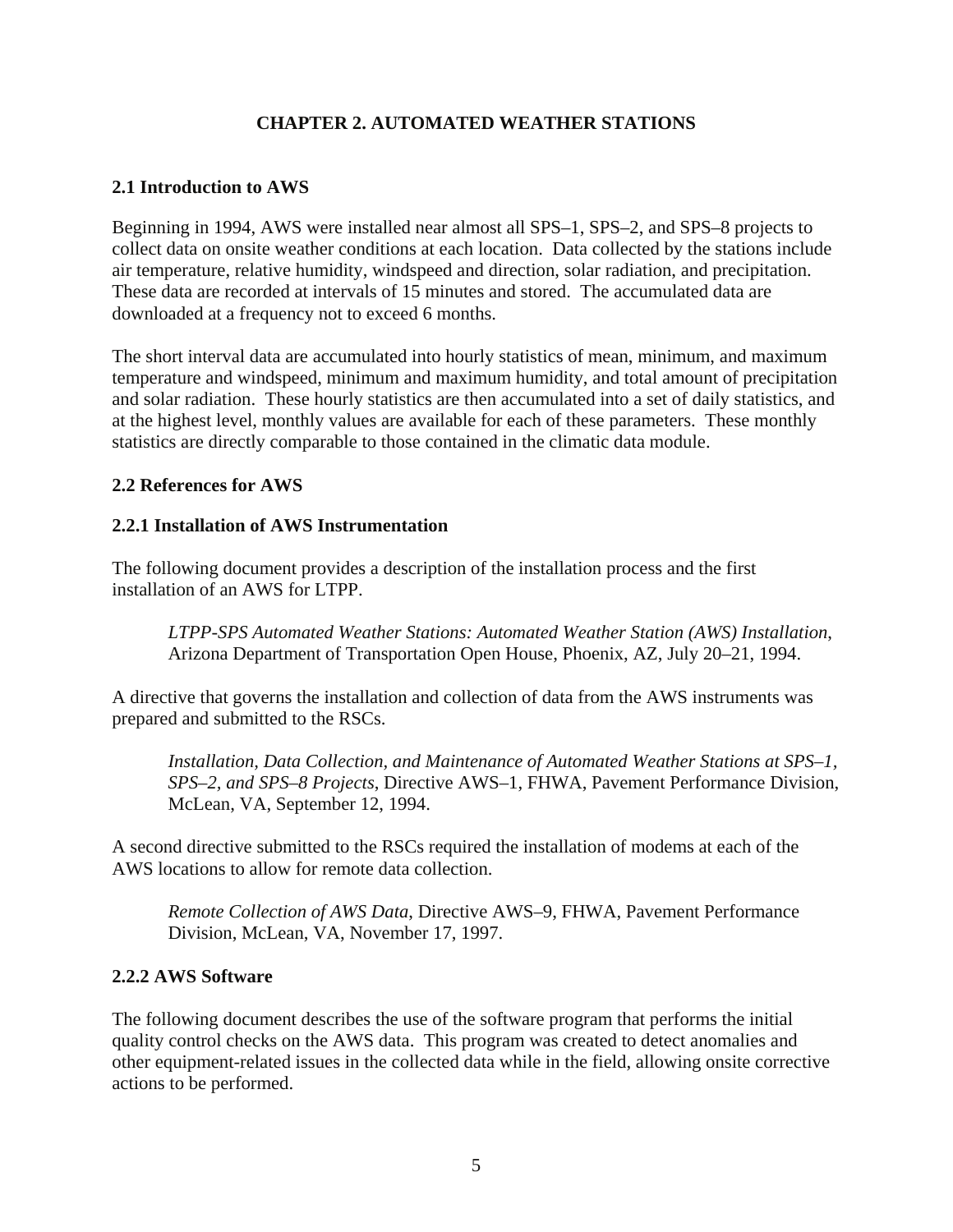*LTPP-SPS Automated Weather Stations: AWSScan Program Background and Users Guide, Version 0.5*, FHWA, Pavement Performance Division, McLean, VA, October 1995.

In February 1996, the AWSScan software and the user's guide were updated, and a revised version of the 1995 document (referenced below) was submitted to the RSCs.

*LTPP-SPS Automated Weather Stations: AWSScan Program Background and Users Guide, Version 1.11*, FHWA, Pavement Performance Division, McLean, VA, February 1996.

The AWSCheck program was written to automate quality checks and process weather station data collected as part of the LTPP program. This software program performs the basic quality control checks on the data before its upload into the LTPP database, data backup and archiving, and creation of data files that are filtered into the database.

*LTPP-SPS Automated Weather Stations: AWSCheck Users Guide, Version 1.0*, FHWA, Pavement Performance Division, McLean, VA, August 1996.

In November 1996, the AWSCheck software and the user's guide were revised and submitted to the RSCs for all future use.

*LTPP-SPS Automated Weather Stations: AWSCheck Users Guide, Version 1.1*, FHWA, Pavement Performance Division, McLean, VA, November 1996.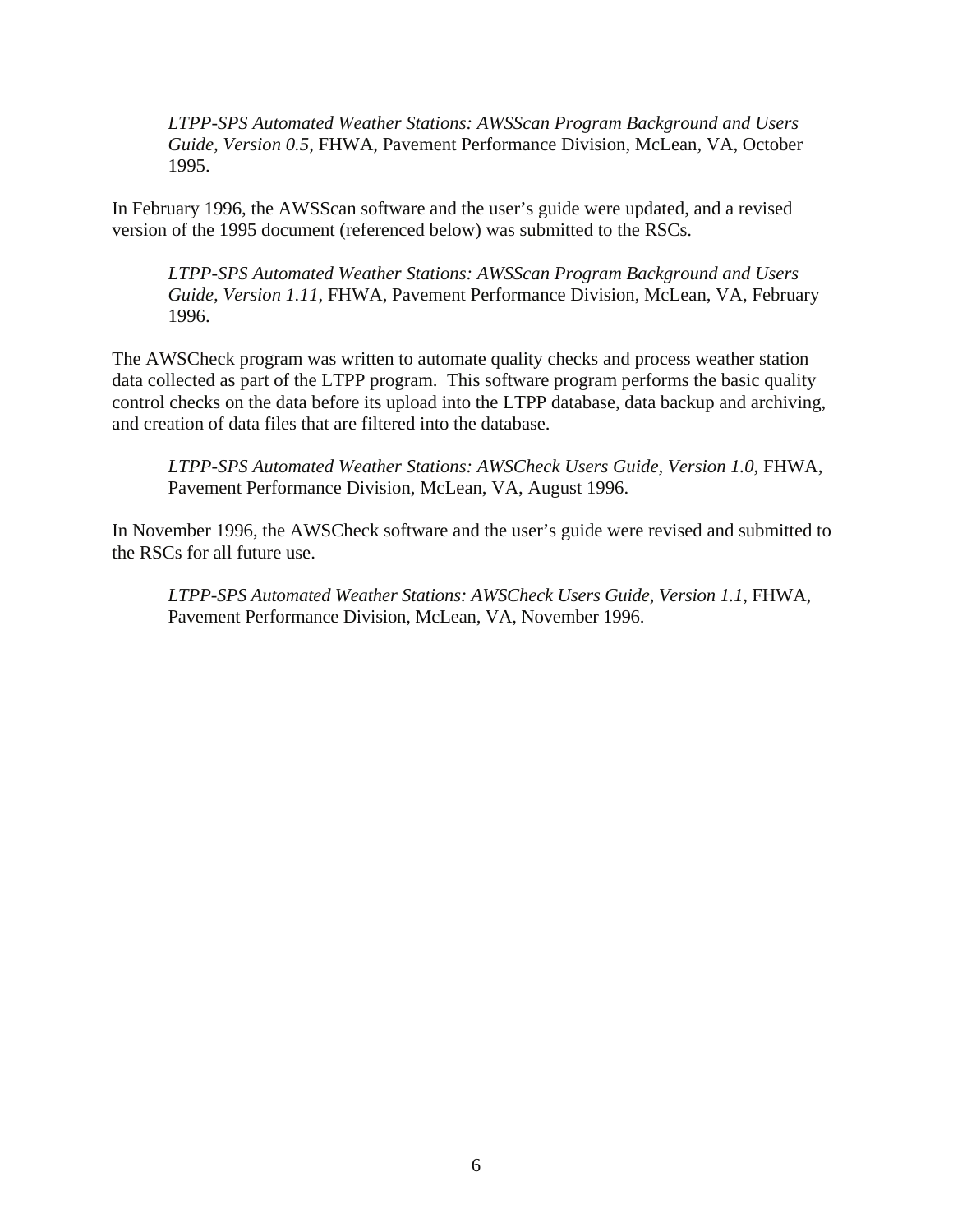# **CHAPTER 3. CLIMATIC DATA**

# <span id="page-16-0"></span>**3.1 Introduction to Climatic Data**

The climatic data include the data necessary to characterize the environment in which the pavement has existed since its construction and throughout the monitoring period. The climatic data elements include:

- Weather Station Identification/Location.
- Average Monthly Temperature.
- Average Maximum Daily Temperature by Month.
- Average Minimum Daily Temperature by Month.
- Average Monthly Maximum Relative Humidity.
- Average Monthly Minimum Relative Humidity.
- Average Monthly Precipitation.
- Average Monthly Percent Sunshine.
- Average Monthly Windspeed.
- Average Annual Number of Days of Precipitation.
- Latitude.
- Longitude.
- Freezing Index.
- Average Number of Annual Freeze-Thaw Cycles.
- Average Annual Number of Days with Temperature Below Freezing.
- Average Annual Number of Days with Temperature Above 32 °C.
- Elevation above Sea Level.

LTPP climatic data have been developed from data obtained from the National Climatic Data Center (NCDC) and the Canadian Climatic Center (CCC). For each GPS test section and SPS project, up to five nearby weather stations were identified. Daily measurements for the selected data items were obtained for each of the identified weather stations. The data for these weather stations were used to estimate site specific climatic stations referred to as virtual weather data. The daily values are summarized to monthly and annual statistics including the mean, standard deviation, minimum, and maximum.

# **3.2 References Used for Climatic Data**

The general reference for the collection and accumulation of climatic data is provided by:

*Data Collection Guide for Long-Term Pavement Performance Studies*, Operational Guide No. SHRP-LTPP-OG-001, SHRP, National Research Council, Washington, DC, January 1988, chapter 5.

This chapter provides a brief overview of the efforts involved in obtaining climatic data for LTPP GPS test sections. It was updated as referenced below: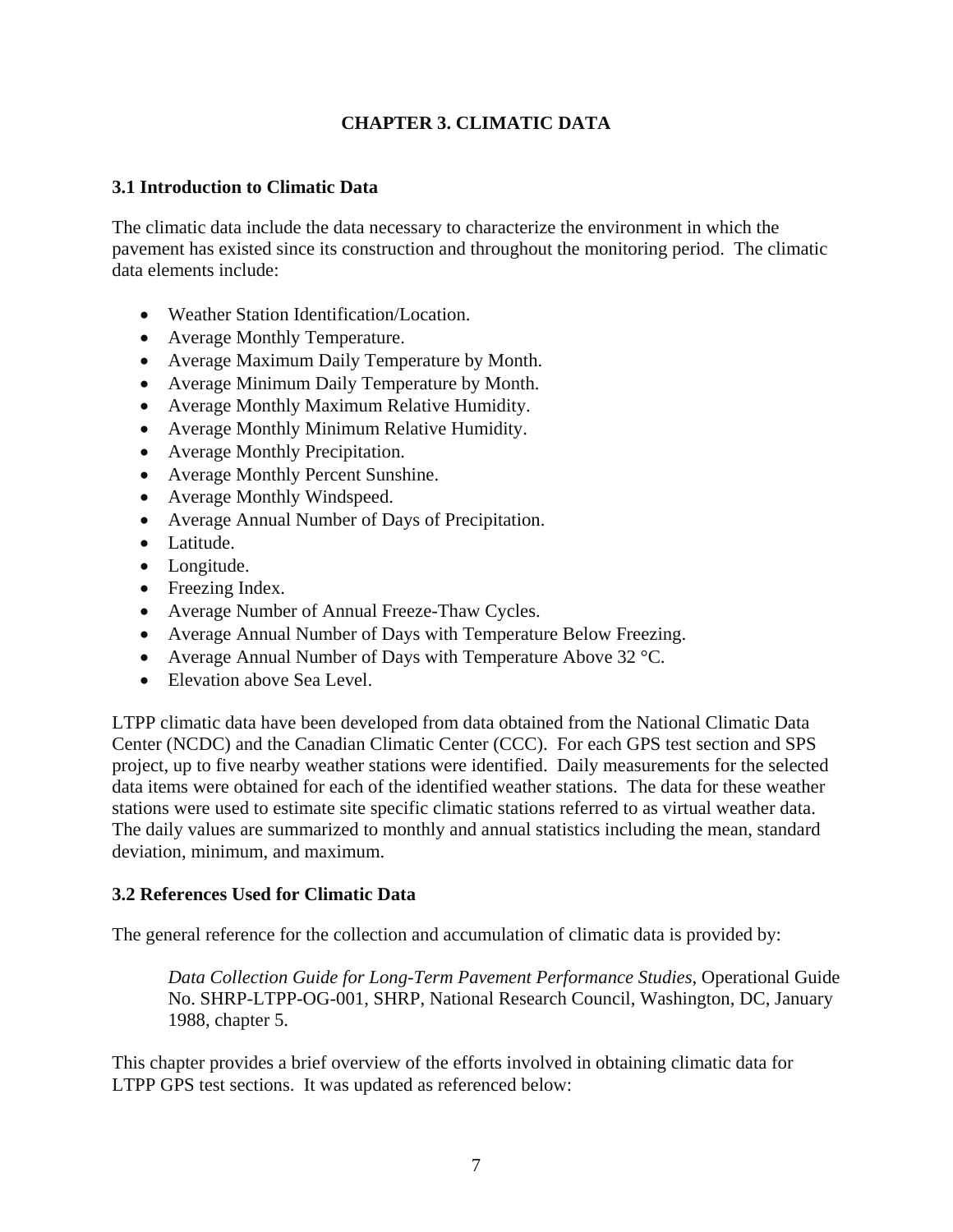*Data Collection Guide for Long-Term Pavement Performance Studies*, Operational Guide No. SHRP-LTPP-OG-001, SHRP, National Research Council, Washington, DC, October 1993, chapter 5.

A separate set of documents was prepared in 1993 to describe data obtained from the National Oceanic and Atmospheric Association (NOAA). It also provides details describing how the data obtained were accumulated and stored in the LTPP database. These data were available in a standard release of LTPP data until 1999. The first document is specific to GPS test sections, and the second is specific to SPS projects. The SPS document dated January 1993 was revised and re-released in May 1993.

*Development of the LTPP Climatic Database*, SHRP Report SHRP-P-621, SHRP, National Research Council, Washington, DC, January 1993.

*Climate Data Collection for SPS Test Sites*, FHWA, Pavement Performance Division, McLean, VA, January 1993.

*Climate Data Collection for SPS Test Sites*, FHWA, Pavement Performance Division, McLean, VA, May 1993.

Environmental data from each test section were replaced with a revised and more complete set of data in 1999. The following document describes how these data were accumulated into the set of statistics that were subsequently stored in the LTPP database.

*LTPP Climatic Data Revision and Expansion, Draft Report*, FHWA, Pavement Performance Division, McLean, VA, July 1999.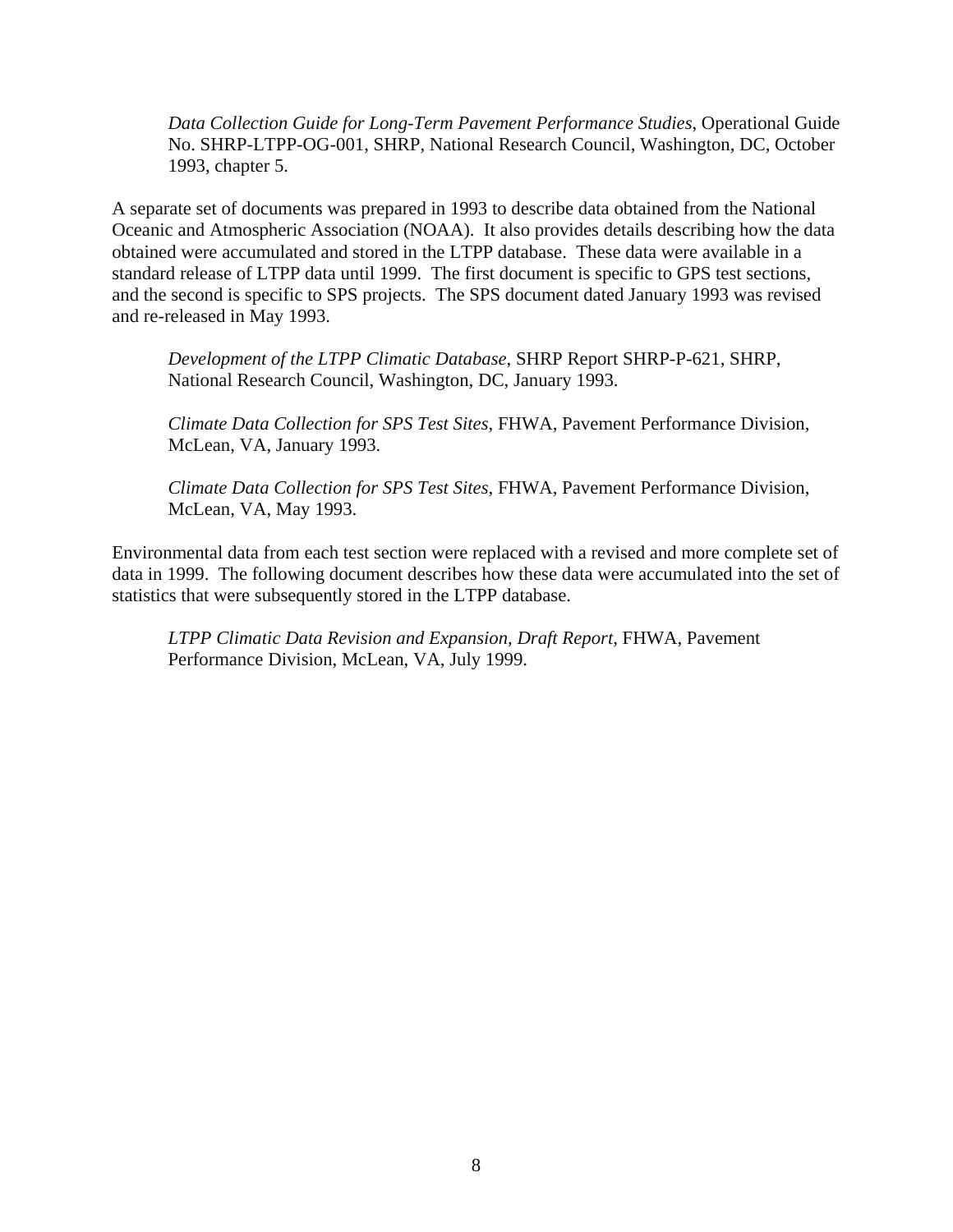# **CHAPTER 4. INVENTORY DATA**

# <span id="page-18-0"></span>**4.1 Introduction to Inventory Data**

The basic inventory data includes the data necessary to: (1) identify the test section, (2) describe the geometric details of its original construction and the material properties of its structural constituents at that time, and (3) identify construction costs of maintenance and repair performed before the long-term monitoring effort. All of these data should remain constant throughout the monitoring period. Data concerning the construction of any rehabilitation or maintenance treatment placed after the start of the LTPP program is stored in accordance with the guidelines outlined in the respective chapters of this document.

# **4.2 References Used in Collecting Inventory Data**

Chapter 2 of the original DCG covers the collection of the inventory data from the State highway agency (SHA). The following list provides a reference for each version of the DCG in which changes were made to chapter 2 of the DCG. The month and year noted in each reference provides the timeframe during which each revision was relevant to the program and the point at which the previous version was no longer to be used.

*Data Collection Guide for Long-Term Pavement Performance Studies*, Operational Guide No. SHRP-LTPP-OG-001, SHRP, National Research Council, Washington, DC, January 1988.

*Data Collection Guide for Long-Term Pavement Performance Studies*, Operational Guide No. SHRP-LTPP-OG-001, SHRP, National Research Council, Washington, DC, January 1990.

*Data Collection Guide for Long-Term Pavement Performance Studies*, Operational Guide No. SHRP-LTPP-OG-001, FHWA, Pavement Performance Division, McLean, VA, October 28, 1993.

In 2005, chapter 2 of the DCG was separated into its own distinct document. Information was updated to incorporate all revisions made by directive since the previous issue of the revised chapter in 1993.

*Inventory Data Collection Guide for the Long-Term Pavement Performance Program*, FHWA, Pavement Performance Division, McLean, VA, June 2005.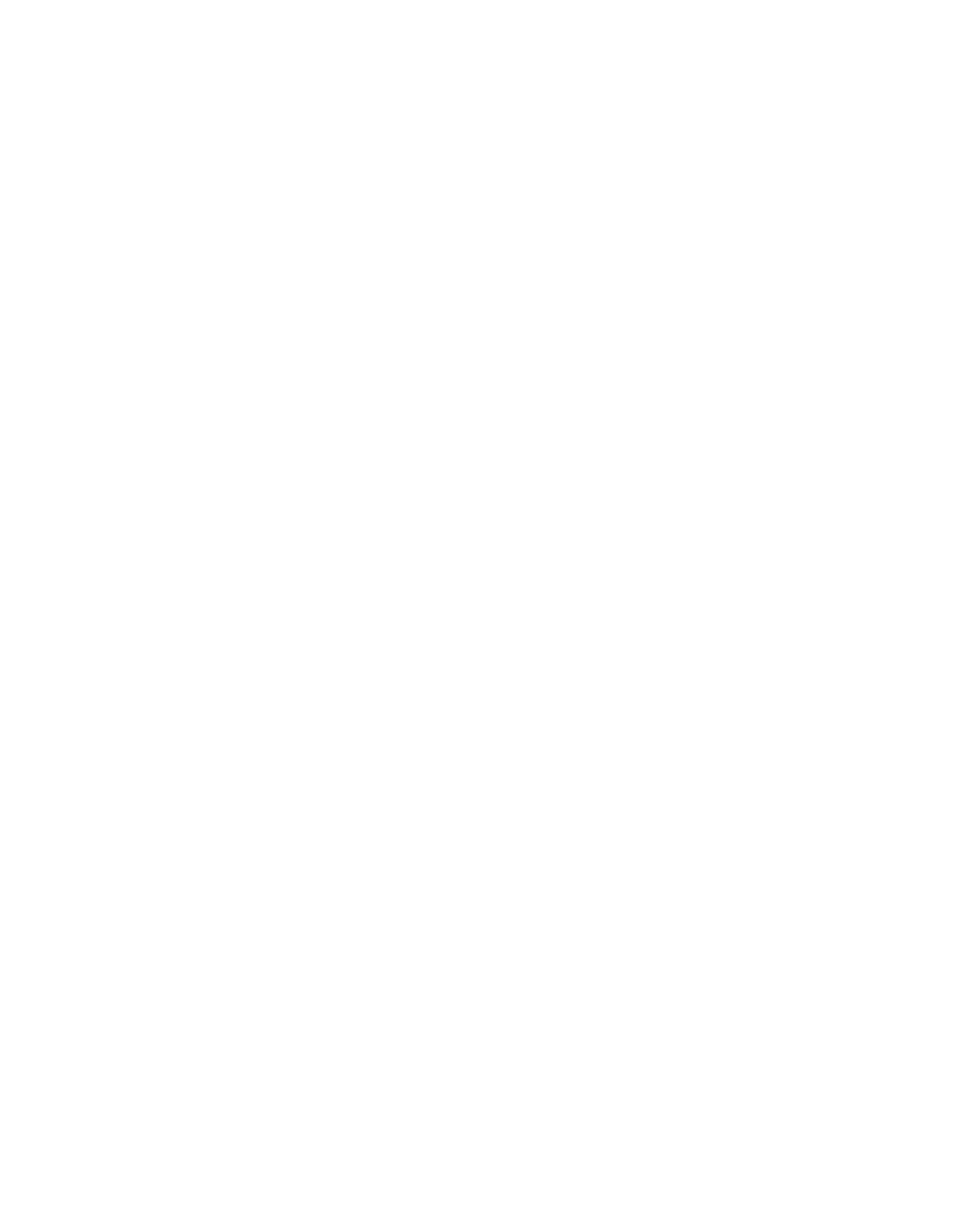# **CHAPTER 5. MAINTENANCE DATA**

## <span id="page-20-0"></span>**5.1 Introduction to Maintenance Data**

Determining the data elements to be collected to reflect maintenance activities on LTPP test sections included in the GPS experiments was one of the more difficult tasks in planning the LTPP program and in developing the DCG. The complications include the wide variations in maintenance policy and data collection procedures among various SHAs, and the need to coordinate maintenance activities within the test sections themselves. Maintenance includes construction activities on LTPP test sections that do not alter the pavement structure significantly. Examples include seal coats, crack sealing, patching, joint sealing, grinding, milling less than 25 millimeters (mm) (1 inch) deep, and grooving. The collected maintenance data provides such information as when the activity was performed and the materials and construction practices used.

A maintenance control zone has been established around each test section. This zone was established to closely coordinate routine and preventive maintenance activities, and reduce the influence of other activities on the performance of the test section.

The SHAs may decide to provide more extensive maintenance for the project in which the test section is located, and are free to do whatever they wish for pavements outside the maintenance control zone. However, they are asked to comply with a maintenance policy that requires coordination with the RSC office responsible for data collection at that location. Without this coordination, the value of the data obtained from a test section after it has been monitored for a number of years is reduced greatly, and the possibility of a final set of measurements at that level of deterioration before covering the manifestations of distress may be lost. In general, more extensive maintenance activities than those allowed before the decision point should be deferred as long as possible to allow the collection of critical data as deterioration accelerates. The Joint Pavement Performance/Maintenance Subcommittee expected that these decisions and agreements could be worked out as long as SHA and LTPP personnel approach the issues involved with respect for the needs of the other agency and a cooperative spirit.

# **5.2 References Used in Collecting Maintenance Data**

Procedures for the collection of maintenance data were governed by chapter 6 of the DCG as referenced below. As with the inventory data guidelines, the date at the end of each reference provides the starting point at which each new revision was relevant. Data collected before that time were subject to the procedures set forth in the previous version.

*Data Collection Guide for Long-Term Pavement Performance Studies*, Operational Guide No. SHRP-LTPP-OG-001, SHRP, National Research Council, Washington, DC, January 1988.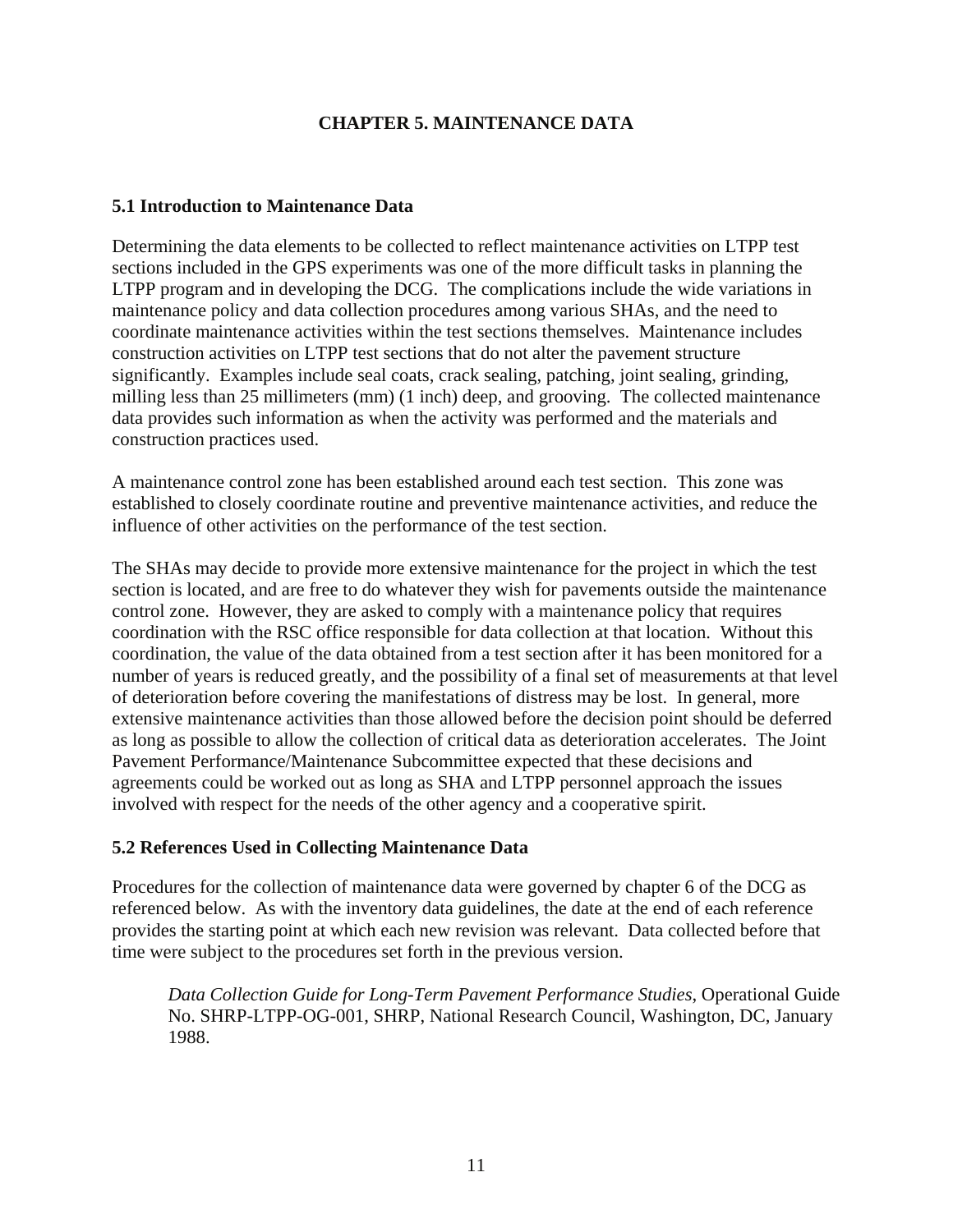*Data Collection Guide for Long-Term Pavement Performance Studies*, Operational Guide No. SHRP-LTPP-OG-001, SHRP, National Research Council, Washington, DC, August 30, 1989.

*Data Collection Guide for Long-Term Pavement Performance Studies*, Operational Guide No. SHRP-LTPP-OG-001, FHWA, Pavement Performance Division, McLean, VA, October 28, 1993.

As with the inventory data, chapters 6 and 7 from the DCG, covering collection of rehabilitation data, have been combined to create a separate guide for maintenance and rehabilitation data collection. Further information regarding collection of rehabilitation data is provided in chapter 7 of this document.

*Maintenance and Rehabilitation Data Collection Guide*, FHWA, Pavement Performance Division, McLean, VA, June 2005.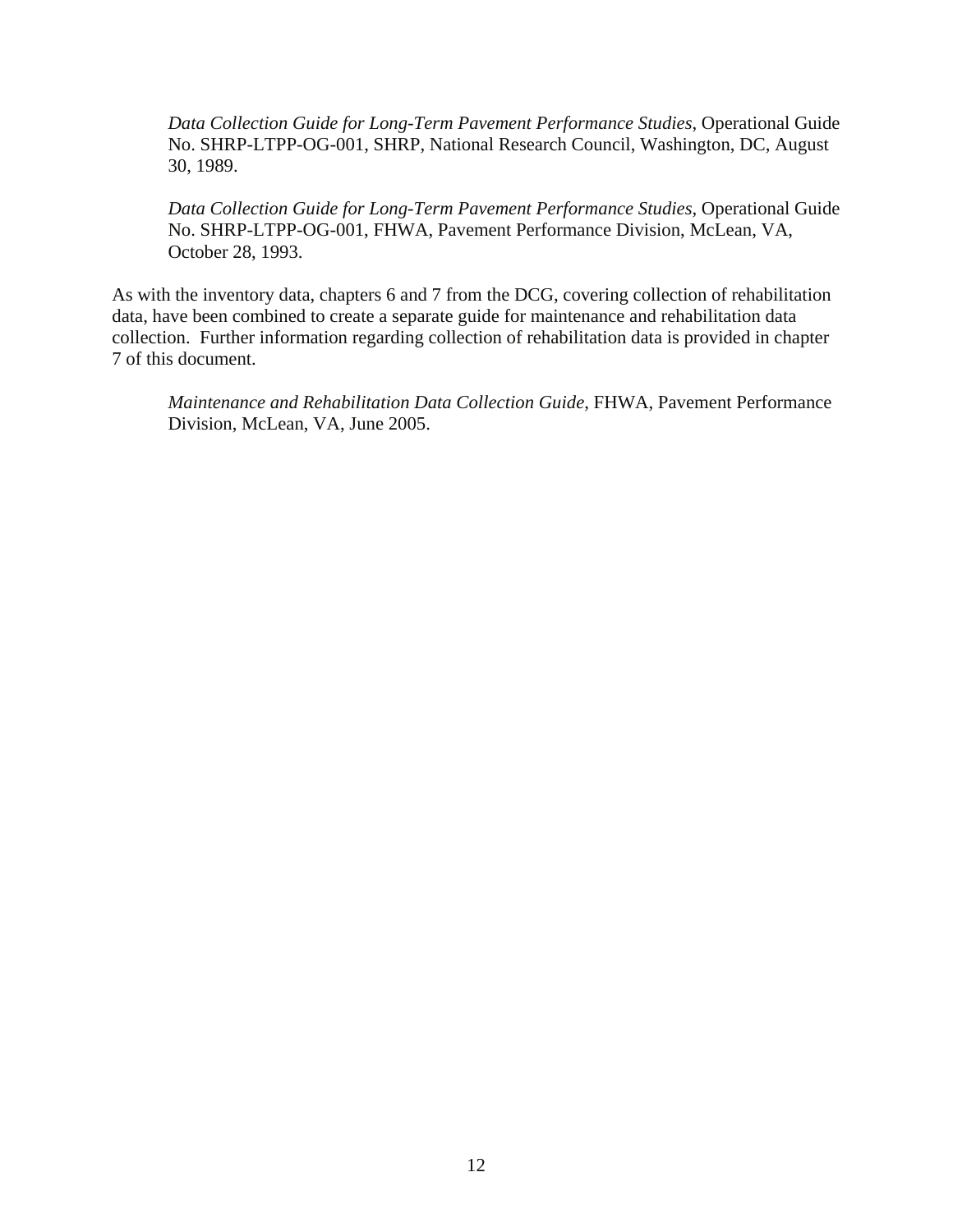# **CHAPTER 6. MONITORING DATA**

# <span id="page-22-0"></span>**6.1 Introduction**

Monitoring data are collected on a periodic basis throughout the life of the test section as a means of tracking the structural and functional condition of the pavement sections over time. These collection activities provide a historical database that helps establish relationships among distress, performance, traffic and axle loads, age, maintenance, and other significant variables.

Monitoring data collected on LTPP sections include deflection measurements, surface friction measurements, surface distress evaluations, and longitudinal profile measurements. Each of these elements is governed by a different collection manual.

A general set of guides for the collection of the monitoring data is provided by chapter 3 of the original version of the DCG. This chapter also provides instructions for completing some of the data forms for monitored data. The versions of the DCG providing information for monitored data collection are as follows. The revision dates listed as part of the reference provide the timeframe during which each version of the document was relevant for the collection of monitoring data and the point at which the previous version was no longer relevant.

*Data Collection Guide for Long-Term Pavement Performance Studies*, Operational Guide No. SHRP-LTPP-OG-001, SHRP, National Research Council, Washington, DC, January 1988.

*Data Collection Guide for Long-Term Pavement Performance Studies*, Operational Guide No. SHRP-LTPP-OG-001, SHRP, National Research Council, Washington, DC, November 6, 1989.

*Data Collection Guide for Long-Term Pavement Performance Studies*, Operational Guide No. SHRP-LTPP-OG-001, FHWA, Pavement Performance Division, McLean, VA, October 28, 1993.

Each of the specific areas of data collection along with the appropriate references are discussed in the following sections.

# **6.2 Deflection Data**

# **6.2.1 Introduction to Deflection Data**

Deflection data are collected using FHWA-owned falling weight deflectometers (FWD) for the purpose of evaluating the pavement section structural condition. The field data collection software provided with the FWDs allows for thorough identification of the test data and for automatic collection of time, air and pavement temperature, location, deflections, load, and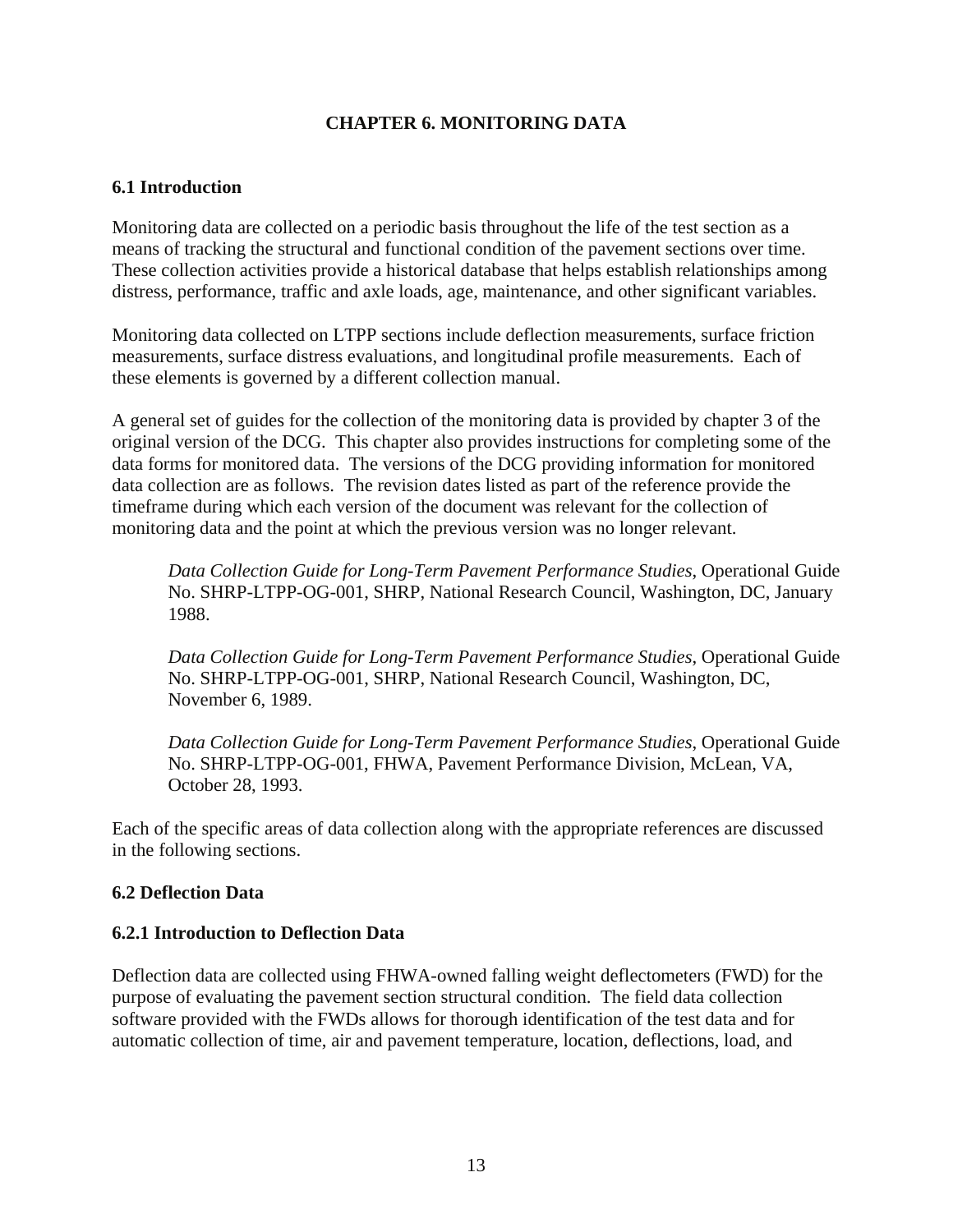<span id="page-23-0"></span>selected load and deflection time history data. In addition to the collected data, data that provide information about the calibration of each FWD are stored.

# **6.2.2 References Used in Collection of Deflection Data**

#### *Collection of FWD Data*

Any LTPP FWD data collection activity conducted for inclusion in the IMS must be performed in strict accordance with the appropriate FWD manual as referenced below.

*Strategic Highway Research Program: Manual for FWD Testing: Operational Field Guidelines, Version 1.0*, SHRP, National Research Council, Washington, DC, January 1989.

This manual was in use from January 1989 until the release of Version 2.0 in May 1993. In April 1992, a series of documents was released that addressed data collection on the projects associated with the various SPS experiments.

*Strategic Highway Research Program: FWD Test Plan for Experiment SPS–1: Strategic Study of Structural Factors for Flexible Pavements*, SHRP, National Research Council, Washington, DC, April 1992.

*Strategic Highway Research Program: FWD Test Plan for Experiment SPS–2: Strategic Study of Structural Factors for Rigid Pavements*, SHRP, National Research Council, Washington, DC, April 1992.

*Strategic Highway Research Program: FWD Test Plan for Experiment SPS–5: Rehabilitation of Asphalt Concrete Pavements*, SHRP, National Research Council, Washington, DC, April 1992.

*Strategic Highway Research Program: FWD Test Plan for Experiment SPS–6: Rehabilitation of Jointed Portland Cement Concrete Pavements*, SHRP, National Research Council, Washington, DC, April 1992.

*Strategic Highway Research Program: FWD Test Plan for Experiment SPS–7: Bonded Portland Cement Concrete Overlays*, SHRP, National Research Council, Washington, DC, April 1992.

*Strategic Highway Research Program: FWD Test Plan for Experiment SPS–8: Study of Environmental Effects in the Absence of Heavy Loads*, SHRP, National Research Council, Washington, DC, April 1992.

The 1993 version of the manual replaced the previous version from January 1989 and incorporated not only the various elements provided by the FWD directives between January 1989 and May 1993, but also the various SPS experiment documents.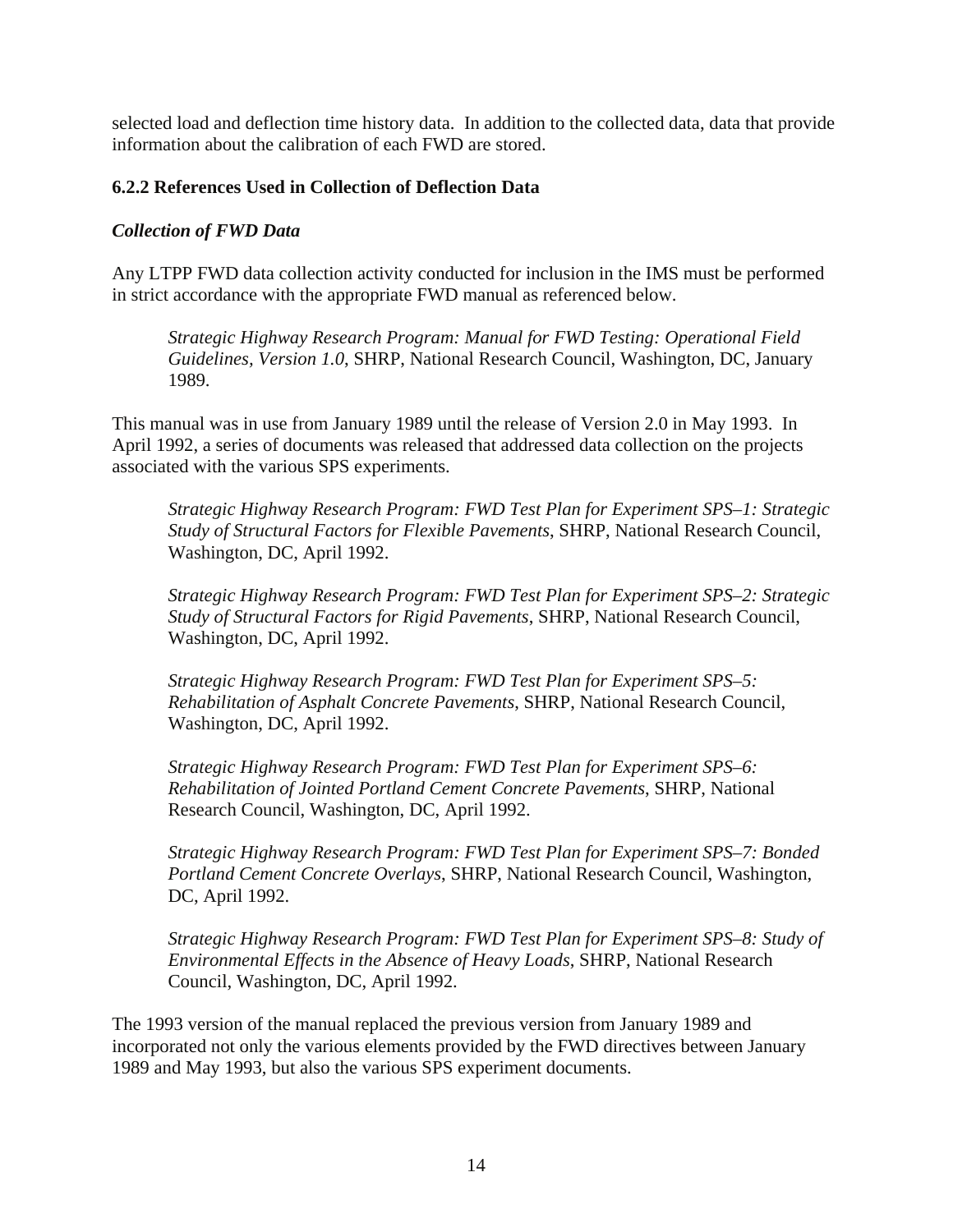<span id="page-24-0"></span>*Manual for FWD Testing in the Long-Term Pavement Performance Study, Operational Field Guidelines, Version 2.0*, FHWA, Pavement Performance Division, McLean, VA, May 7, 1993.

*Manual for FWD Testing in the Long-Term Pavement Performance Study, Operational Field Guidelines, Version 3.0*, FHWA, Pavement Performance Division, January 2000.

*Manual for FWD Testing in the Long-Term Pavement Performance Study, Operational Field Guidelines, Version 3.1*, FHWA, Pavement Performance Division, October 31, 2000.

*Manual for FWD Testing in the Long-Term Pavement Performance Study, Operational Field Guidelines, Version 4.0*, FHWA, Pavement Performance Division, April 1, 2005.

Table 1 shows the timeline of the release of the FWD manuals; these detail how the deflection data should be collected for the LTPP program.

| 1988 | <b>FWD Manual Version 1.0</b> |                                    |
|------|-------------------------------|------------------------------------|
| 1989 | released January 1988         |                                    |
| 1990 |                               |                                    |
| 1991 |                               |                                    |
| 1992 |                               |                                    |
|      |                               | <b>SPS Guidelines for FWD</b>      |
| 1993 |                               | <b>Testing released April 1992</b> |
|      | <b>FWD Manual Version 2.0</b> | <b>SPS Guidelines were</b>         |
| 1994 | released May 1993             | combined into FWD Manual           |
| 1995 |                               | and no longer required after       |
| 1996 |                               | May 1993.                          |
| 1997 |                               |                                    |
| 1998 |                               |                                    |
| 1999 |                               |                                    |
| 2000 | <b>FWD Manual Version 3.0</b> |                                    |
|      | released January 2000         |                                    |
|      | <b>FWD Manual Version 3.1</b> |                                    |
| 2001 | released October 2000         |                                    |
| 2002 |                               |                                    |
| 2003 |                               |                                    |
| 2004 |                               |                                    |
| 2005 |                               |                                    |
|      | <b>FWD Manual Version 4.0</b> |                                    |
| 2006 | released April 2005           |                                    |
| 2007 |                               |                                    |

**Table 1. Timeline of FWD Testing Manual Releases**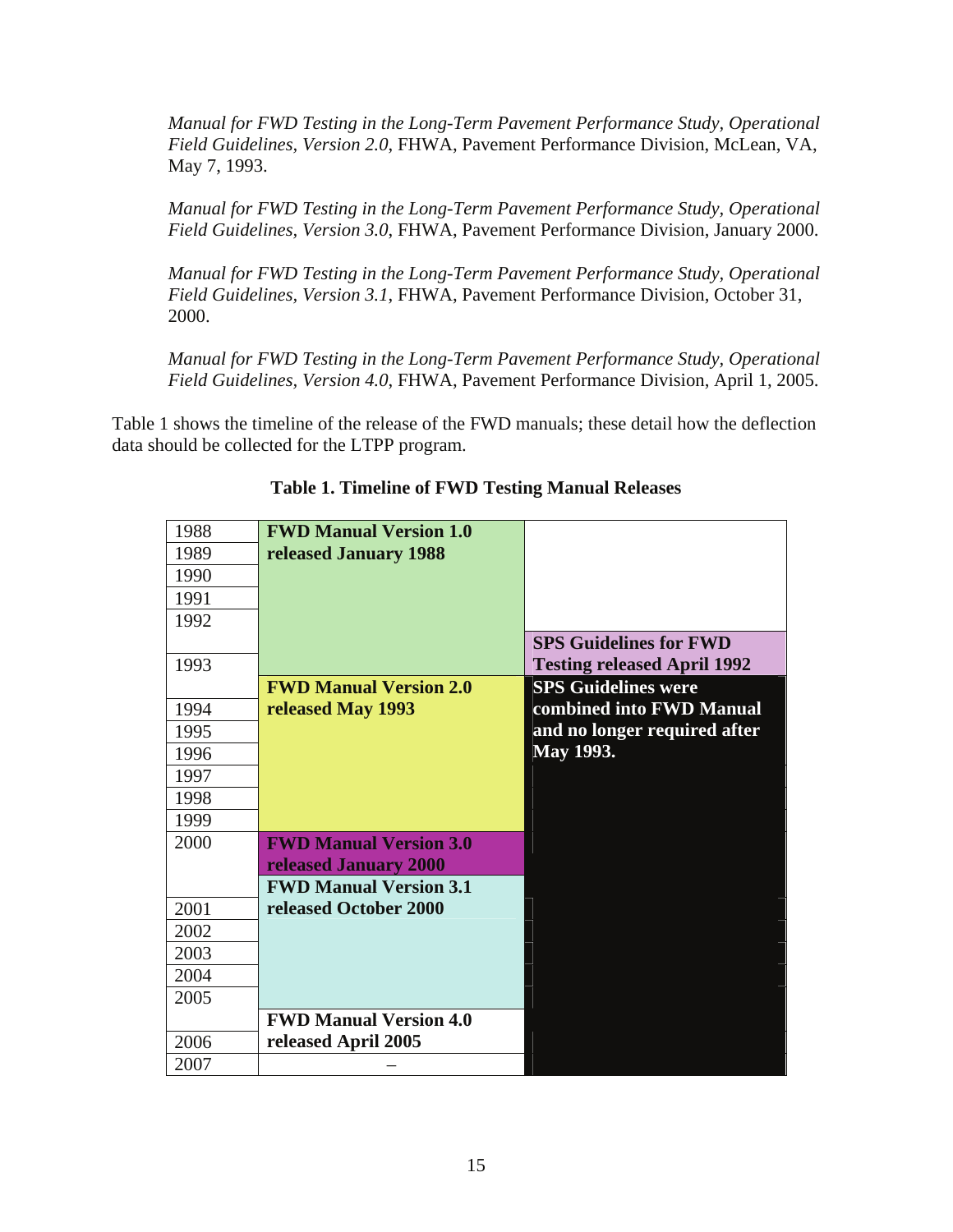# <span id="page-25-0"></span>*Software Used in Processing Deflection Data*

Other FWD documentation provides instruction for using software to perform quality control checks on the data before entry into the IMS. Specifically, FWDSCAN provides an initial review of the data before its being loaded into the database. This program also prepares the files for loading into the IMS. FWDCheck provides additional review of data; its use has been optional for much of the LTPP program. FWDConvert creates the standard FWD PDDX files from the database files created during data collection and incorporates the additional data elements required by LTPP. The final document provides information for using the FWD data collection program to obtain the FWD data required for the LTPP program.

*Strategic Highway Research Program: FWD Data Readability and Completeness— FWDSCAN, Version 1.30—Program Background and User's Guide*, SHRP, National Research Council, Washington, DC, April 1992.

*FWDScan Data Readability and Completeness, Version 3.0*, FHWA, Pavement Performance Division, McLean, VA, November 1995.

*FWDScan Users Manual, Version 4.0*, FHWA, Pavement Performance Division, McLean, VA, April 1, 2005.

*Strategic Highway Research Program: Analysis of Section Homogeneity, Non-Representative Test Pit and Section Data, and Structural Capacity—FWDCheck, Version 2.00*, SHRP, National Research Council, Washington, DC, April 1992.

*FWDConvert Users Manual, Version 1.0*, FHWA, Pavement Performance Division, McLean, VA, April 1, 2005.

*LTPP FWD Data Collection Software Manual, Version 1.0*, FHWA, Pavement Performance Division, McLean, VA, April 1, 2005.

#### **6.3 Distress Data**

#### **6.3.1 Introduction to Distress Data Collection**

Distress data for the LTPP program include information about type, severity, and amount of cracking on the test section; and about surface defects, transverse profile, faulting, patching, and other miscellaneous types of distress. Distress data for LTPP are collected using both semiautomated photographic equipment and manual methods. The methodologies used in collecting these data attempt to provide uniformity not only within each survey method, but also between the two survey methods.

# **6.3.2 References for All Distress Data Collection**

The information contained in the IMS is intended to be common to both the automated and manual data collection methods. All pavement distress monitoring is performed using the *Distress Identification Manual* as referenced below. The manual contains definitions, severity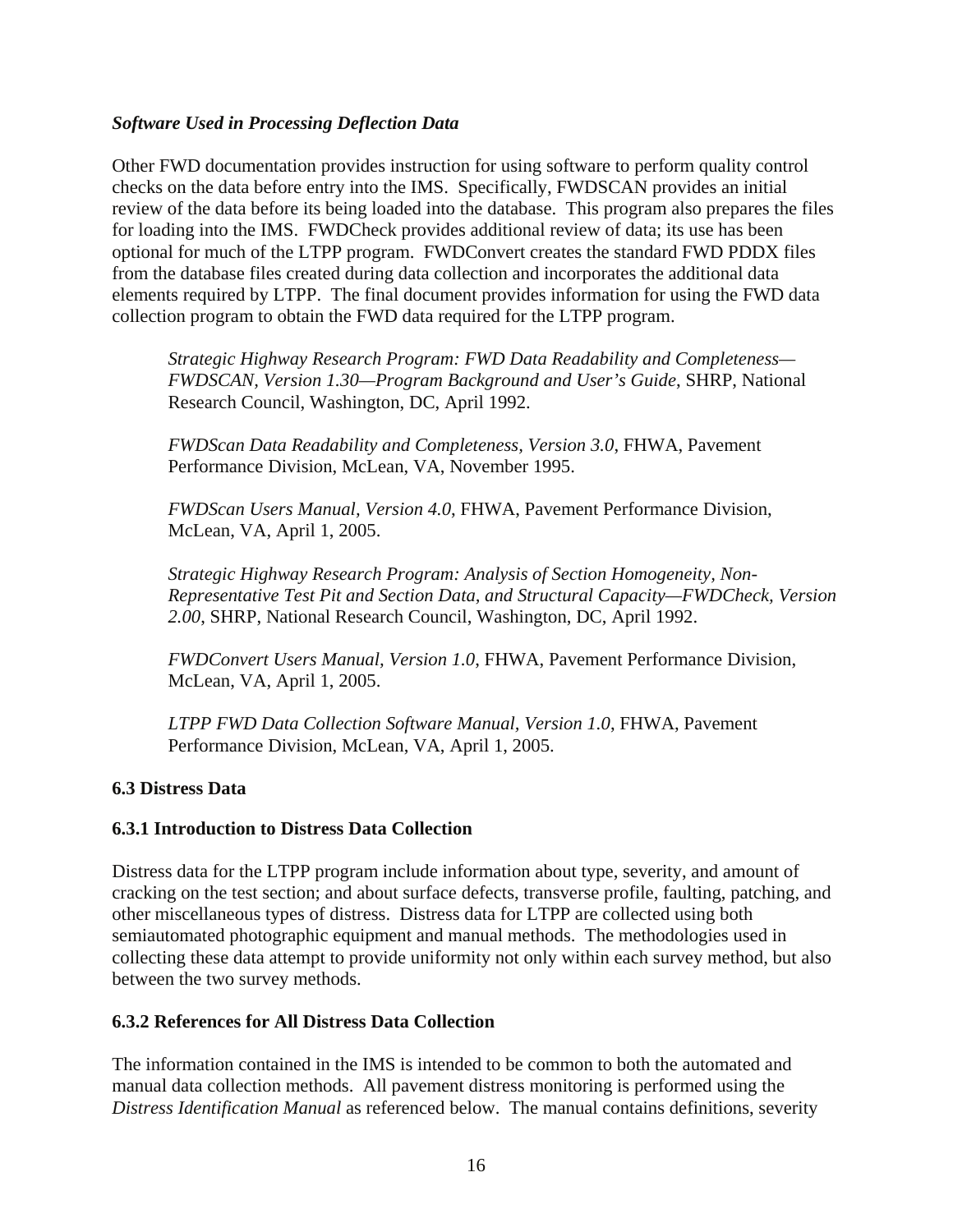<span id="page-26-0"></span>level descriptions, and measurement methods for the pavement distresses identified for inclusion in the LTPP monitoring.

*Strategic Highway Research Program: Distress Identification Manual for the Long-Term Pavement Performance Studies*, SHRP Report No. SHRP-LTPP-OG-002, SHRP, National Research Council, Washington, DC, June 1989.

*Strategic Highway Research Program: Distress Identification Manual for the Long-Term Pavement Performance Studies*, SHRP Report No. SHRP-LTPP/FR-90-001, SHRP, National Research Council, Washington, DC, October 1990.

*Distress Identification Manual for the Long-Term Pavement Performance Project*, SHRP-P-338, FHWA, Pavement Performance Division, McLean, VA, May 1993.

A draft version of the revised manual was released to the RSCs in April 2002 for use in collecting distress data. The revised manual was officially released for publication in October 2003.

*Distress Identification Manual for the Long-Term Pavement Performance Project, Draft*, FHWA, Pavement Performance Division, McLean, VA, April 2002.

*Distress Identification Manual for the Long-Term Pavement Performance Project*, FHWA-RD-03-031, FHWA, Pavement Performance Division, McLean, VA, June 2003.

# **6.3.3 References Specific to Manual Distress Data Collection**

At the time of the manual surveys, the surveyor also collects transverse profile data on asphalt surfaced pavements and joint faulting on portland cement concrete (PCC) surfaced pavements. The following guidelines provide instruction on how these data are to be collected. They were incorporated into the 1993 version of the *Distress Identification Manual*. Additional information specific to the collection of transverse profile data also can be found in the field guidelines used in the collection of longitudinal profile data as referenced under section 6.4.2.

*Strategic Highway Research Program: SHRP-LTPP Manual for Dipstick® Profile Measurements: Operational Field Guidelines, Version 1.0*, SHRP, National Research Council, Washington, DC, September 1990.

*Strategic Highway Research Program: Manual for Dipstick® Profile Measurements: Operational Field Guidelines, Version 1.1*, SHRP, National Research Council, Washington, DC, January 1991.

*Strategic Highway Research Program: Manual for Faultmeter Measurements: Operational Field Guidelines, Version 1.1*, SHRP, National Research Council, Washington, DC, June 1991.

Table 2 provides a timeline for the use of all of the guides on manual distress data collection.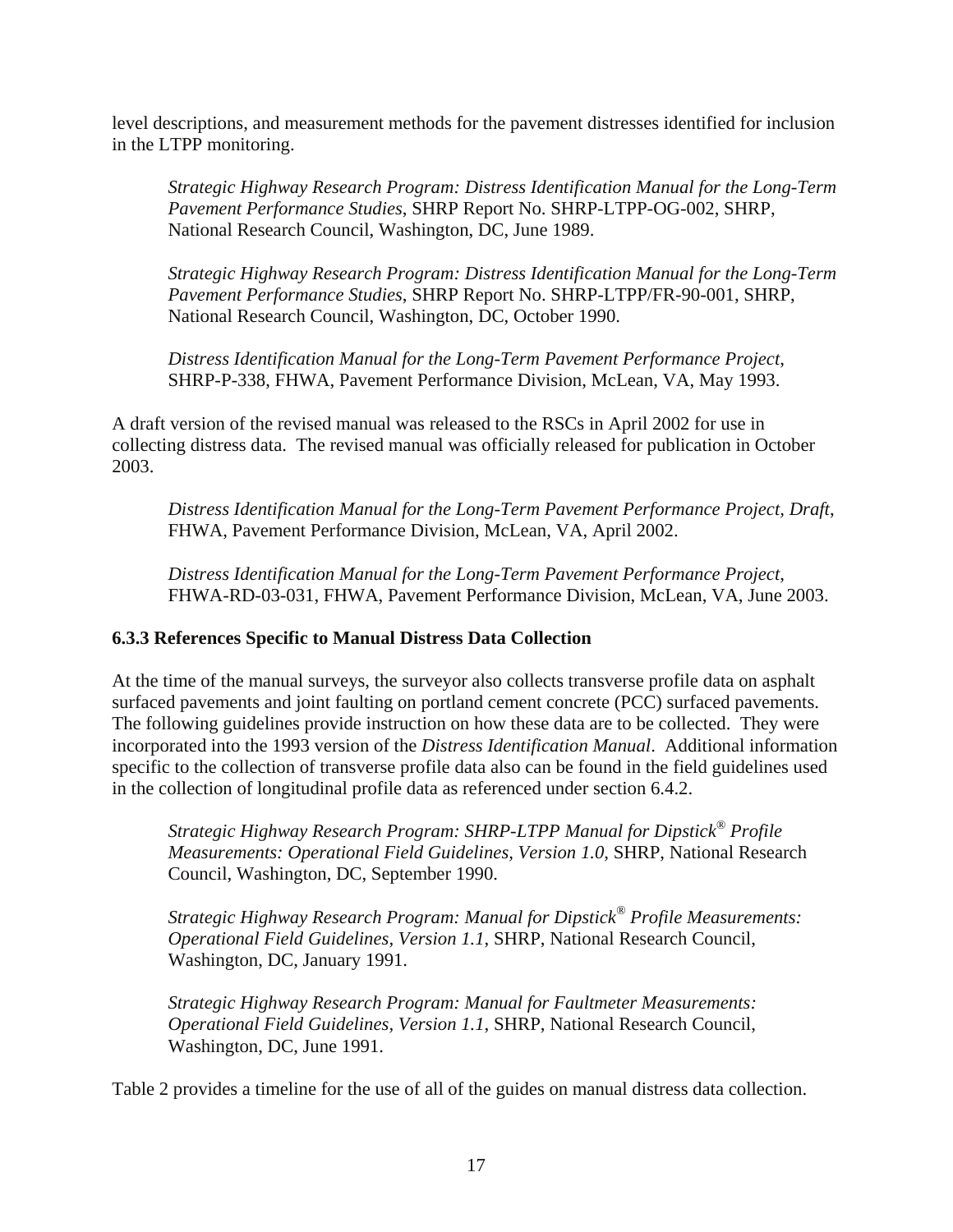## <span id="page-27-0"></span>**6.3.3 References Specific to Semiautomated Distress Data Collection**

Semiautomated distress data collection involves the collection of 35-mm photographic images of the pavement surface and images for determining the transverse profile of the pavement surface. The collection of these images and analysis/interpretation of the transverse profile are governed by the following reference.

*Photographic Pavement Distress Record Collection and Transverse Profile Analysis*, SHRP Report No. SHRP-P-660, SHRP, National Research Council, Washington, DC, June 1993.

The methodology used for interpreting the distresses observed on the pavement surface from these images is provided by the following reference. In addition to this document, the interpretation procedure also uses the distress and severity level definitions provided by the *Distress Identification Manual* as previously referenced.

*Distress Interpretation from 35-mm Film for the LTPP Experiments*, SHRP Report No. SHRP-P-642, SHRP, National Research Council, Washington, DC, May 1993.

## **6.4 Longitudinal Profile Measurement**

#### **6.4.1 Introduction to Profile Measurement**

Longitudinal profile data is collected for LTPP to provide information about the ride quality of the pavement surface. The primary means of collecting longitudinal profile data for LTPP has been through the use of vehicle-based longitudinal profilers. Over the years of the LTPP program, three sets of profilers have been used by each of the RSCs to collect these data. Procedures for collecting longitudinal profile data are referenced below. Each of the documents addresses collection of the data not only with the inertial profiler, but also with the FACE® Dipstick, which is used when collection with the inertial profiler is not feasible.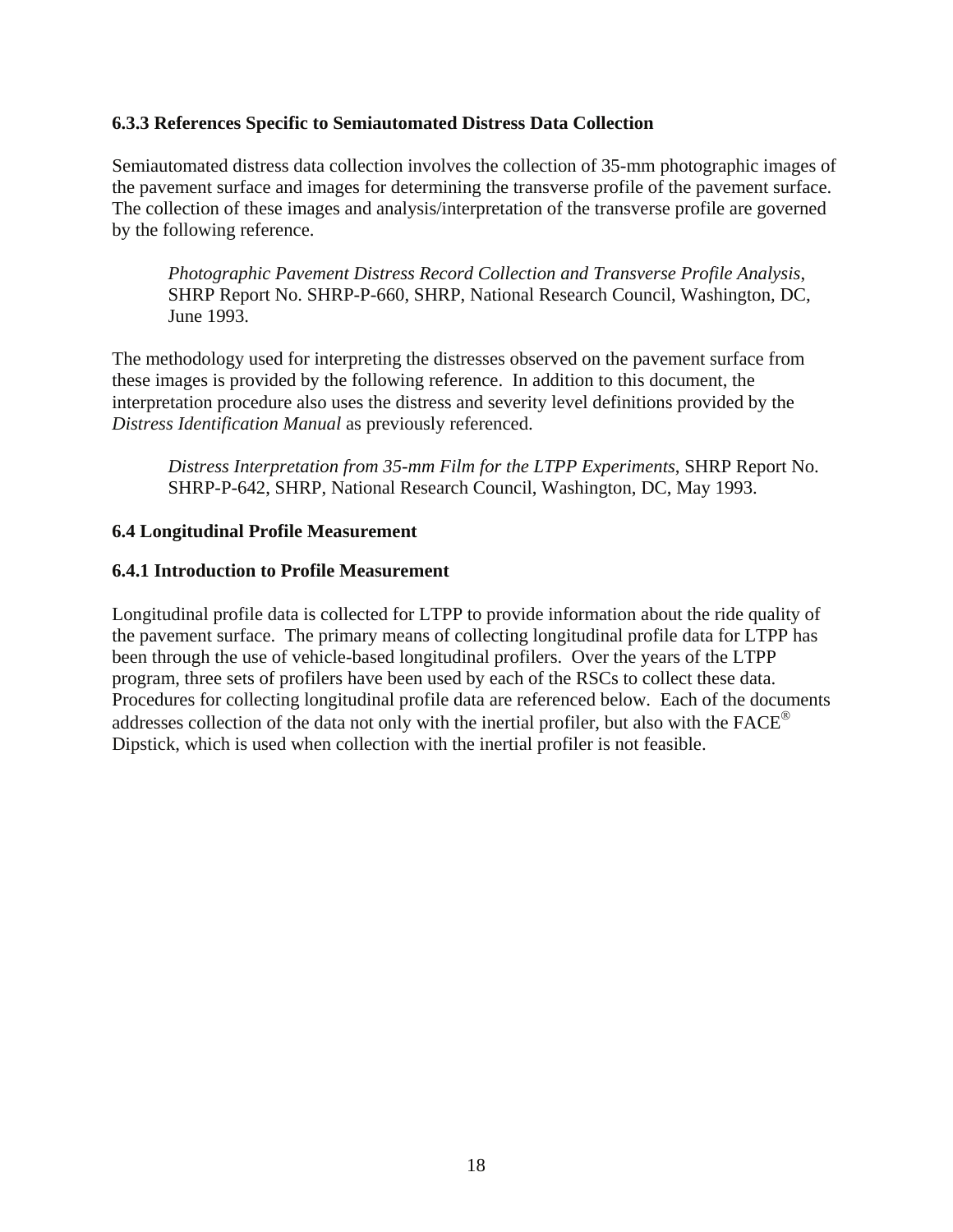| 1988 |                         |                       |                       |
|------|-------------------------|-----------------------|-----------------------|
| 1989 |                         |                       |                       |
|      | <b>Distress</b>         |                       |                       |
| 1990 | <b>Identification</b>   |                       |                       |
|      | <b>Manual</b>           |                       |                       |
|      | released June           |                       |                       |
|      | 1989                    |                       |                       |
|      | <b>Revised Distress</b> |                       |                       |
|      | <b>Identification</b>   |                       |                       |
|      | <b>Manual</b>           |                       |                       |
| 1991 | released                | <b>Dipstick</b>       |                       |
|      | <b>October 1990</b>     | <b>Manual</b>         |                       |
|      |                         | released              | <b>Faultmeter</b>     |
| 1992 |                         | <b>January 1991</b>   | <b>Manual</b>         |
| 1993 |                         |                       | released June         |
|      |                         |                       | 1991                  |
|      | <b>Revised Distress</b> | <b>Dipstick</b>       | <b>Faultmeter</b>     |
| 1994 | <b>Identification</b>   | <b>Manual</b>         | <b>Manual</b>         |
| 1995 | <b>Manual</b>           | combined with         | combined with         |
| 1996 | released May            | <b>Distress</b>       | <b>Distress</b>       |
| 1997 | 1993                    | <b>Identification</b> | <b>Identification</b> |
| 1998 | incorporated            | <b>Manual in May</b>  | <b>Manual in May</b>  |
| 1999 | <b>Dipstick and</b>     | 1993                  | 1993 release          |
| 2000 | <b>Faultmeter</b>       |                       |                       |
| 2001 | <b>Manuals</b>          |                       |                       |
| 2002 |                         |                       |                       |
|      | <b>Revised Distress</b> |                       |                       |
|      | <b>Identification</b>   |                       |                       |
| 2003 | <b>Manual</b>           |                       |                       |
|      | released April          |                       |                       |
|      | 2002                    |                       |                       |
|      | <b>Revised Distress</b> |                       |                       |
|      | <b>Identification</b>   |                       |                       |
|      | <b>Manual</b>           |                       |                       |
| 2004 | released                |                       |                       |
| 2005 | October 2003            |                       |                       |
| 2006 |                         |                       |                       |
| 2007 |                         |                       |                       |
|      |                         |                       |                       |

<span id="page-28-0"></span>**Table 2. Timeline of Revision to Distress Data Collection Procedures**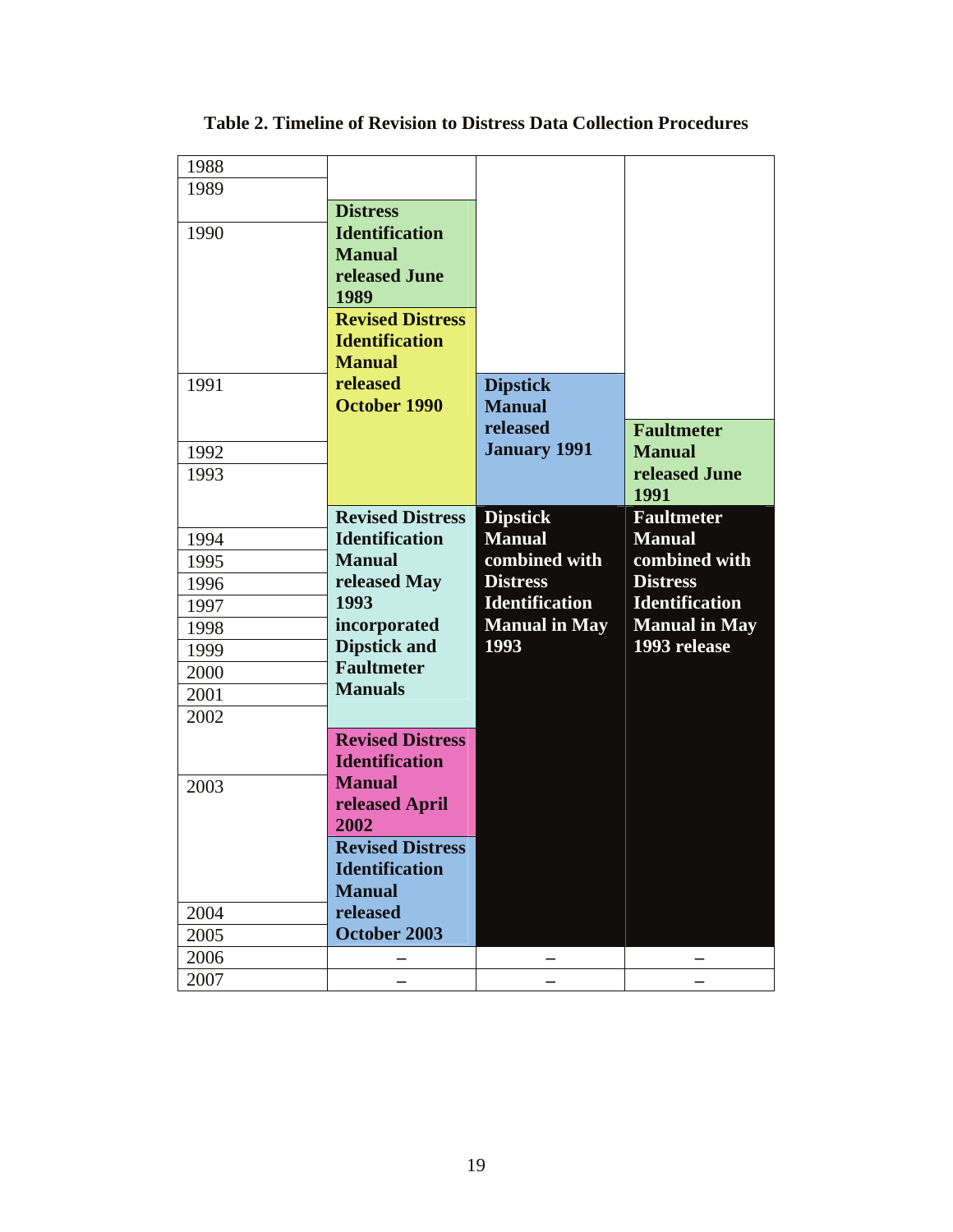## <span id="page-29-0"></span>**6.4.2 References Used in Profile Measurement**

#### *Field Manuals Used in Profile Measurement*

Collection of longitudinal profile data with the 690DNC model KJ Law profilers was governed by the following three versions of the guidelines.

*Strategic Highway Research Program: SHRP-LTPP Manual for Profile Measurements: Operational Field Guidelines, Version 1.0*, SHRP, National Research Council, Washington, DC, December 1989.

*Strategic Highway Research Program: Long-Term Pavement Performance Manual for Profile Measurement, Operational Field Guidelines, Version 2.0*, SHRP, National Research Council, Washington, DC, 1993.

*Manual for Profile Measurement: Operational Field Guidelines*, SHRP Report SHRP-P-378, SHRP, National Research Council, Washington, DC, March 9, 1994.

The four T6600-model KJ Law profilers were implemented officially by directive on October 14, 1996. The following manuals provide the guidelines used in collecting longitudinal profile data with the T6600s.

*LTPP Manual for Profile Measurements: Operational Field Guidelines, Version 3.0*, FHWA, Pavement Performance Division, McLean, VA, July 17, 1997.

*LTPP Manual for Profile Measurements: Operational Field Guidelines, Version 3.1*, FHWA, Pavement Performance Division, McLean, VA, January 29, 1999.

Collection of longitudinal profile data with the International Cybernetics Corporation (ICC) MDR4086L3 inertial profilers began on October 9, 2002, by directive. The following manuals provide the guidelines used in collecting data with these units.

*LTPP Manual for Profile Measurements: Operational Field Guidelines, Version 4.0*, FHWA, Pavement Performance Division, McLean, VA, October 9, 2002.

*LTPP Manual for Profile Measurements and Processing, Version 4.1*, FHWA, Pavement Performance Division, McLean, VA, May 25, 2004.

#### *Software Manuals Used in Profile Measurement*

Each of the following manuals is provided for use with the software used to review and prepare the longitudinal profile data for entry into the database.

*PROQUAL V1.4—User Documentation*, Stantec, Amherst, NY, June 1992.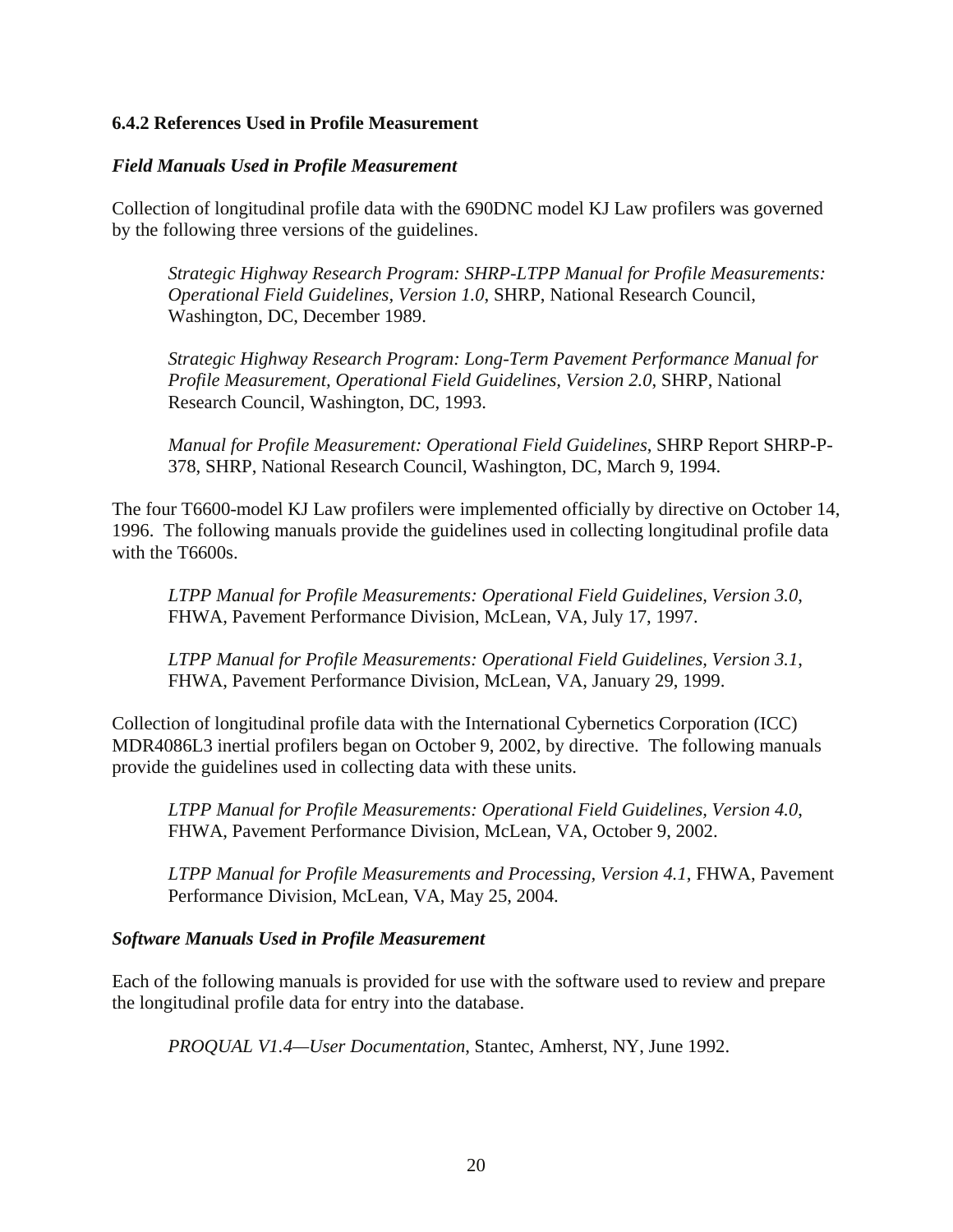<span id="page-30-0"></span>*PROQUAL V2.05—User Documentation (Draft)*, Report 97-00-01, Stantec, Amherst, NY, March 1997.

*PROQUAL V2.06—User Documentation*, Report 97-00-01, Stantec, Amherst, NY, July 1997.

*PROQUAL V2.08—Users Documentation*, Report 98-00-01, Stantec, Amherst, NY, June 1998.

*PROQUAL2002—Overview Documentation*, FHWA Report TS-01-01-01, FHWA, Pavement Performance Division, McLean, VA, December 2001.

*PROQUAL2002—User Guide Documentation*, FHWA Report TS-01-01-02, FHWA, Pavement Performance Division, McLean, VA, December 2001.

*PROQUAL2002—Utilities Documentation*, FHWA Report TS-01-01-03, FHWA, Pavement Performance Division, McLean, VA, December 2001.

*PROQUAL2005—Overview Documentation*, FHWA Report TS-05-00-01, FHWA, Pavement Performance Division, McLean, VA, April 2005.

*PROQUAL2005—User Guide Documentation*, FHWA Report TS-05-00-02, FHWA, Pavement Performance Division, McLean, VA, April 2005.

*PROQUAL2005—Utilities Manual*, FHWA Report TS-05-00-03, FHWA, Pavement Performance Division, McLean, VA, April 2005.

In 2005, software was provided to the regions to facilitate additional review of the profile as required. This software exports the data into a format commonly used by several other different pieces of software for manipulation and evaluation of longitudinal profile data.

*PROXPORT User Guide*, FHWA Report TS-05-00-04, FHWA, Pavement Performance Division, McLean, VA, April 2005.

#### **6.4 Surface friction Measurements**

Friction measurements on LTPP test sections were originally required. Data were to be collected with a locked wheel skid tester. Collecting these data as part of the LTPP program is now optional. Collection of surface friction data is governed by section 3.2 of the DCG as referenced at the beginning of this chapter.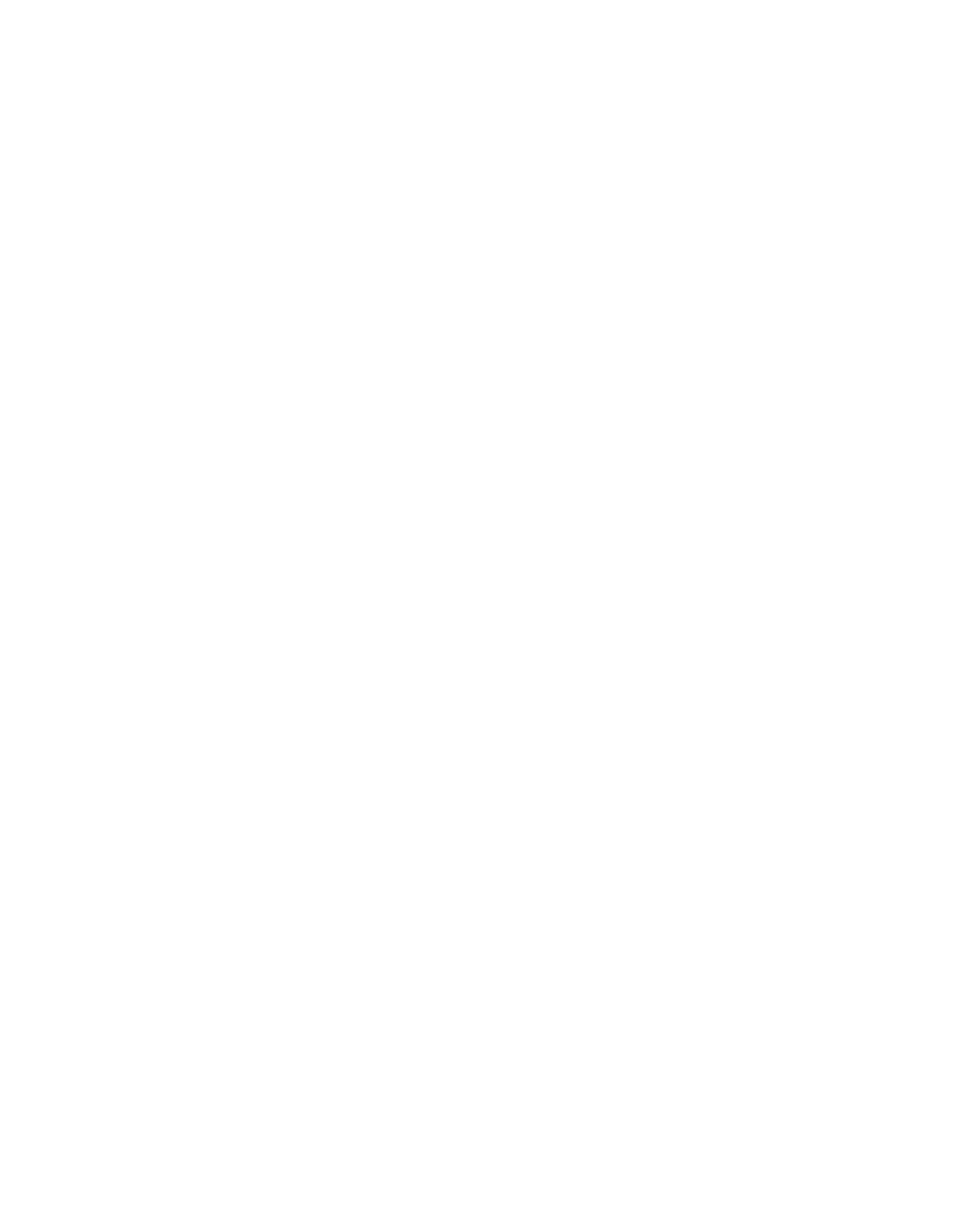# **CHAPTER 7. REHABILITATION DATA**

# <span id="page-32-0"></span>**7.1 Introduction to Rehabilitation Data**

Because all of the sections in the LTPP program are located on public roads, some form of modification to the pavement structure will likely be needed to keep the road in a safe and serviceable condition for the traveling public. The data collected will pertain to rehabilitation that has occurred after initiation of monitoring for the test section. Most rehabilitation procedures, such as recycling or overlay, produce a test section having a modified pavement structure, while other procedures, such as undersealing, may be considered to restore the existing pavement structure. Reworking shoulders and placement of edge drains are other examples of improvements that may be made without changing the primary pavement structure; however, any such rehabilitation converts the pavement from an original pavement to a rehabilitated pavement. In other words, rehabilitation activities change the structural response of the pavement test section.

## **7.2 References Used in Collection of Rehabilitation Data**

When a test section is modified by application of a rehabilitation treatment, some minimum requirements must be met for it to continue to be monitored as part of the LTPP program. Chapter 7 of the DCG as identified by the following reference governs the collection of data with respect to rehabilitation of the test sections.

*Data Collection Guide for Long-Term Pavement Performance Studies*, Operational Guide No. SHRP-LTPP-OG-001, SHRP, National Research Council, Washington, DC, January 1988.

Chapter 7 of this document provides the forms and specific guidelines for collection of information about rehabilitation treatments on test sections. Each of the following versions of the DCG had updates to chapter 7 governing collection of rehabilitation data.

*Data Collection Guide for Long-Term Pavement Performance Studies*, Operational Guide No. SHRP-LTPP-OG-001, SHRP, National Research Council, Washington, DC, December 15, 1989.

*Data Collection Guide for Long-Term Pavement Performance Studies*, Operational Guide No. SHRP-LTPP-OG-001, FHWA, Pavement Performance Division, McLean, VA, October 28, 1993.

*Data Collection Guide for Long-Term Pavement Performance Studies*, Operational Guide No. SHRP-LTPP-OG-001, FHWA, Pavement Performance Division, McLean, VA, February 19, 2004.

Some of the rehabilitation treatment types cause a section to be removed from further study. Others will cause the test section to be moved to a new experiment. The following document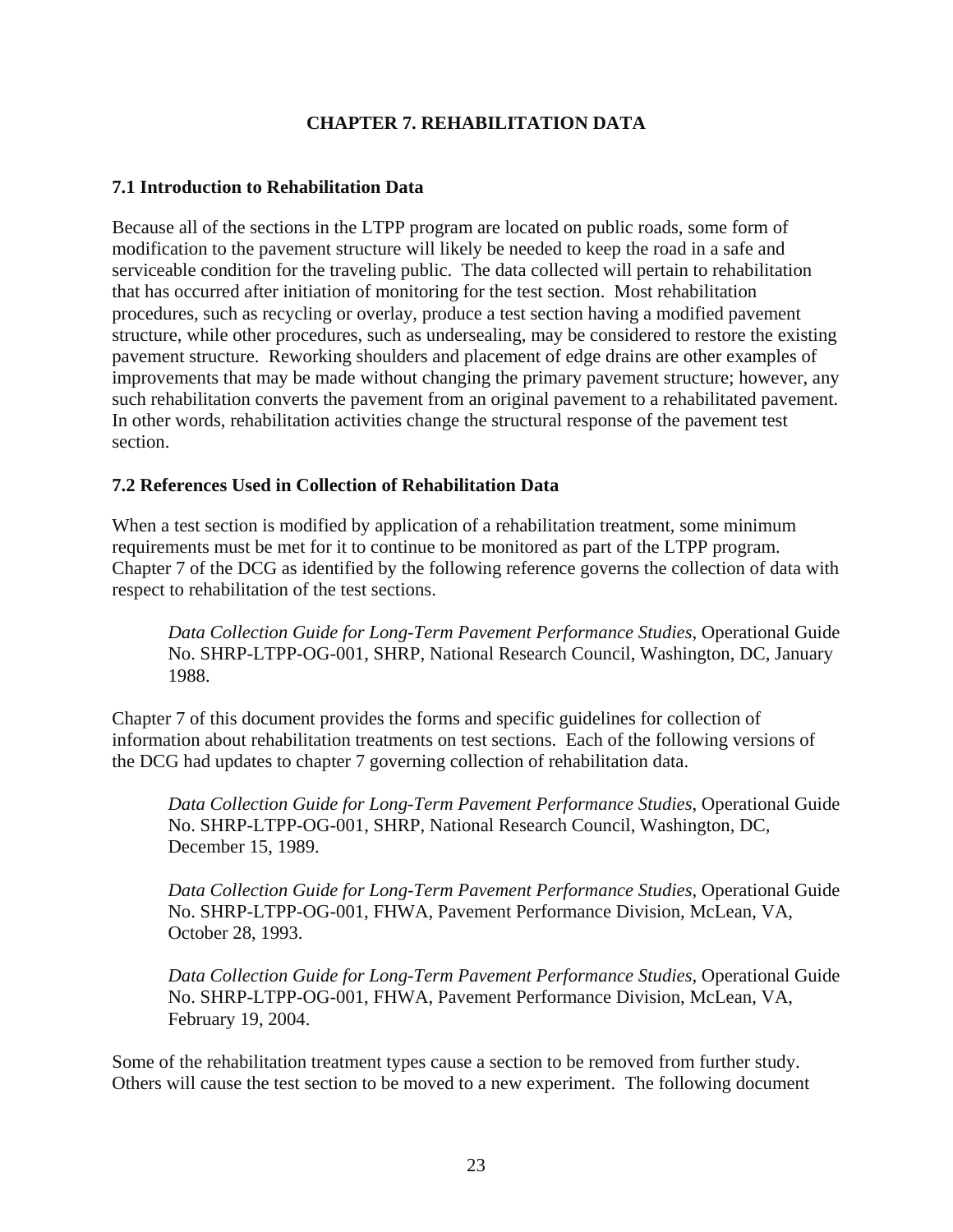provides guidelines for types of rehabilitation treatments that do not require that the test section be removed from future study.

*Policies and Procedures for the Acceptance of Modified General Pavement Studies (GPS) Test Sections*, FHWA, Pavement Performance Division, McLean, VA, April 1993.

The following two documents superseded the April 1993 document regarding when a section that has undergone rehabilitation will continue to be monitored as a part of the LTPP program. Both of these documents were effective, via directive, as of September 24, 1998. The policy on monitoring continuation was further modified by directive GO–28 on November 7, 2001 to remove test sections from further study for any rehabilitation construction activity performed after January 1, 2004.

*Long-Term Pavement Performance Guidelines for Monitoring Continuation on Rehabilitated Test Sections*, FHWA, Pavement Performance Division, McLean, VA, August 1998.

*Long-Term Pavement Performance Guidelines for Classification of Rehabilitated Test Sections*, FHWA, Pavement Performance Division, McLean, VA, August 1998.

As stated previously, chapter 7 of the original DCG in combination with DCG chapter 6 has been organized into a separate document. Chapter 7 of the DCG and the two policies identified above have been superseded by the following document.

*Maintenance and Rehabilitation Data Collection Guide for Long-Term Pavement Performance*, FHWA, Pavement Performance Division, McLean, VA, June 2005.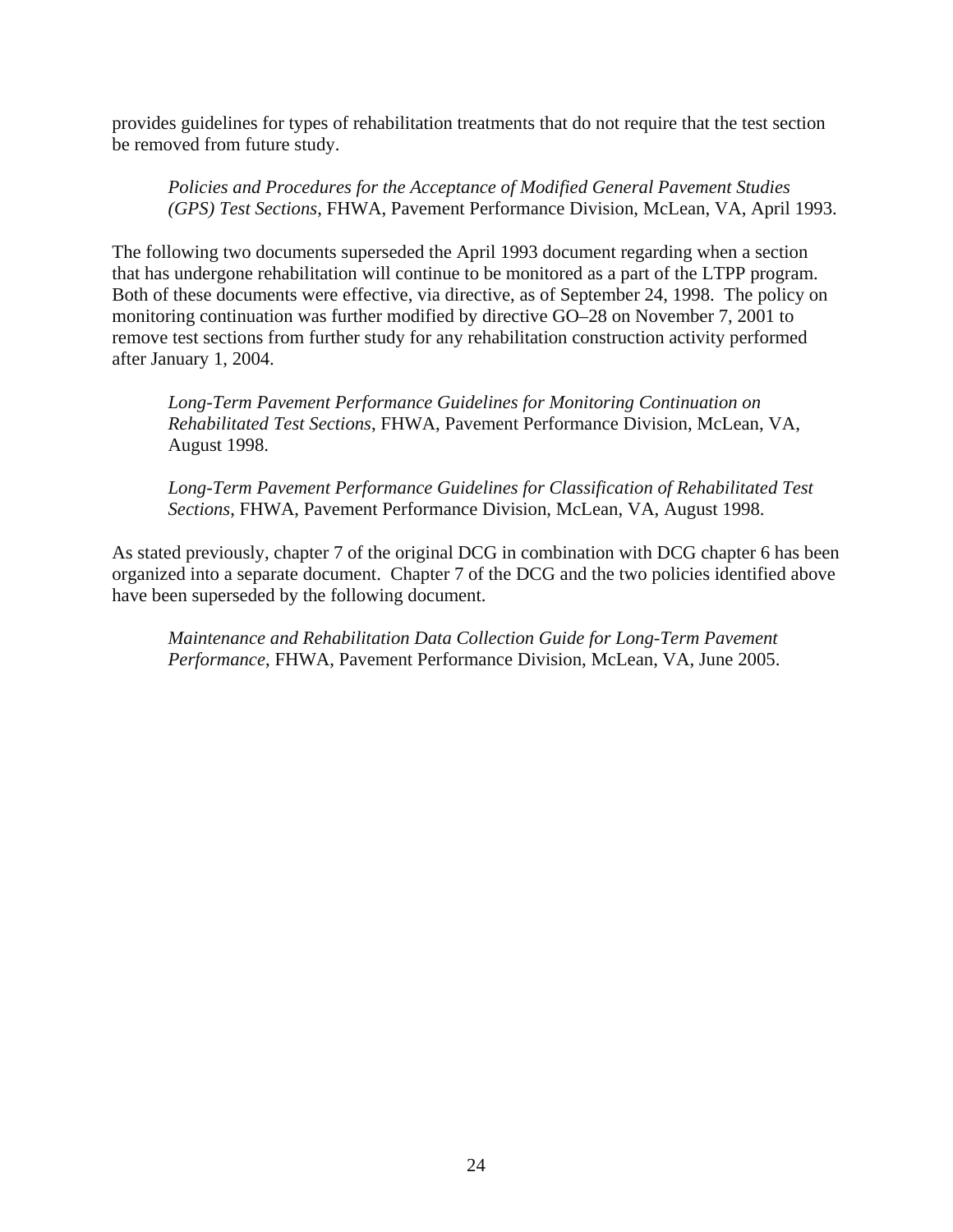# **CHAPTER 8. SEASONAL MONITORING PROGRAM**

# <span id="page-34-0"></span>**8.1 Introduction to SMP**

The purpose of the SMP is to obtain a fundamental understanding of the magnitude and impact of temporal variations in pavement response and material properties due to the separate and combined effects of temperature, moisture, and frost/thaw variations.

The SMP program includes an increased monitoring frequency of deflection, longitudinal profile, and distress surveys on selected sites in the LTPP program. The collection of deflection data involves a different protocol requiring testing to be performed on a portion of the test section using different test spacing than was used for the routine testing on the full test section. In addition to the increased monitoring frequency, other measurements—including prevailing weather conditions at the site, depth of frost penetration, temperature gradient, soil moisture, rainfall, ambient temperature, and surface elevation measurements—are also made at these sites. SMP data collection activities have been terminated per directive GO–36 effective October 31, 2004.

# **8.2 References Used in Collecting SMP Data**

In 1995, section 3.5 was added to chapter 3 of the DCG to provide for collection of data as part of the SMP. The reference for this section is as follows. This section provides a general overview of data to be collected at these sites.

*Data Collection Guide for Long-Term Pavement Performance Studies*, Operational Guide No. SHRP-LTPP-OG-001, FHWA, Pavement Performance Division, McLean, VA, January 1995.

# **8.2.1 References Detailing the SMP Instrumentation and Data Collection**

The following documents provide specific information about the instrumentation and data collection efforts related to the SMP.

*LTPP Seasonal Monitoring Program: Instrumentation, Installation, and Data Collection Guidelines, Version 2.1*, FHWA, Pavement Performance Division, McLean, VA, April 1994.

*LTPP Seasonal Monitoring Program: Instrumentation, Installation, and Data Collection Guidelines*, FHWA Report No. FHWA-RD-94-110, FHWA, Pavement Performance Division, McLean, VA, January 1995.

This set of guidelines was modified August 7, 1998 by adding appendix A: "Time Domain Reflectometry (TDR) Classification and Interpretation."

*LTPP Seasonal Monitoring Program: Instrumentation, Installation, and Data Collection Guidelines*, FHWA Report No. FHWA-RD-94-110, FHWA, Pavement Performance Division, McLean, VA, August 7, 1998.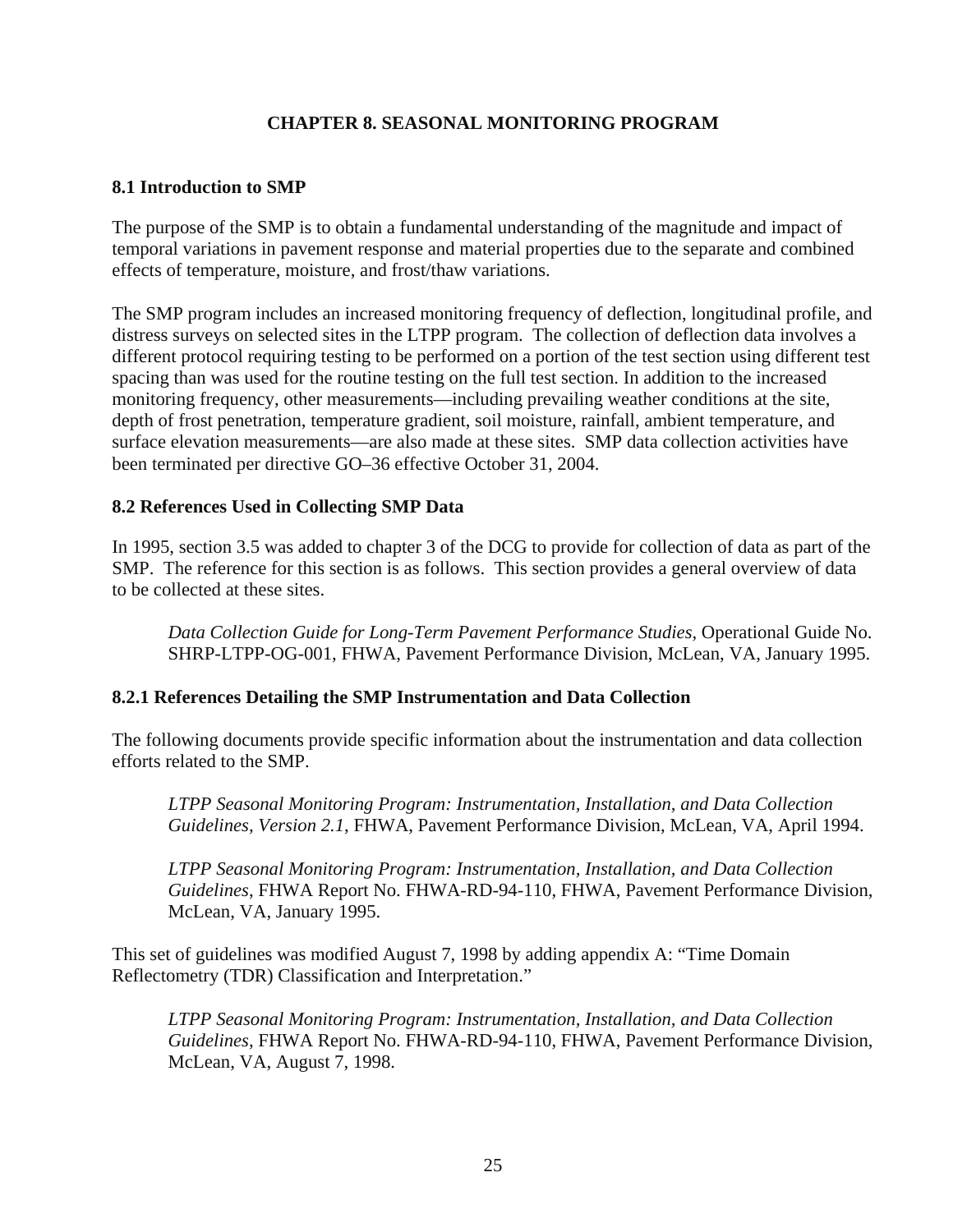<span id="page-35-0"></span>In 1999, a second phase was developed for the SMP. The objective was to provide additional information about the diurnal, seasonal, and annual variations in pavement response. Appendix C: "Guidelines for SMP Phase II Equipment and Instrumentation Installation" was added to the guidelines as of April 10, 2000. This appendix covered the data collection requirements for the second phase of the SMP.

*LTPP Seasonal Monitoring Program: Instrumentation, Installation, and Data Collection Guidelines*, FHWA Report No. FHWA-RD-94-110, FHWA, Pavement Performance Division, McLean, VA, April 10, 2000.

# **8.2.2 References for SMP Software Manuals**

Several pieces of software were used by the SMP. Documentation for these software items includes the following.

*LTPP Seasonal Monitoring Program ONSFIELD Users Guide, Version 1.2*, FHWA, Pavement Performance Division, McLean, VA, June 1996.

*LTPP Seasonal Monitoring Program: ONSFIELD Users Guide, Version 2.0*, FHWA, Pavement Performance Division, McLean, VA, December 1999.

*LTPP Seasonal Monitoring Program MOBFIELD Users Guide, Version 2.4*, FHWA, Pavement Performance Division, McLean, VA, January 10, 1997.

*LTPP Seasonal Monitoring Program: MOBFIELD Users Guide, Version 3.0*, FHWA, Pavement Performance Division, McLean, VA, December 1999.

*LTPP Seasonal Monitoring Program ONSPLUS Users Guide, Version 1.05*, FHWA, Pavement Performance Division, McLean, VA, April 14, 2000.

*LTPP Seasonal Monitoring Program ONSPLUS Users Guide, Version 1.08*, FHWA, Pavement Performance Division, McLean, VA, February 23, 2001.

*LTPP Seasonal Monitoring Program SMPCheck Users Guide, Version 2.5* , FHWA, Pavement Performance Division, McLean, VA, October 28, 1996.

*LTPP Seasonal Monitoring Program: SMPCheck Users Guide, Version 5.0*, FHWA, Pavement Performance Division, McLean, VA, January 2000.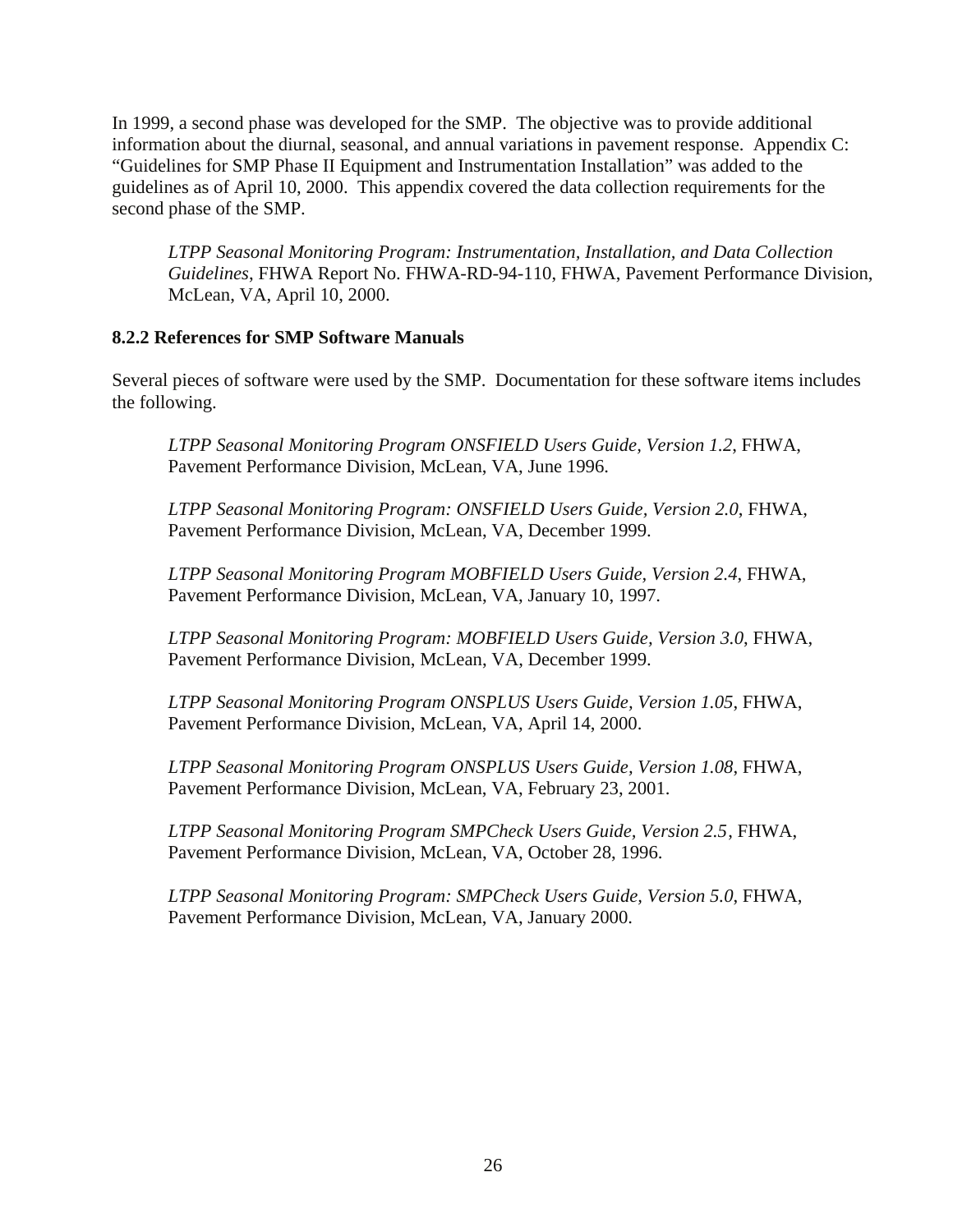# **CHAPTER 9. SPS CONSTRUCTION DATA**

<span id="page-36-0"></span>SPS experiments are comprised of projects incorporating multiple test sections at a specific location. The test sections at each project site include variations in structural design (thickness and materials), maintenance treatment, or rehabilitation treatment. The test sections in each project are built to meet a specific set of requirements. Because these sites are at the same location, they are expected to be subject to the same traffic and climate conditions, thus allowing for direct comparisons between the different pavement structures.

The document below describes the general requirements incorporated into the experimental design for each SPS experiment.

*Specific Pavement Studies, Experimental Design and Participation Requirements*, Operational Memorandum SHRP-LTPP-OM-005R, SHRP, National Research Council, Washington, DC, July 1990.

Because these sections are built to meet specific requirements, there are data associated with the construction of each project that are recorded for evaluating the performance of each test section within the project.

For each experiment, with the exception of the SPS–3 and SPS–4 experiments, there are four types of documents used in developing these projects. The first document defines the experimental design, the second provides guidelines for nominating a new project, the third provides guidelines to be used in constructing projects, and the fourth document provides the information required to be collected on each project. There is a fifth document for each experiment concerning the sampling and testing of material used on each project. This document is covered under chapter 11, sections 11.2 and 11.3 of this document.

# **9.1 SPS–1, Strategic Study of Structural Factors for Flexible Pavements**

# **9.1.1 SPS–1 Introduction**

The SPS–1 experiment, Strategic Study of Structural Factors for Flexible Pavements, requires constructing multiple test sections with similar design details and materials at each of 16 sites distributed in 4 climatic regions. The SPS–1 experiment has been developed as a coordinated national experiment to investigate the effect of selected structural factors on the long-term performance of flexible pavements constructed on different subgrade types in different environmental regions. The structural factors include surface layer thicknesses, base type (material), drainability (permeability), and base course thicknesses. Characterization of the material properties and the variations in these properties between test sections provide a basis for improving current structural design methods.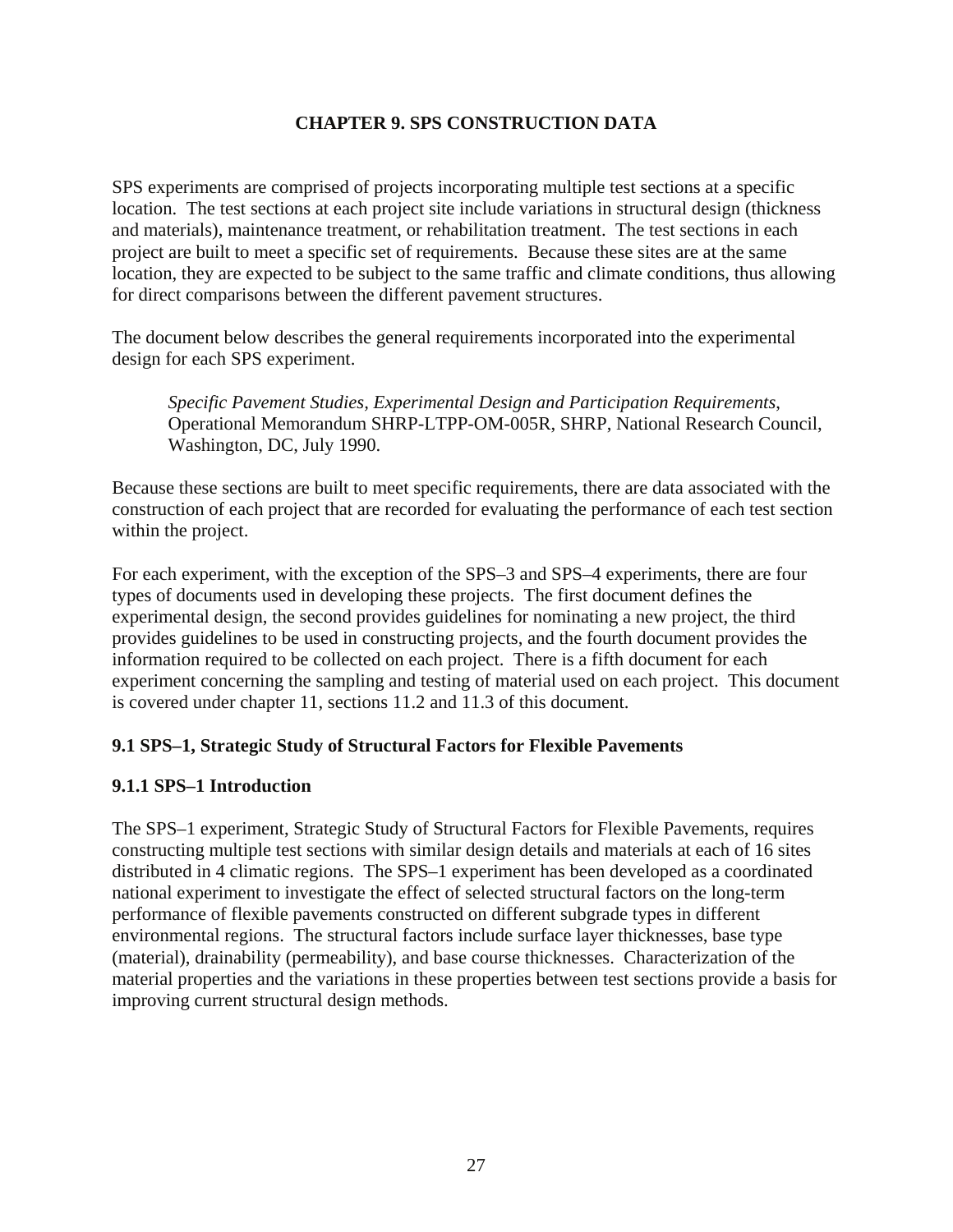## <span id="page-37-0"></span>**9.1.2 SPS–1 References**

The following references govern the experimental design, nomination, construction, and collection of construction data on each SPS–1 project.

#### *SPS–1 Experiment Design*

The experimental design provides basic information regarding the experiment, the factors included in the study, and the levels of each factor.

*Specific Pavement Studies, Experimental Design and Research Plan for Experiment SPS– 1, Strategic Study of Structural Factors for Flexible Pavements*, SHRP, National Research Council, Washington, DC, February 1990.

## *Guidelines for Nomination of SPS–1 Projects*

The nomination guidelines provide the information and forms needed by the SHAs to nominate a project for inclusion in the experiment.

*Specific Pavement Studies, Guidelines for Nomination and Evaluation of Candidate Projects for Experiment SPS–1, Strategic Study of Structural Factors for Flexible Pavements*, Operational Memorandum SHRP-LTPP-OM-008, SHRP, National Research Council, Washington, DC, February 1990.

This document was modified by directive S–1 on November 27, 1992. This modification involved the allowance of traffic variations along the length of an SPS–1 project under certain conditions.

# *Data Collection Guidelines for SPS–1 Projects*

The data collection guidelines provide the data forms to be completed during the construction of each project and the instructions for completing these forms.

*Specific Pavement Studies, Data Collection Guidelines for Experiment SPS–1, Strategic Study of Structural Factors for Flexible Pavements*, Operational Memorandum SHRP-LTPP-OM-026, SHRP, National Research Council, Washington, DC, December 1991.

*Specific Pavement Studies, Data Collection Guidelines for Experiment SPS–1, Strategic Study of Structural Factors for Flexible Pavements*, Operational Memorandum SHRP-LTPP-OM-026, FHWA, Pavement Performance Division, McLean, VA, November 27, 1992.

*Specific Pavement Studies, Data Collection Guidelines for Experiment SPS–1, Strategic Study of Structural Factors for Flexible Pavements*, Operational Memorandum SHRP-LTPP-OM-026, FHWA, Pavement Performance Division, McLean, VA, January 31, 1997.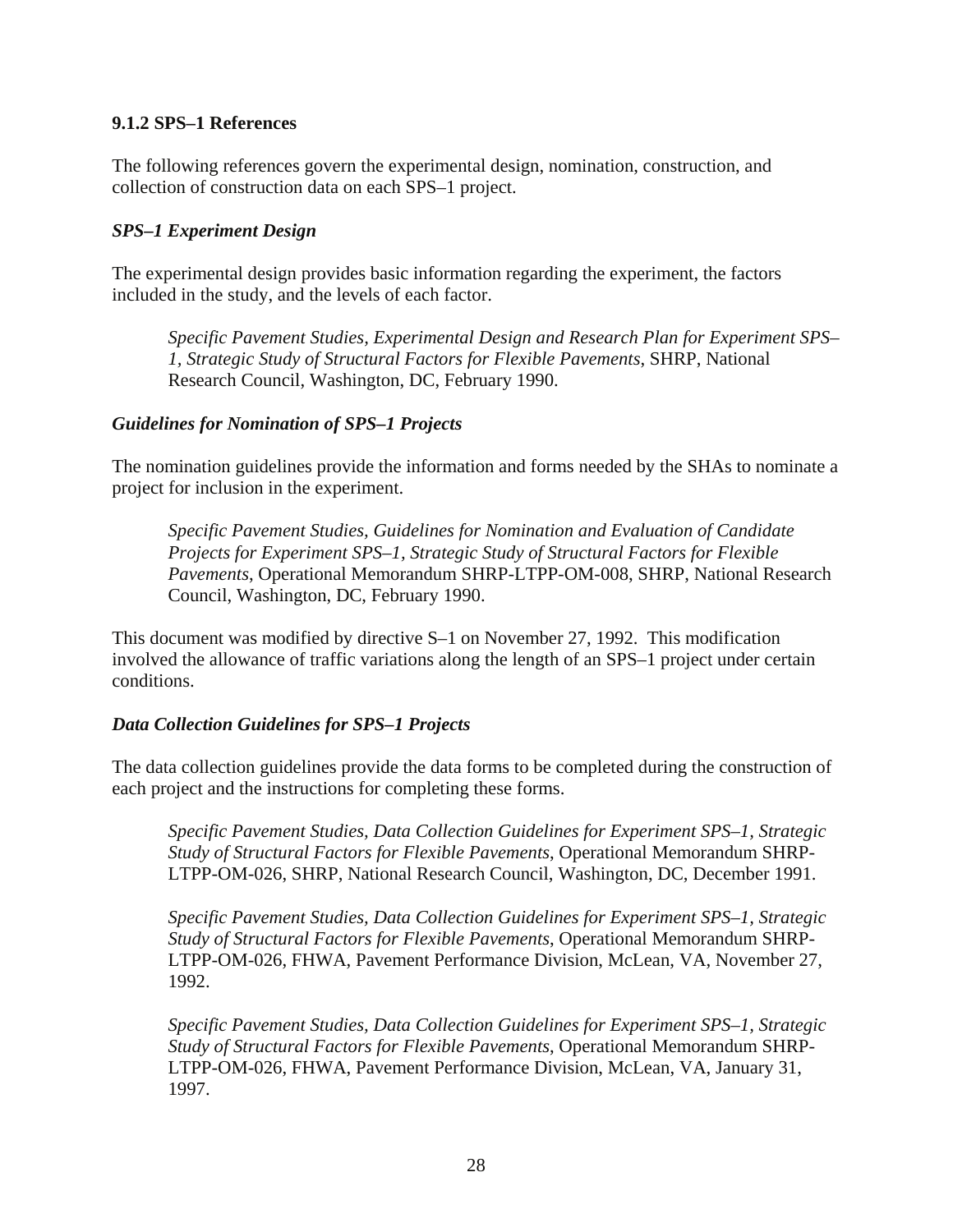# <span id="page-38-0"></span>*Construction Guidelines for SPS–1 Projects*

The construction guidelines provide the specific requirements on the individual material types and any specific required construction practices to be used in the construction of each project.

*Specific Pavement Studies, Construction Guidelines for Experiment SPS–1, Strategic Study of Structural Factors for Flexible Pavements*, Operational Memorandum SHRP-LTPP-OM-017, SHRP, National Research Council, Washington, DC, December 1990.

*Specific Pavement Studies, Construction Guidelines for Experiment SPS–1, Strategic Study of Structural Factors for Flexible Pavements*, FHWA, Pavement Performance Division, McLean, VA, December 1993.

# **9.2 SPS–2, Strategic Study of Structural Factors for Rigid Pavements**

## **9.2.1 SPS–2 Introduction**

The SPS–2 experiment, Strategic Study of Structural Factors for Rigid Pavements, requires constructing multiple test sections with similar details and materials at each of 16 sites distributed in the 4 climatic regions. The primary SPS–2 experiment requires the construction of 12 test sections at each of the test sites. The experiment addresses doweled jointed plain concrete pavements. The study factors are grouped into structural factors that relate to the base and concrete materials, and site factors that relate to the climate and subgrade.

#### **9.2.2 SPS–2 References**

#### *SPS–2 Experimental Design*

*Specific Pavement Studies, Experimental Design and Research Plan for Experiment SPS–2, Strategic Study of Structural Factors for Rigid Pavements*, SHRP, National Research Council, Washington, DC, April 1990.

#### *Nomination Guidelines for SPS–2 Projects*

*Specific Pavement Studies, Guidelines for Nomination and Evaluation of Candidate Projects for Experiment SPS–2, Strategic Study of Structural Factors for Rigid Pavements*, Operational Memorandum SHRP-LTPP-OM-009, SHRP, National Research Council, Washington, DC, April 1990.

This document was modified by directive S–1 on November 27, 1992. This modification involved the allowance of traffic variations along the length of an SPS–2 project under certain conditions.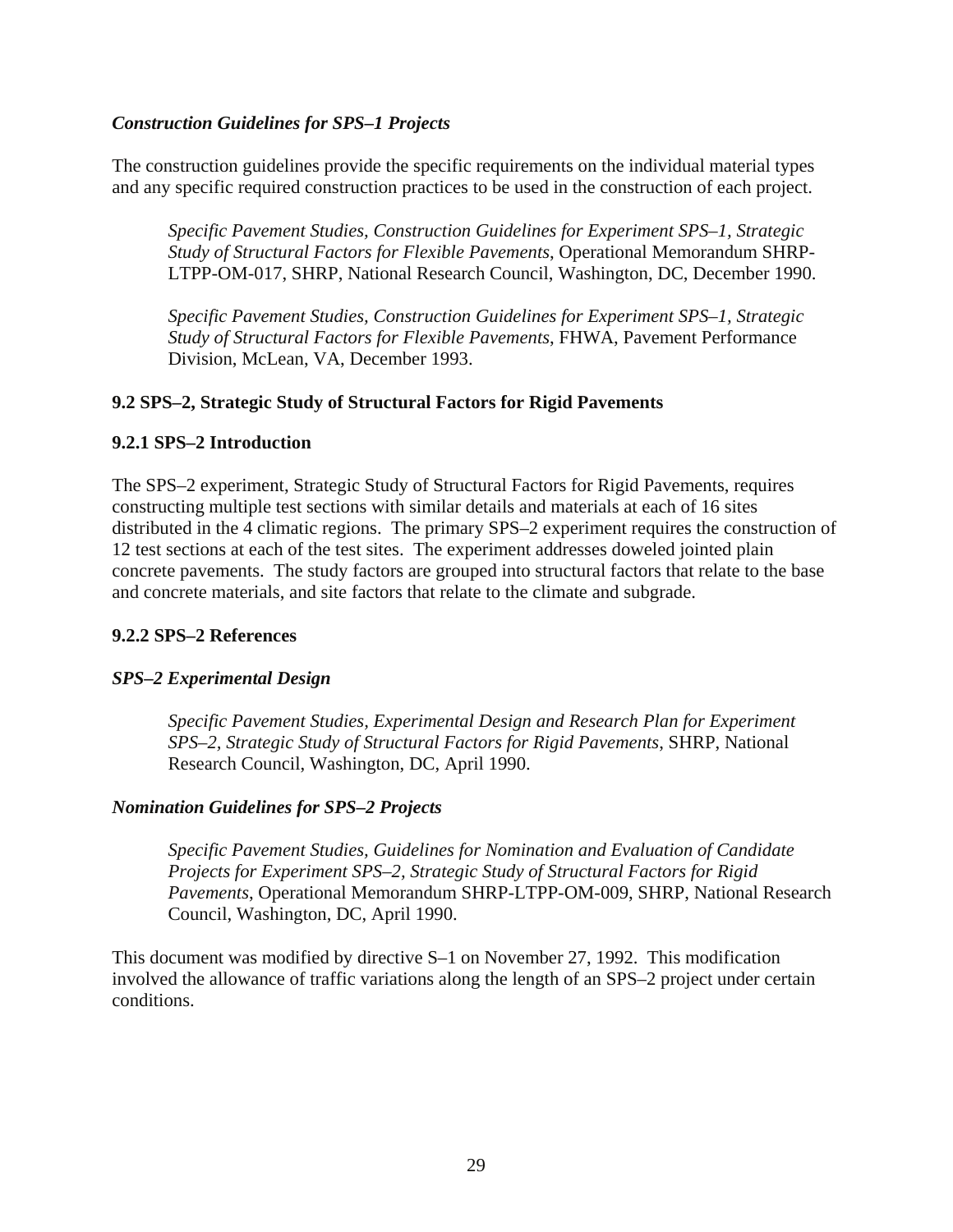#### <span id="page-39-0"></span>*Data Collection Guidelines for SPS–2 Projects*

*Specific Pavement Studies, Data Collection Guidelines for Experiment SPS–2, Strategic Study of Structural Factors for Rigid Pavements*, Operational Memorandum SHRP-LTPP-OM-028, SHRP, National Research Council, Washington, DC, December 1991.

*Specific Pavement Studies, Data Collection Guidelines for Experiment SPS–2, Strategic Study of Structural Factors for Rigid Pavements*, Operational Memorandum SHRP-LTPP-OM-028, SHRP, National Research Council, Washington, DC, February 1992.

*Specific Pavement Studies, Data Collection Guidelines for Experiment SPS–2, Strategic Study of Structural Factors for Rigid Pavements*, Operational Memorandum SHRP-LTPP-OM-028, FHWA, Pavement Performance Division, McLean, VA, January 31, 1997.

## *Construction Guidelines for SPS–2 Projects*

*Specific Pavement Studies, Construction Guidelines for Experiment SPS–2, Strategic Study of Structural Factors for Rigid Pavements*, Operational Memorandum SHRP-LTPP-OM-018, SHRP, National Research Council, Washington, DC, November 1990.

*Specific Pavement Studies, Construction Guidelines for Experiment SPS–2, Strategic Study of Structural Factors for Rigid Pavements*, Operational Memorandum SHRP-LTPP-OM-018, FHWA, Pavement Performance Division, McLean, VA, November 27, 1992.

*Specific Pavement Studies, Construction Guidelines for Experiment SPS–2, Strategic Study of Structural Factors for Rigid Pavements*, FHWA, Pavement Performance Division, McLean, VA, December 1993.

#### **9.3 SPS–3, Pavement Maintenance Effectiveness of Flexible Pavements**

SPS–3 projects are part of the Pavement Maintenance Effectiveness of Flexible Pavements study. These projects were selected from inservice roadways, and a specific maintenance treatment was applied to each test section in the project.

The objective of the SPS–3 experiment is to compare the effectiveness and mechanisms by which selected maintenance treatments preserve and extend pavement service life, safety, and ride quality on asphalt concrete (AC) pavements. The experiment includes a variety of environmental conditions, traffic volumes, and other factors that are incorporated into the analysis through the experimental design. The effectiveness of preventive maintenance treatments is determined by comparing the performance of the SPS–3 experiment sections with an equivalent control section that does not receive any treatment. The impact of individual materials or construction processes is not a part of this study. Sites to be included in the SPS–3 experiment were selected based on moisture climatic data (moisture and temperature), subgrade type, traffic level, surface condition, and structural adequacy. Within each site a variety of preventive maintenance methods were applied, including crack sealing, chip seal, slurry seal, and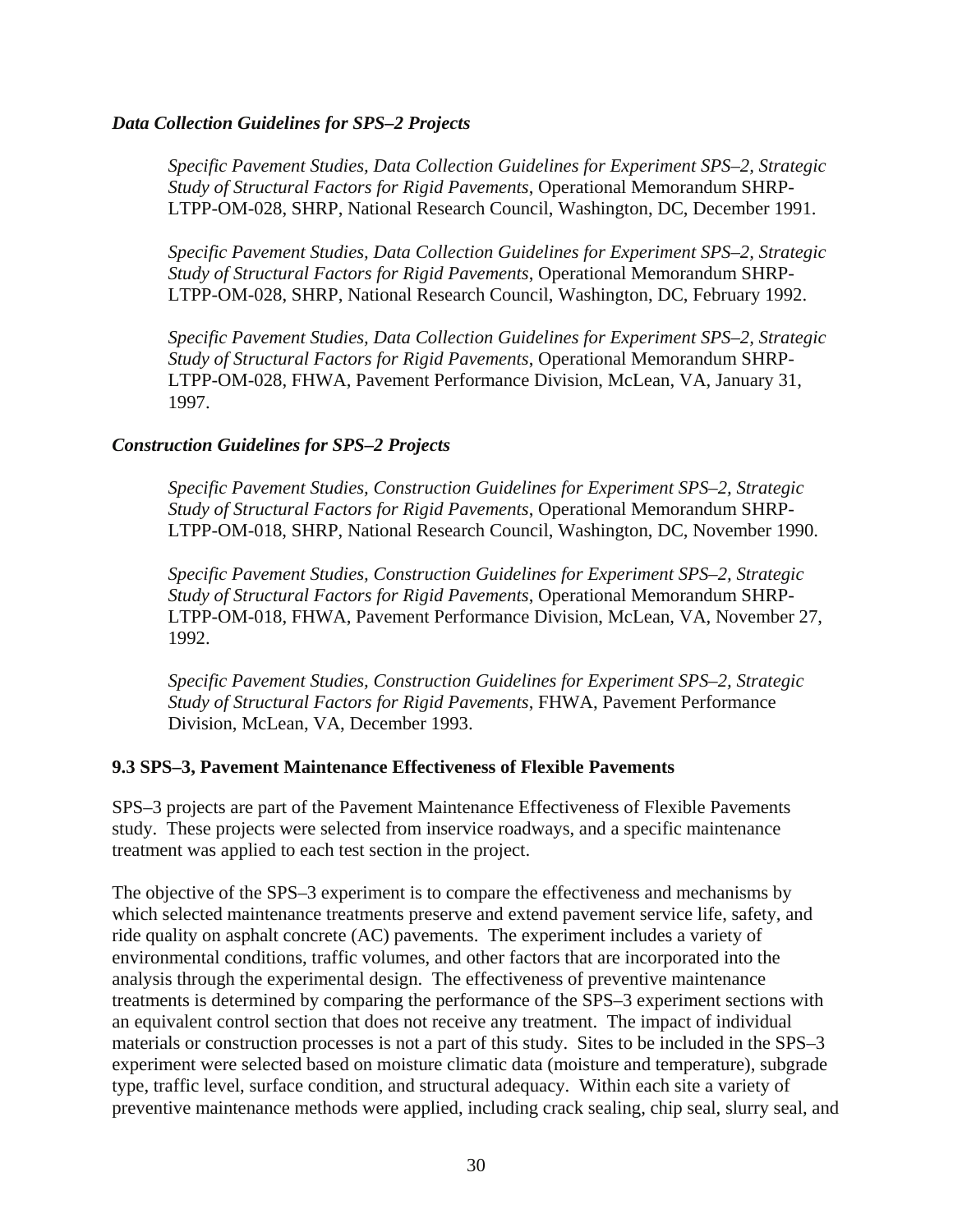<span id="page-40-0"></span>thin overlays.

*Specific Pavement Studies, Data Collection Guidelines for Experiment SPS–3, Maintenance Effectiveness for Asphalt Concrete Pavements*, SHRP, National Research Council, June 1990.

# **9.4 SPS–4, Pavement Maintenance Effectiveness of Rigid Pavements**

SPS–4 projects are part of the Pavement Maintenance Effectiveness of Rigid Pavements study. These projects were selected from inservice roadways, and a specific maintenance treatment was applied to each test section in the project.

The objective of the SPS–4 experiment is to compare the effectiveness and mechanisms by which selected maintenance treatments preserve and extend pavement life, safety, and ride quality on jointed concrete pavements (JCP). The experiment includes a variety of environmental conditions, traffic volumes, and other factors that are incorporated into the analysis through the experimental design. The effectiveness of preventive maintenance treatments is determined by comparing performance of the SPS–4 experimental sections with an equivalent control section that does not receive any treatment. The impact of individual materials or construction processes is not a part of this study. Sites to be included in the SPS–4 experiment were selected based on moisture climatic data (moisture and temperature), subgrade type, traffic level, pavement type, and subbase type. Within each site, two preventive maintenance methods were applied: crack/joint sealing and undersealing.

*Specific Pavement Studies, Data Collection Guidelines for Experiment SPS–4, Maintenance Effectiveness for Portland Cement Concrete Pavements*, SHRP, National Research Council, November 1991.

# **9.5 SPS–5, Rehabilitation of Asphalt Concrete Pavements**

# **9.5.1 SPS–5 Introduction**

The objective of the SPS–5 experiment, Rehabilitation of Asphalt Concrete Pavements, is to investigate the performance of selected AC pavement rehabilitation treatments. A variety of rehabilitation techniques can be applied to AC pavements to restore condition and extend service life. The techniques included in this experiment involve a combination of types and thicknesses of AC overlays using either virgin or recycled AC mixes. Another variable being examined is the extent of surface preparation. Characterization of the materials and their variation between test sections is required to explain performance differences between test sections and provide a basis for improvement of rehabilitation design strategies and methods.

Criteria for selection limit the sites to a single structural cross section, constructed of the same materials throughout, under a single contract. The flexibility in location of test sections is restricted to avoid cut/fill transitions, bridges, culverts, and side hill fills, and also to ensure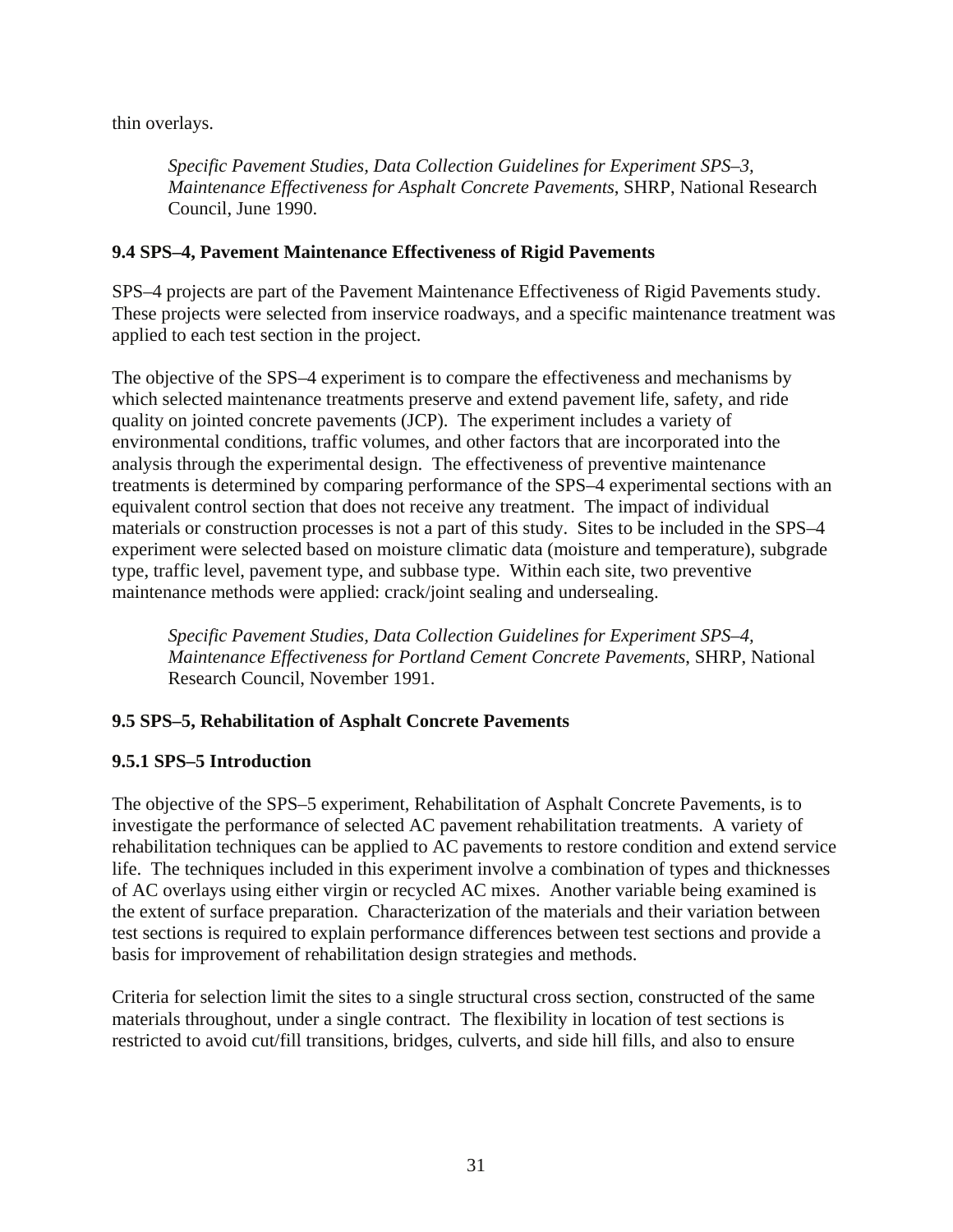<span id="page-41-0"></span>inclusion of additional test sections constructed by the SHA that will affect the potential for variability of the subgrade soils.

# **9.5.2 SPS–5 References**

SPS–5 projects are part of the Rehabilitation of Asphalt Concrete Pavements study. These projects involve the construction of overlays of varying thicknesses and materials as well as differing pre-overlay strategies. The following references govern the experimental design, project nomination, construction, and collection of construction data on each SPS–5 project.

## *SPS–5 Experiment Design*

*Specific Pavement Studies, Experimental Design and Research Plan for Experiment SPS– 5, Rehabilitation of Asphalt Concrete Pavements*, SHRP, National Research Council, Washington, DC, April 1989.

## *Nomination Guidelines for SPS–5 Projects*

*Specific Pavement Studies, Guidelines for Nomination and Evaluation of Candidate Projects for Experiment SPS–5, Rehabilitation of Asphalt Concrete Pavements*, Operational Memorandum No. SHRP-LTPP-OM-006, SHRP, National Research Council, Washington, DC, November 1989.

#### *Data Collection Guidelines for SPS–5 Projects*

*Specific Pavement Studies, Data Collection Guidelines for Experiment SPS–5, Rehabilitation of Asphalt Concrete Pavements*, Operational Memorandum No. SHRP-LTPP-OM-015, SHRP, National Research Council, Washington, DC, October 1990.

The construction data sheets were revised according to directive S–01 on November 27, 1992. Further revision was made to construction data sheet 7 according to directive S–03 on February 10, 1993.

#### *Construction Guidelines for SPS–5 Projects*

*Specific Pavement Studies, Construction Guidelines for Experiment SPS–5, Rehabilitation of Asphalt Concrete Pavements*, Operational Memorandum No. SHRP-LTPP-OM-012, SHRP, National Research Council, Washington, DC, June 1990.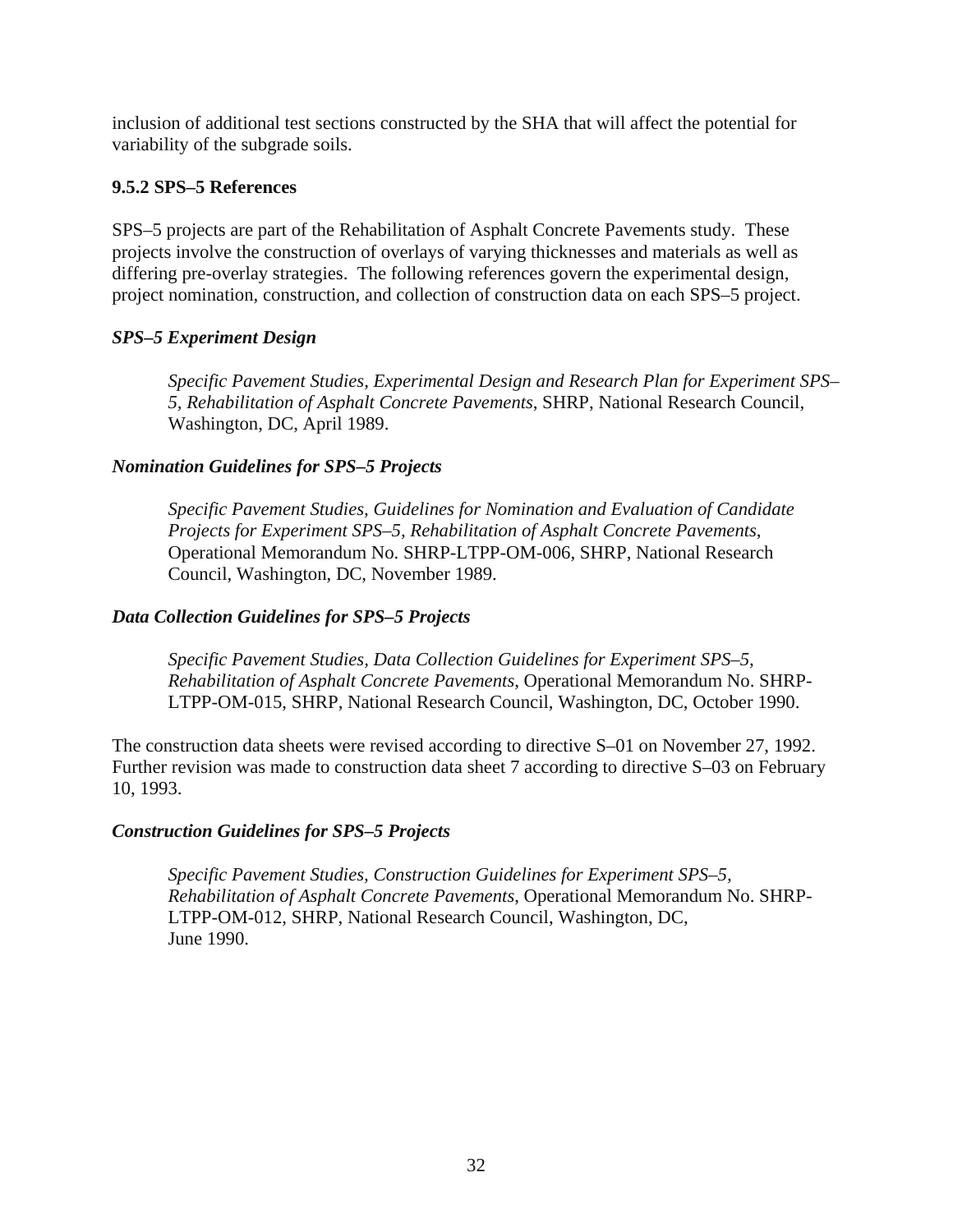# <span id="page-42-0"></span>**9.6 SPS–6, Rehabilitation of Jointed Portland Cement Concrete Pavements**

# **9.6.1 SPS–6 Introduction**

The objective of the SPS–6 experiment, Rehabilitation of Jointed Portland Cement Concrete Pavements, is to investigate the performance of selected PCC rehabilitation treatments. A variety of rehabilitation techniques can be applied to JCP to restore condition and extend service life. The techniques included in this experiment involve a combination of levels and types of pavement preparation with and without the application of AC overlays. Pavement preparation may range from minimal treatment of the original PCC pavement to cracking/breaking and seating to full concrete pavement restoration (CPR). Depending on the extent and type of pavement preparation, AC overlays of appropriate thickness may or may not be applied.

On an SPS–6, there are seven experimental test sections and one control section. Two pavement types (jointed plain concrete and jointed reinforced concrete) are constructed in both fair and poor conditions in three climatic regions (wet-freeze, wet-no freeze, and dry-freeze). One pavement type (jointed plain concrete) is constructed in both fair and poor condition in the fourth climatic region (dry-no freeze). Due to the greater investment in construction of experimental test sections, the opportunity to collect a complete historical data record starting from construction, and the greater yield of information due to multiple test sections on the same site, a more rigorous overall testing program is used on SPS projects than is currently used on GPS projects.

# **9.6.2 SPS–6 References**

SPS–6 projects are part of the Rehabilitation of Jointed Portland Cement Concrete Pavements study. The following references govern the experiment design, project nomination, construction, and collection of construction data on each SPS–6 project.

# *SPS–6 Experiment Design*

*Specific Pavement Studies, Experimental Design and Research Plan for Experiment SPS– 6, Rehabilitation of Jointed Portland Cement Concrete Pavements*, SHRP, National Research Council, Washington, DC, April 1989.

# *Nomination Guidelines for SPS–6 Projects*

*Specific Pavement Studies, Guidelines for Nomination and Evaluation of Candidate Projects for Experiment SPS–6, Rehabilitation of Jointed Portland Cement Concrete Pavements*, SHRP, National Research Council, Washington, DC, April 1989.

*Specific Pavement Studies, Guidelines for Nomination and Evaluation of Candidate Projects for Experiment SPS–6, Rehabilitation of Jointed Portland Cement Concrete Pavements*, Operational Memorandum SHRP-LTPP-OM-007, SHRP, National Research Council, Washington, DC, November 1989.

# *Data Collection Guidelines for SPS–6 Projects*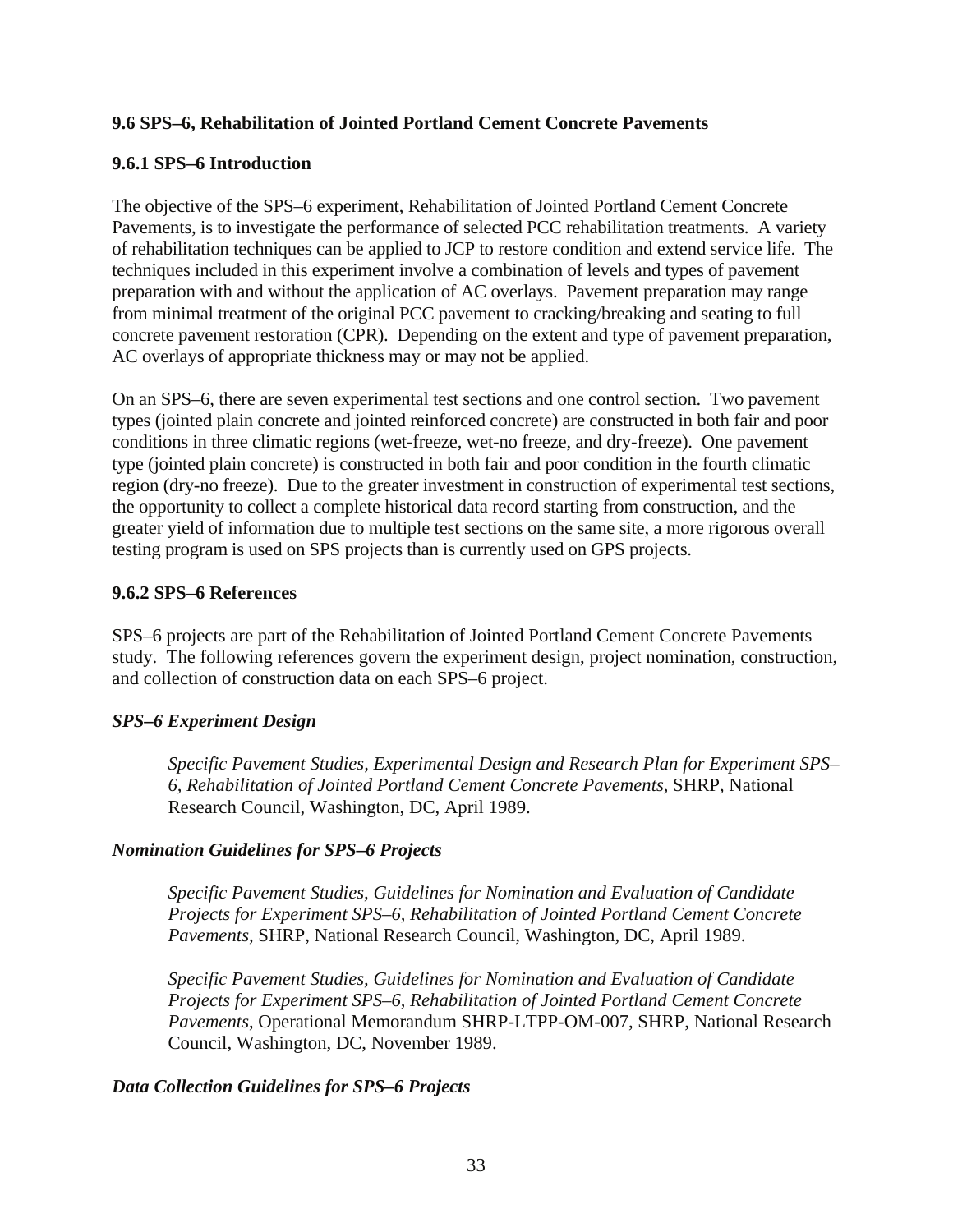<span id="page-43-0"></span>*Specific Pavement Studies, Data Collection Guidelines for Experiment SPS–6, Rehabilitation of Jointed Portland Cement Concrete Pavements*, Operational Memorandum SHRP-LTPP-OM-023, SHRP, National Research Council, Washington, DC, May 1991.

The construction data sheets were revised per directive S–01 on November 27, 1992. Construction data sheet 7 was updated per directive S–03 on February 10, 1993.

# *Construction Guidelines for SPS–6 Projects*

*Specific Pavement Studies, Construction Guidelines for Experiment SPS–6, Rehabilitation of Jointed Portland Cement Concrete Pavements*, Operational Memorandum SHRP-LTPP-OM-013, SHRP, National Research Council, Washington, DC, July 1990.

# **9.7 SPS–7, Bonded Portland Cement Concrete Overlays of Concrete Pavement**

# **9.7.1 SPS–7 Introduction**

The objective of the SPS–7 experiment, Bonded Portland Cement Concrete Overlays of Concrete Pavement, is to evaluate the effectiveness of bonded concrete overlays as a rehabilitation technique for existing concrete overlays. The experiment attempts measures the additional pavement life that results from the use of bonded concrete overlays, evaluates the effectiveness of surface preparation techniques, and investigates the influence of climate on the performance of bonded concrete overlays. The experiment involves overlays on jointed plain, jointed reinforced, and continuously reinforced concrete pavements. There are a variety of factors to be addressed in this experiment, including surface preparation, use of bonding grout, and overlay thickness.

On an SPS–7, there are eight experimental test sections, one control section, and one additional supplemental section for use by local agencies to evaluate features of regional interest. All of the pavement sections will have PCC overlays of either 76.2 or 127 mm (3 to 5 inches) in thickness, and two methods of surface preparation will be used (cold milling or shot blasting). Due to the greater investment in construction of experimental test sections, the opportunity to collect a complete historical data record starting from construction, and the greater yield of information due to multiple test sections on the same site, a more rigorous testing program is used on SPS projects than is currently used on GPS projects.

Criteria for selection limit the sites to an original pavement with a single structural cross section, constructed of the same materials throughout under a single contract. Flexibility in location of test sections is necessary to avoid cut/fill transitions, bridges, culverts, and side hill fills and also enable inclusion of additional test sections constructed by the SHA. These requirements will affect the potential for variability of the subgrade soils.

# **9.7.2 SPS–7 References**

SPS–7 projects are part of the Bonded Portland Cement Concrete Overlays of Concrete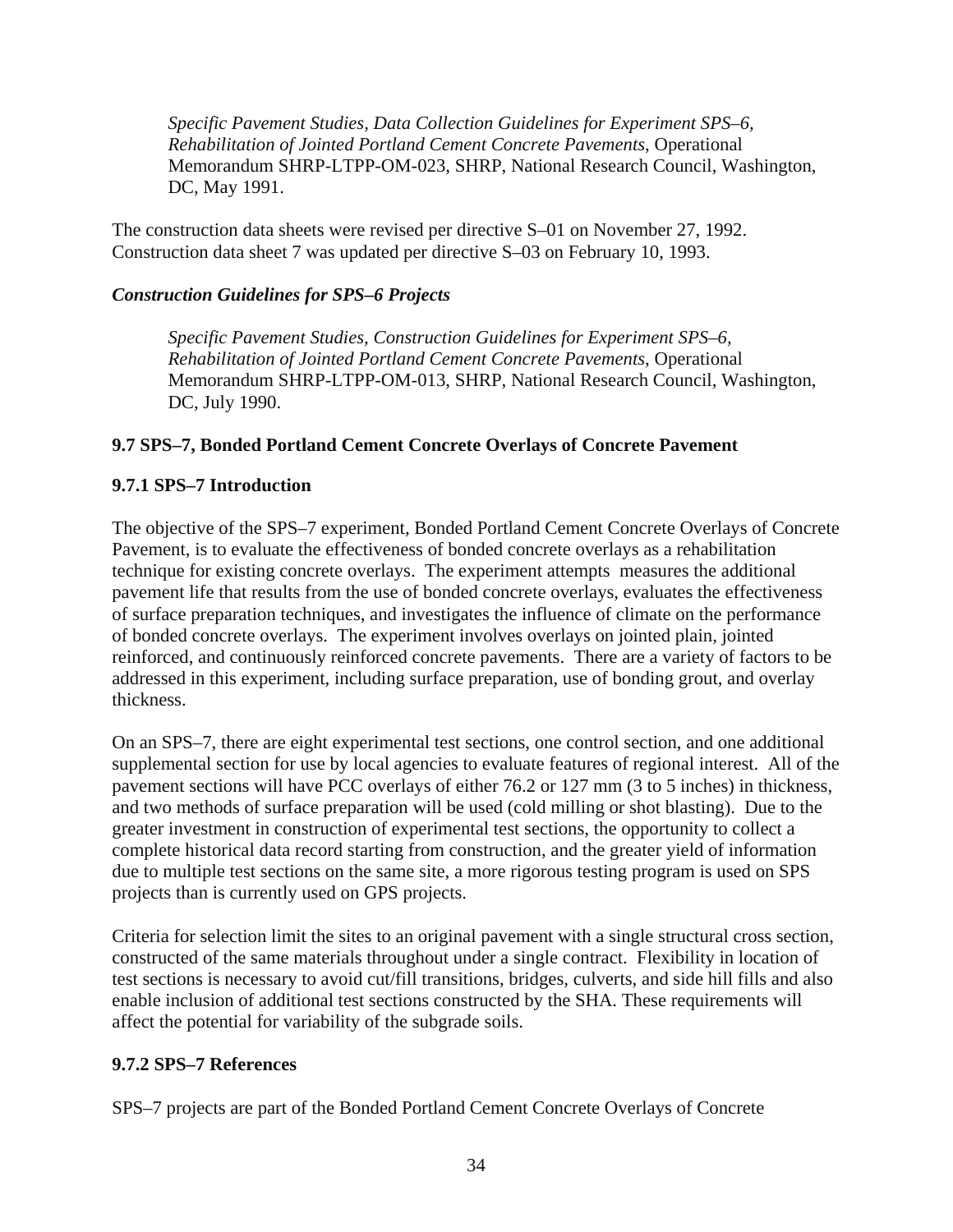Pavements study. The following references govern the experimental design, project nomination, construction, and collection of data on each SPS–7 project.

#### *SPS–7 Experimental Design*

*Specific Pavement Studies, Experimental Design and Research Plan for Experiment SPS– 7, Bonded Portland Cement Concrete Overlays*, SHRP, National Research Council, Washington, DC, April 1989.

*Specific Pavement Studies, Experimental Design and Research Plan for Experiment SPS– 7, Bonded Portland Cement Concrete Overlays*, SHRP, National Research Council, Washington, DC, February 1990.

## *Nomination Guidelines for SPS–7 Projects*

*Specific Pavement Studies, Guidelines for Nomination and Evaluation of Candidate Projects for Experiment SPS–7, Bonded Portland Cement Concrete Overlays*, Operational Memorandum No. SHRP-LTPP-OM-011, SHRP, National Research Council, Washington, DC, June 1990.

## *Data Collection Guidelines for SPS–7 Projects*

*Specific Pavement Studies, Data Collection Guidelines for Experiment SPS–7, Bonded Portland Cement Concrete Overlays*, Operational Memorandum No. SHRP-LTPP-OM-024, SHRP, National Research Council, Washington, DC, July 1991.

*Specific Pavement Studies, Data Collection Guidelines for Experiment SPS–7, Bonded Portland Cement Concrete Overlays*, Operational Memorandum No. SHRP-LTPP-OM-024, FHWA, Pavement Performance Division, McLean, VA, November 27, 1992.

The SPS–7 construction data sheets were updated per directive S–7 on February 4, 1994.

#### *Construction Guidelines for SPS–7 Projects*

*Specific Pavement Studies, Construction Guidelines for Experiment SPS–7, Bonded Portland Cement Concrete Overlays*, Operational Memorandum No. SHRP-LTPP-OM-016, SHRP, National Research Council, Washington, DC, December 1990.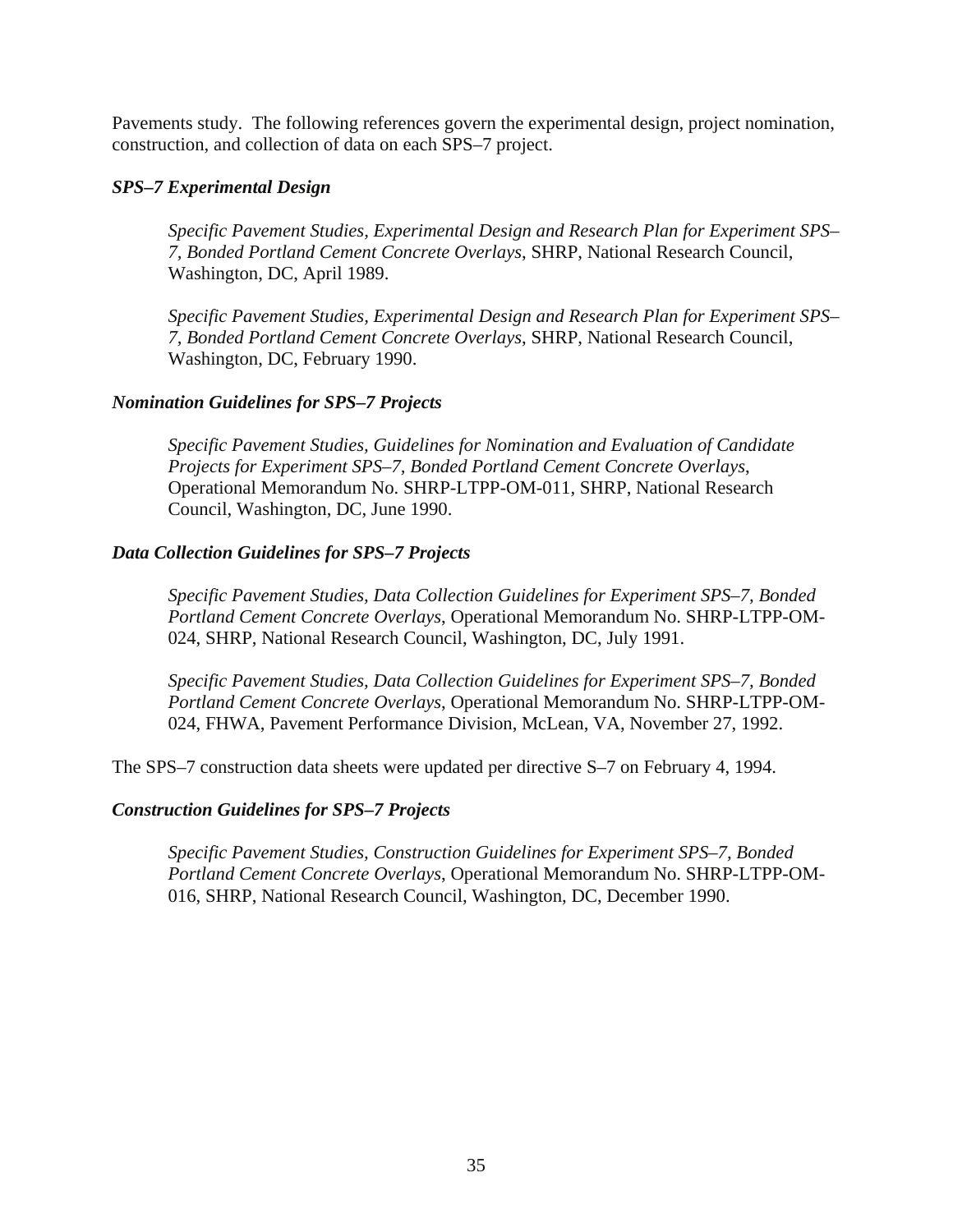# <span id="page-45-0"></span>**9.8 SPS–8, Study of the Environmental Effects in the Absence of Heavy Loads**

## **9.8.1 SPS–8 Introduction**

The SPS–8 experiment, Study of the Environmental Effects in the Absence of Heavy Loads, was developed to investigate the performance of selected flexible and rigid pavement structures constructed on different subgrade types in different environmental regions. For flexible pavements, the structural factors include different surface and base layer thicknesses. For rigid pavements, the concrete slab thickness is the only structural factor considered.

As with other SPS new construction experiments (SPS–1 and SPS–2), SPS–8 starts with controlled construction of multiple test sections co-located on a project. Specifically, on an SPS–8 project, there are at least two experimental test sections and possibly four if both rigid and flexible sections are built.

#### **9.8.2 SPS–8 References**

SPS–8 projects are part of the Study of Environmental Effects in the Absence of Heavy Loads. Each of these projects consists of at least two test sections identical to those constructed as part of the SPS–1 or SPS–2 experiment constructed on low volume roadways. The following references govern the experimental design, project nomination, construction, and collection of construction data on each SPS–8 project.

#### *SPS–8 Experiment Design*

*Specific Pavement Studies, Experimental Design and Research Plan for Experiment SPS– 8, Study of Environmental Effects in the Absence of Heavy Loads*, SHRP, National Research Council, Washington, DC, August 1991.

#### *Nomination Guidelines for SPS–8 Projects*

*Specific Pavement Studies, Guidelines for Nomination and Evaluation of Candidate Projects for Experiment SPS–8, Study of Environmental Effects in the Absence of Heavy Loads*, SHRP, National Research Council, Washington, DC, August 1991.

#### *Data Collection Guidelines for SPS–8 Projects*

*Specific Pavement Studies, Data Collection Guidelines for Experiment SPS–8, Study of Environmental Effects in the Absence of Heavy Loads*, Operational Memorandum No. SHRP-LTPP-OM-031, SHRP, National Research Council, Washington, DC, December 1991.

*Specific Pavement Studies, Data Collection Guidelines for Experiment SPS–8, Study of Environmental Effects in the Absence of Heavy Loads*, Operational Memorandum No. SHRP-LTPP-OM-031, SHRP, National Research Council, Washington, DC, September 1992.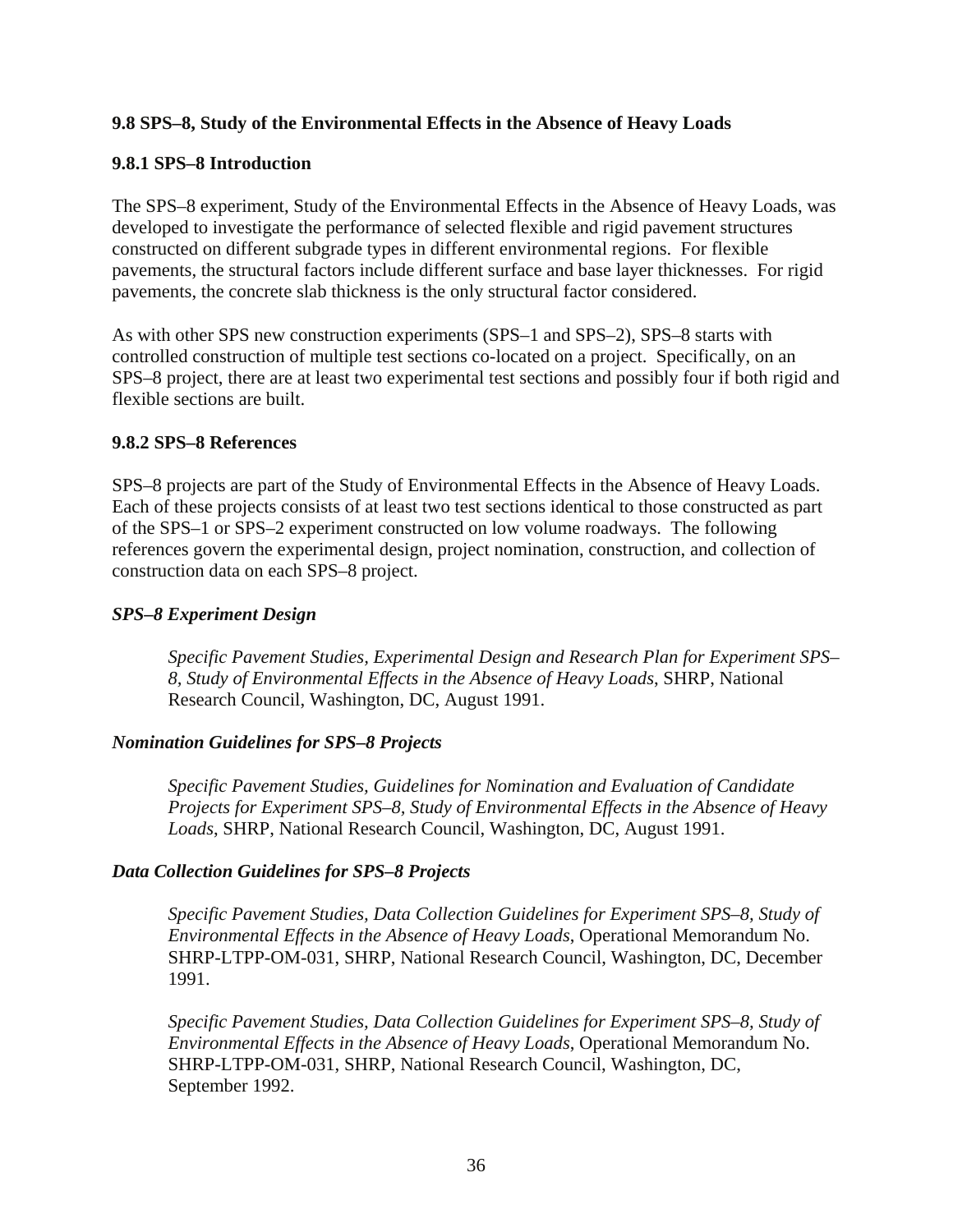<span id="page-46-0"></span>In accordance with directive S*–*12, revisions were made to construction data sheets 7 and 19 on January 31, 1997.

# *Construction Guidelines for SPS–8 Projects*

*Specific Pavement Studies, Construction Guidelines for Experiment SPS–8, Study of Environmental Effects in the Absence of Heavy Loads*, Operational Memorandum No. SHRP-LTPP-OM-029, SHRP, National Research Council, Washington, DC, March 1992.

# **9.9 SPS–9, Validation of SHRP Asphalt Specifications and Mix Design and Innovations in Asphalt Pavements**

# **9.9.1 SPS–9 Introduction**

The primary objective of the SPS–9 experiment, Validation of SHRP Asphalt Specifications and Mix Design and Innovations in Asphalt Pavements, is to validate the performance-based SHRP asphalt binder specifications and asphalt-aggregate mixture specifications. Additionally, this experiment was intended to provide for inservice field evaluation of innovative materials.

The SPS–9A experiment, Superpave Asphalt Binder Study, was developed as a subset of the SPS–9 experiment. Its primary objectives are to validate the SHRP binder specifications, allow direct comparison of asphalt mixtures designed using SHA procedures and the newly developed SHRP procedures, and provide initial data for use in refining the mixture performance models also developed as part of the SHRP research. Initial performance-based specification limits and requirements were developed by the SHRP Asphalt Research Program from a database of accelerated, standardized tests using established performance prediction models and validated by correlation with inplace field pavement data. The SPS–9A experiment is needed to expedite the analyses and further validate these products. SPS–9A allows SHAs and contractors to have hands-on experience in utilizing and implementing the Superpave technology and allows for direct comparison with current SHA standards.

The SPS–9A test pavements may be built either as part of a new, reconstructed roadway or overlay, or as a parallel test road. If built as part of a reconstructed or resurfaced roadway, the reconstruction should include all lanes. In all cases, the cross section must be uniform. These projects involve constructing a minimum of three test sections with a layer of asphalt concrete with varying binder types in each test section. Construction of the test sections in a lane that is added to an existing pavement are not suitable for this experiment because of the difficulty of discerning the relationship between distresses developed in the existing lanes and those developed in the widened test sections.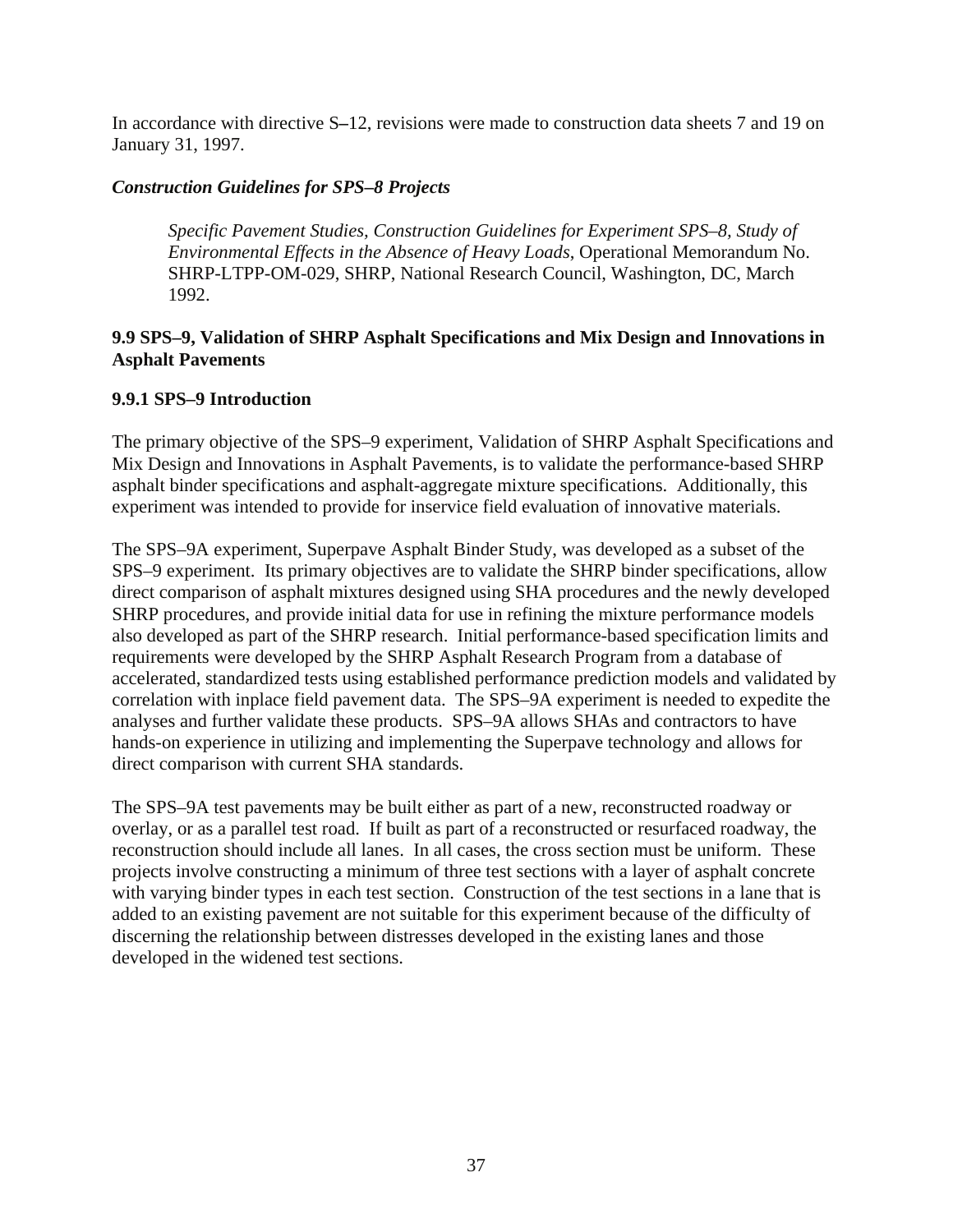#### <span id="page-47-0"></span>**9.9.2 SPS–9 References**

#### *SPS–9 Experimental Design*

*Specific Pavement Studies, Experimental Design and Research Plan for Experiment SPS–9, Validation of SHRP Asphalt Specifications and Mix Design and Innovations in Asphalt Pavements*, SHRP, National Research Council, Washington, DC, February 1993.

*Specific Pavement Studies, Experimental Design and Research Plan for Experiment SPS–9A, Superpave Asphalt Binder Study*, FHWA, Pavement Performance Division, McLean, VA, January 1995.

*Specific Pavement Studies, Experimental Design and Research Plan for Experiment SPS -9A, Superpave Asphalt Binder Study*, FHWA, Pavement Performance Division, McLean, VA, September 1995.

#### *Nomination Guidelines for SPS–9 Projects*

*Specific Pavement Studies, Guidelines for Nomination and Evaluation of Candidate Projects for Experiment SPS–9, Validation of SHRP Asphalt Specifications and Mix Design and Innovations in Asphalt Pavements*, SHRP, National Research Council, Washington, DC, February 1993.

*Specific Pavement Studies, Guidelines for Nomination and Evaluation of Candidate Projects for Experiment SPS–9A, Superpave Asphalt Binder Study*, FHWA, Pavement Performance Division, McLean, VA, August 1994.

*Guidelines for Nomination and Evaluation of Candidate Projects for Experiment SPS– 9A, Superpave Asphalt Binder Study*, FHWA, Pavement Performance Division, McLean, VA, September 1995.

#### *Data Collection Guidelines for SPS–9 Projects*

*Specific Pavement Studies, Data Collection Guidelines for Experiment SPS–9A, Superpave Asphalt Binder Study*, FHWA, Pavement Performance Division, McLean, VA, April 1996.

#### *Construction Guidelines for SPS–9 Projects*

*Specific Pavement Studies, Construction Guidelines for Experiment SPS–9A, Superpave Asphalt Binder Study*, FHWA, Pavement Performance Division, McLean, VA, August 1994.

*Specific Pavement Studies, Construction Guidelines for Experiment SPS–9A, Superpave Asphalt Binder Study*, FHWA, Pavement Performance Division, McLean, VA, September 1995.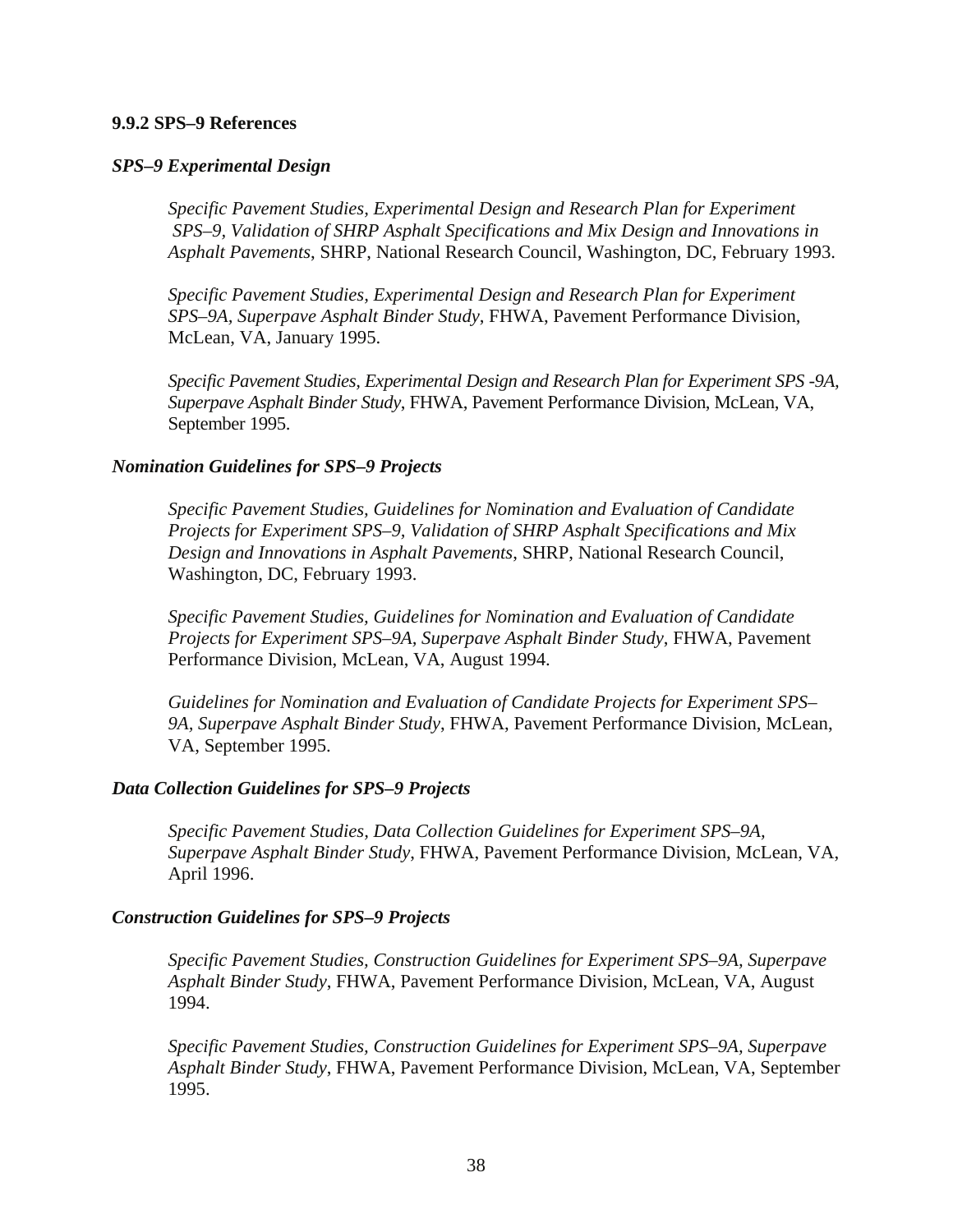# **CHAPTER 10. TRAFFIC DATA**

# <span id="page-48-0"></span>**10.1 Introduction to Traffic Data**

Traffic data are collected separately for the lanes (or lane) being monitored. Because each lane experiences different traffic, each should be considered as a separate test section. For LTPP, data collection is planned only for the outside lane in one direction.

The traffic data include distribution of traffic by vehicle classes; days of data collected; and distribution of axle loads for single, tandem, and tridem axles by vehicle class. For locations where traffic data have been submitted for all lanes, the data may include average annual daily traffic (AADT) and percent trucks.

Data forms have been developed to capture information on sections inservice before the start of monitoring in 1990. Data collected from 1990 forward been submitted in one of the electronic record formats documented in FHWA's *Traffic Monitoring Guide* (TMG), second through fourth editions. Data are submitted between twice a month and annually depending on the practices of the individual agencies. Except for special cases, monthly submittal is preferred, and quarterly is typical. In the absence of electronic data on a section, a set of data forms has been provided for recording estimates of traffic during that timeframe.

Data for individual vehicles require considerable computer storage, so these are expected to be stored offline rather than directly in the LTPP IMS. Appropriate summary data such as numbers of axles in certain weight categories, vehicles in certain classes, equivalent axle loads, etc., are to be calculated from the raw data and stored in the LTPP IMS. The raw data will be available for use when needed.

The traffic data file will include both historical data before initiation of the monitoring activity and data collected throughout the monitoring period. Data have been submitted using the TMG classification schemes (Truck Weight Study 6-digit and 13-bin) as well as agency-defined schemes. All offline data and daily summaries are provided in the classification scheme used for submission. All data provided from online sources summarized at the monthly or annual level are in the TMG 13-bin classification scheme. The database does not contain information on the algorithms used or the changes that may have been made to the algorithms over time. Thus, for example, the impact of large pickups cannot be explicitly traced in the data.

Traffic data reporting for LTPP is separated into two categories: historical and monitoring. Historical traffic data are defined to cover the period from the dates the pavement sections were initially opened to traffic (or from the date of the most recent overlay or rehabilitation project) through 1989. The overall purpose of historical traffic data collection is to obtain the best estimate of annual traffic levels on each test section before the time monitoring began on that section. The monitored traffic data cover traffic data collection activities initiated for monitoring the LTPP test section.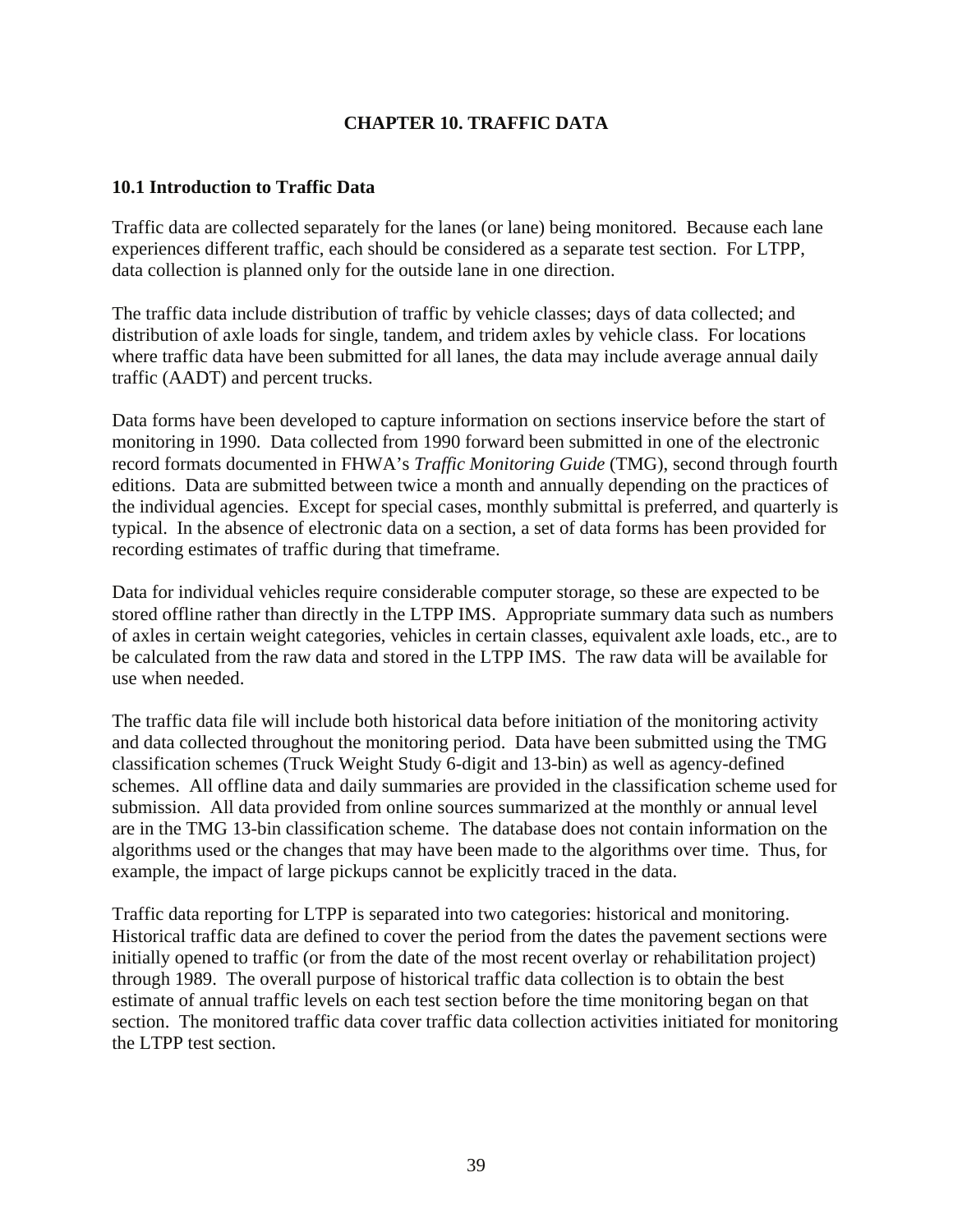# <span id="page-49-0"></span>**10.2 References Used in Collecting Traffic Data**

#### **10.2.1 Traffic Data Collection Plans**

The DCG provides a detailed description for collecting historical data and a general description for collecting monitored traffic data.

*Data Collection Guide for Long-Term Pavement Performance Studies*, Operational Guide No. SHRP-LTPP-OG-001, SHRP, National Research Council, Washington, DC, January 1988, chapter 4.

*Data Collection Guide for Long-Term Pavement Performance Studies*, Operational Guide No. SHRP-LTPP-OG-001, FHWA, Pavement Performance Division, McLean, VA, October 1993, chapter 4.

The following document provided a revised and more detailed plan for the collection and processing of traffic data to prepare the data for entry into the IMS.

*Revised Data Collection Plan for LTPP Sites*, FHWA, Pavement Performance Division, McLean, VA, April 1998.

Additionally, a separate document was issued providing a procedure to check the equipment used in traffic data collection.

*Long-Term Pavement Performance Program Protocol for Calibrating Traffic Data Collection Equipment*, FHWA, Pavement Performance Division, McLean, VA, April 1998.

The Revised Data Collection Plan and the Protocol for Calibrating Traffic Data Collection Equipment were subsequently combined into a single document along with all the additional required information used in collecting traffic data for the LTPP program.

*Guide to LTPP Traffic Data Collection and Processing*, FHWA, Pavement Performance Division, McLean, VA, April 2000.

*Guide to LTPP Traffic Data Collection and Processing*, FHWA, Pavement Performance Division, McLean, VA, March 2001.

A separate set of documents was prepared to provide guidelines for collecting data at SPS projects. The following references provide specific requirements for performance of weigh-inmotion (WIM) equipment at these locations and collection of data at SPS projects.

*Pavement Smoothness Specifications for LTPP SPS WIM Locations, Version 1.0*, FHWA, Pavement Performance Division, McLean, VA, August 2001.

*WIM Calibration Check Specifications Check for LTPP SPS Sites, Version 1.0*, FHWA, Pavement Performance Division, McLean, VA, August 2001.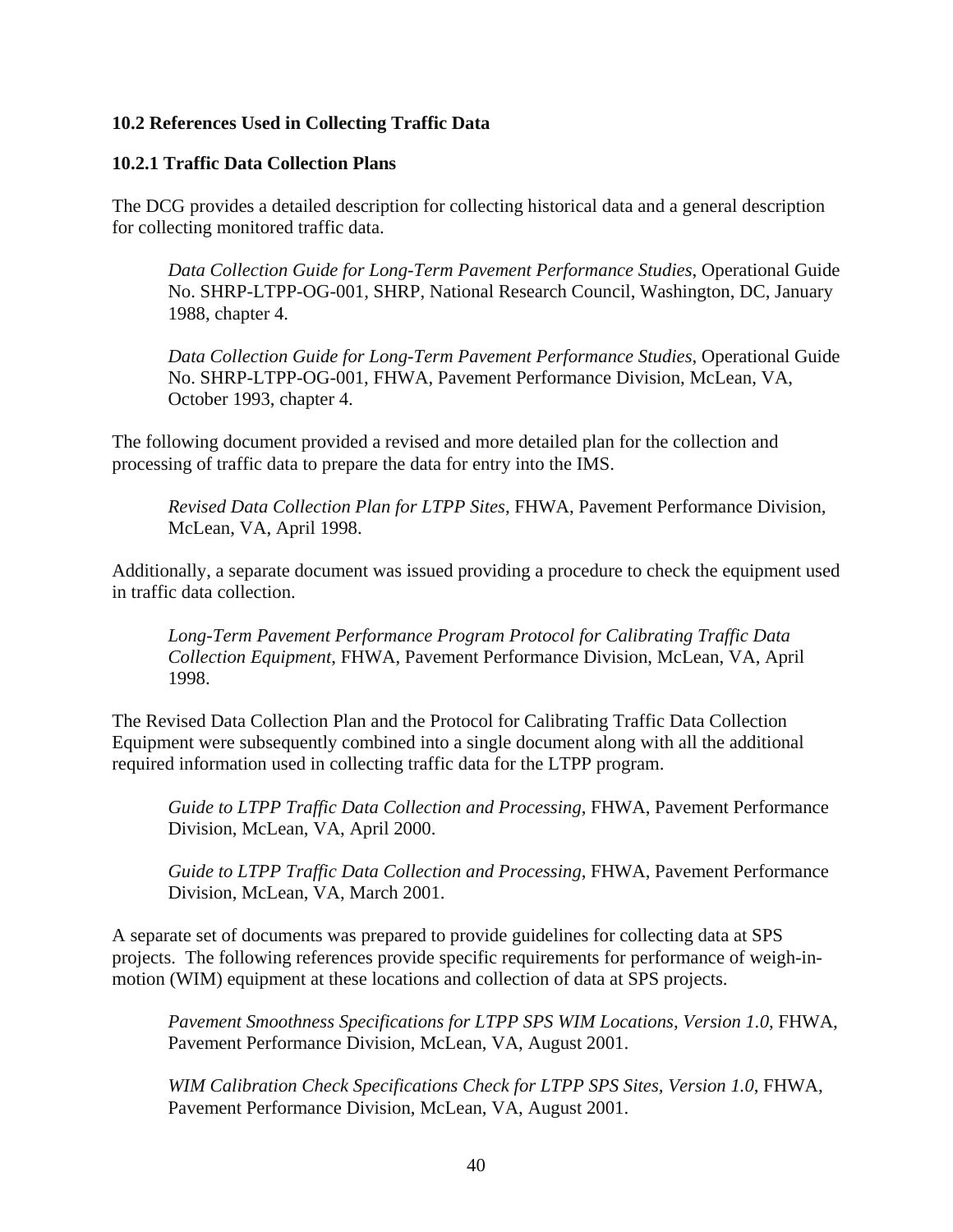<span id="page-50-0"></span>*Draft—Data Collection Guide for SPS WIM Sites, Version 1.0*, FHWA, Pavement Performance Division, McLean, VA, August 2001.

The following two documents provide details on equipment installation requirements for bending plate WIM equipment.

*LTPP Bending Plate Weigh-in-Motion System: Model Specifications for Equipment— Hardware and Software, Version 1.0*, FHWA, Pavement Performance Division, McLean, VA, August 2000.

*LTPP Bending Plate Weigh-in-Motion System: Model Specifications for Pavement and Installation, Version 1.0*, FHWA, Pavement Performance Division, McLean, VA, August 2000.

The following document, which will codify a range of operational practices, is under development.

*Traffic Operations Guide, Version 1.0*, FHWA, Pavement Performance Division, McLean, VA, June 2005.

#### **10.2.2 Software Guides**

Software to perform quality control checks and process/accumulate the desired data to be stored in the IMS has been a very important part of traffic data collection.

The first set of software guides was issued in 1997.

*LTPP SPS Traffic Processing Users Guide*, FHWA, Pavement Performance Division, McLean, VA, June 1997.

*LTPP Traffic Software Users Guide*, FHWA, Pavement Performance Division, McLean, VA, June 1997.

*LTPP Traffic Software Technical Documentation*, FHWA, Pavement Performance Division, McLean, VA, July 1997.

*LTPP Traffic QC Software, Technical Documentation*, FHWA, Pavement Performance Division, McLean, VA, 1997.

*LTPP Traffic Database Librarian Software, Version 4.0*, FHWA, Pavement Performance Division, McLean, VA, April 24, 1997.

*LTPP Level 4 Traffic Quality Control Analysis Users Manual*, FHWA, Pavement Performance Division, McLean, VA, June 1997.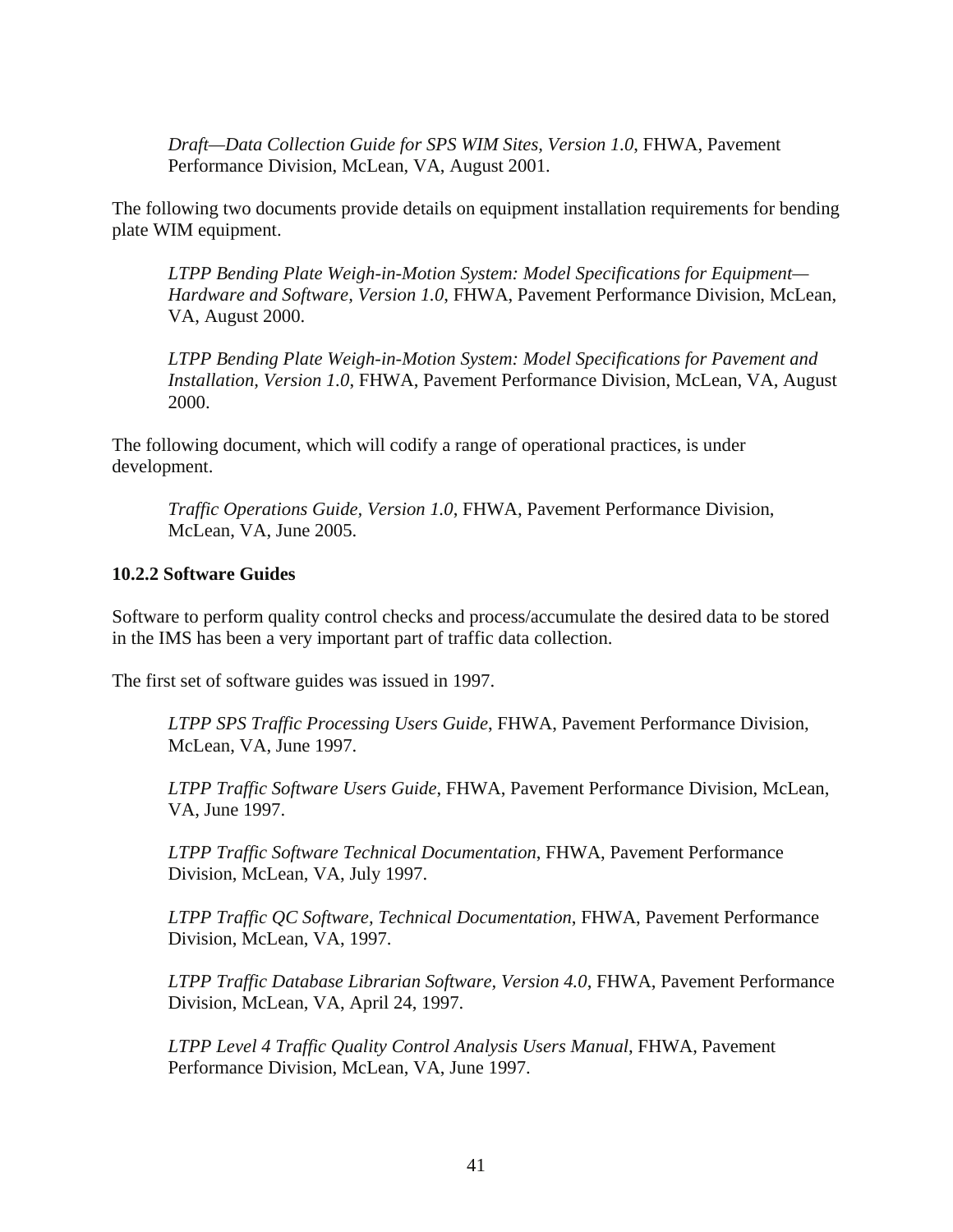*Running the Level 4 Traffic Quality Control Filter Program*, FHWA, Pavement Performance Division, McLean, VA, June 1997.

*Users Manual for Level 3 through 1 LTPP Traffic Quality Control Software*, FHWA, Pavement Performance Division, McLean, VA, July 1997.

*Managing Purge Document Using Purge Operations Software*, FHWA, Pavement Performance Division, McLean, VA, February 1998.

The software for performing quality control checks and data analysis has been revised and reissued. The documents referenced below provide the guidelines for use with this revised software.

*LTPP Traffic QC Software Volume 1: Users' Guide, Version 1.5*, FHWA, Pavement Performance Division, McLean, VA, December 2000.

*LTPP Traffic QC Software Volume 1: Users' Guide, Version 1.6.1*, FHWA, Pavement Performance Division, McLean, VA, November 2001.

*Traffic Analysis Software, Volume 1—Users' Guide, Version 1.0*, FHWA, Office of Infrastructure Research, Development, and Technology, McLean, VA, February 28, 2002.

*Traffic Analysis Software, Volume 1—Users' Guide, Version 1.0*, FHWA, Office of Infrastructure Research, Development, and Technology, McLean, VA, April 10, 2002.

*Traffic Analysis Software, Volume 1—Users' Guide, Version 1.1*, FHWA, Office of Infrastructure Research, Development, and Technology, McLean, VA, August 1, 2002.

*Traffic Analysis Software, Volume 1—User's Guide, Version 1.2*, FHWA, Office of Infrastructure Research, Development, and Technology, McLean, VA, November 1, 2002.

*Traffic Analysis Software, Volume 1—Users' Guide, Version 1.2.1*, FHWA, Office of Infrastructure Research, Development, and Technology, McLean, VA, January 10, 2003.

*Traffic Analysis Software, Volume 1—Users' Guide, Version 1.3*, FHWA, Office of Infrastructure Research, Development, and Technology, McLean, VA, March 7, 2003.

*Traffic Analysis Software, Volume 1—Users' Guide, Version 1.3.1*, FHWA, Office of Infrastructure Research, Development, and Technology, McLean, VA, August 29, 2003.

*Traffic Analysis Software, Volume 1—Users' Guide, Version 1.3.3*, FHWA, Office of Infrastructure Research, Development, and Technology, McLean, VA, October 21, 2003.

*Traffic Analysis Software, Volume 1—Users' Guide, Version 1.4*, FHWA, Office of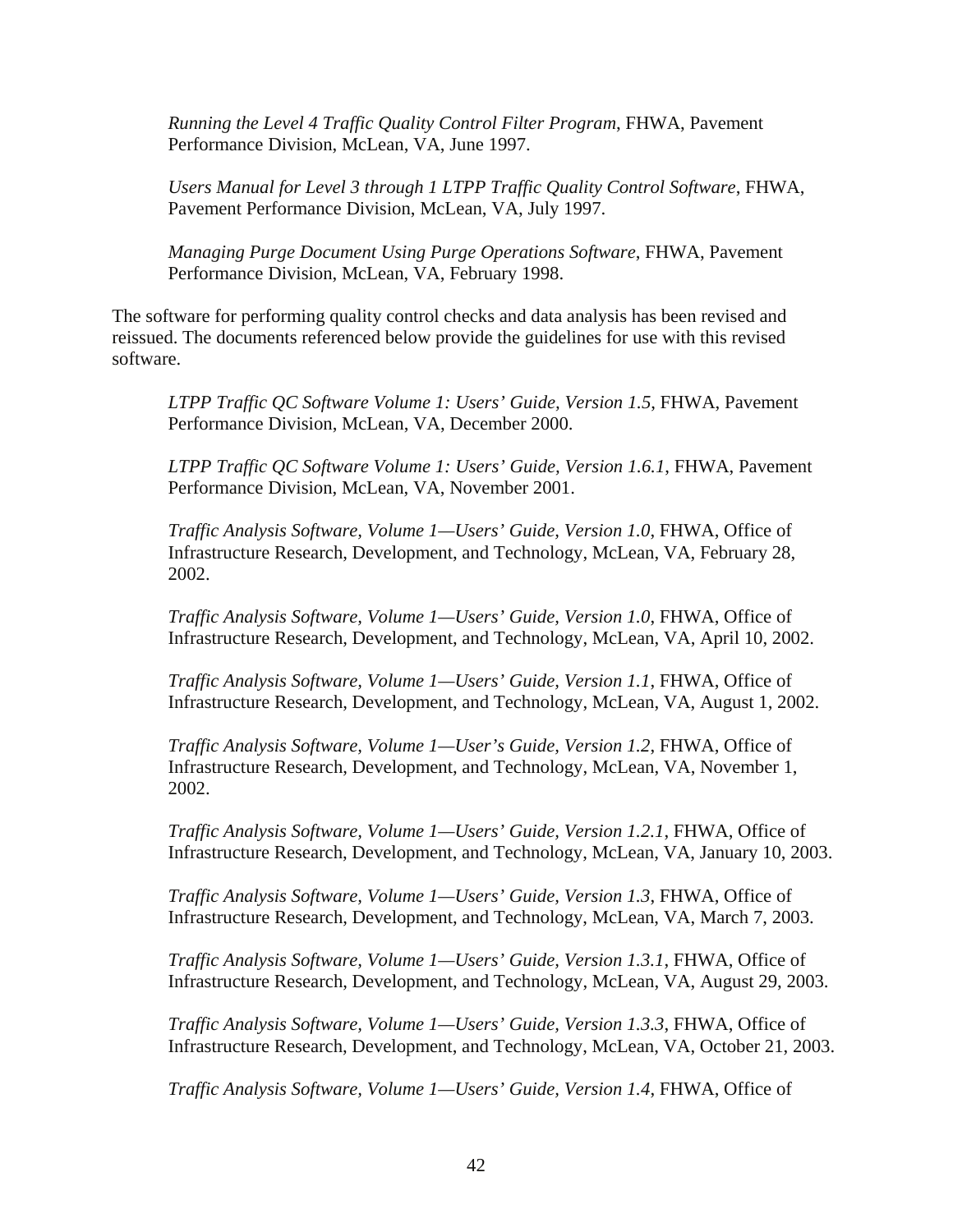Infrastructure Research, Development, and Technology, McLean, VA, May 14, 2004.

*Traffic Analysis Software, Volume 1—Users' Guide, Version 1.4.1*, FHWA, Office of Infrastructure Research, Development, and Technology, McLean, VA, October 1, 2004.

*Traffic Analysis Software, Volume 1—Users' Guide, Version 1.5*, FHWA, Office of Infrastructure Research, Development, and Technology, McLean, VA, February 4, 2005.

*Traffic Analysis Software, Volume 1, Appendix A—Database Manipulation and Troubleshooting*, FHWA, Office of Infrastructure Research, Development, and Technology, McLean, VA, October 1, 2004.

*Traffic Analysis Software, Volume 1, Appendix A—Database Manipulation and Troubleshooting*, FHWA, Office of Infrastructure Research, Development, and Technology, McLean, VA, February 4, 2005.

*LTPP Traffic Analysis Software Volume 3—ORACLE Table Specifications*, FHWA, Office of Infrastructure Research, Development, and Technology, McLean, VA, March 14, 2002.

*LTPP Traffic Analysis Software Volume 3—ORACLE Table Specifications*, FHWA, Office of Infrastructure Research, Development, and Technology, McLean, VA, March 7, 2003.

*LTPP Traffic Analysis Software Volume 3—ORACLE Table Specifications*, FHWA, Office of Infrastructure Research, Development, and Technology, McLean, VA, September 14, 2004.

*LTPP Traffic Analysis Software Volume 3—ORACLE Table Specifications*, FHWA, Office of Infrastructure Research, Development, and Technology, McLean, VA, February 4, 2005.

*LTPP Traffic Analysis Software Volume 3, Appendix A—Table Schemas*, FHWA, Office of Infrastructure Research, Development, and Technology, McLean, VA, March 14, 2002.

*LTPP Traffic Analysis Software Volume 3, Appendix A—Table Schemas*, FHWA, Office of Infrastructure Research, Development, and Technology, McLean, VA, March 29, 2002.

*LTPP Traffic Analysis Software Volume 3, Appendix A—Table Schemas*, FHWA, Office of Infrastructure Research, Development, and Technology, McLean, VA, July 30, 2002.

*LTPP Traffic Analysis Software Volume 3, Appendix A—Table Schemas*, FHWA, Office of Infrastructure Research, Development, and Technology, McLean, VA, March 7, 2003.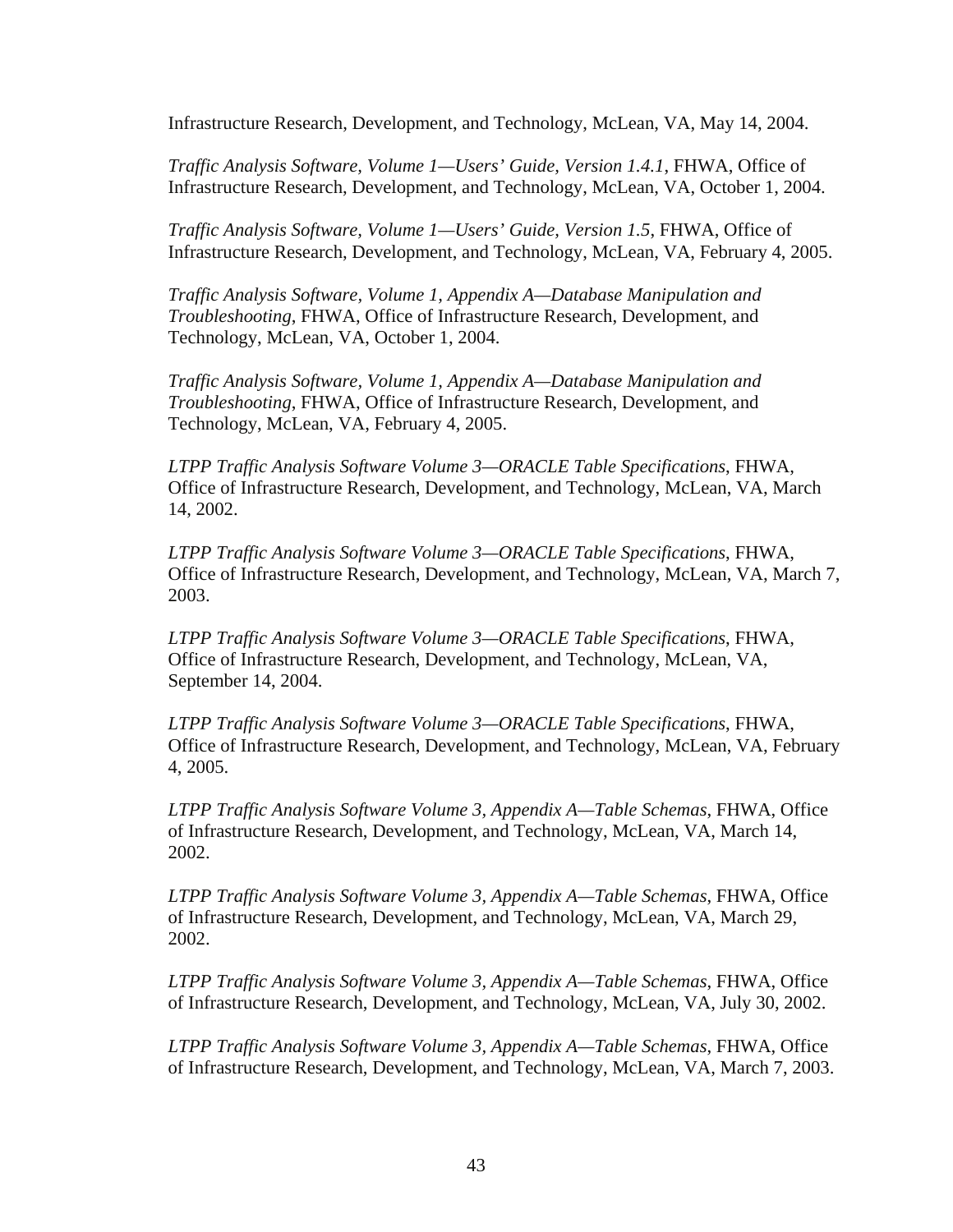*LTPP Traffic Analysis Software Volume 3, Appendix A—Table Schemas*, FHWA, Office of Infrastructure Research, Development, and Technology, McLean, VA, May 6, 2004.

*LTPP Traffic Analysis Software Volume 3, Appendix A—Table Schemas*, FHWA, Office of Infrastructure Research, Development, and Technology, McLean, VA, September 14, 2004.

*LTPP Traffic Analysis Software Volume 3, Appendix A—Table Schemas*, FHWA, Office of Infrastructure Research, Development, and Technology, McLean, VA, January 25, 2005.

*LTPP Traffic Analysis Software Volume 3, Appendix B—Codes Listing*, FHWA, Office of Infrastructure Research, Development, and Technology, McLean, VA, March 27, 2002.

*LTPP Traffic Analysis Software Volume 3, Appendix B—Codes Listing*, FHWA, Office of Infrastructure Research, Development, and Technology, McLean, VA, July 30, 2002.

*LTPP Traffic Analysis Software Volume 3, Appendix B—Codes Listing*, FHWA, Office of Infrastructure Research, Development, and Technology, McLean, VA, March 7, 2003.

*LTPP Traffic Analysis Software Volume 3, Appendix B—Codes Listing*, FHWA, Office of Infrastructure Research, Development, and Technology, McLean, VA, May 14, 2004.

*LTPP Traffic Analysis Software Volume 3, Appendix B—Codes Listing*, FHWA, Office of Infrastructure Research, Development, and Technology, McLean, VA, September 14, 2004.

*LTPP Traffic Analysis Software Volume 3, Appendix B—Codes Listing*, FHWA, Office of Infrastructure Research, Development, and Technology, McLean, VA, January 25, 2005.

*LTPP Traffic Analysis Software Volume 3, Appendix C—QC Specifications*, FHWA, Office of Infrastructure Research, Development, and Technology, McLean, VA, March 27, 2002.

*LTPP Traffic Analysis Software Volume 3, Appendix C—QC Specifications*, FHWA, Office of Infrastructure Research, Development, and Technology, McLean, VA, April 30, 2002.

*LTPP Traffic Analysis Software Volume 3, Appendix C—QC Specifications*, FHWA, Office of Infrastructure Research, Development, and Technology, McLean, VA, July 30, 2002.

*LTPP Traffic Analysis Software Volume 3, Appendix C—QC Specifications*, FHWA, Office of Infrastructure Research, Development, and Technology, McLean, VA, March 7, 2003.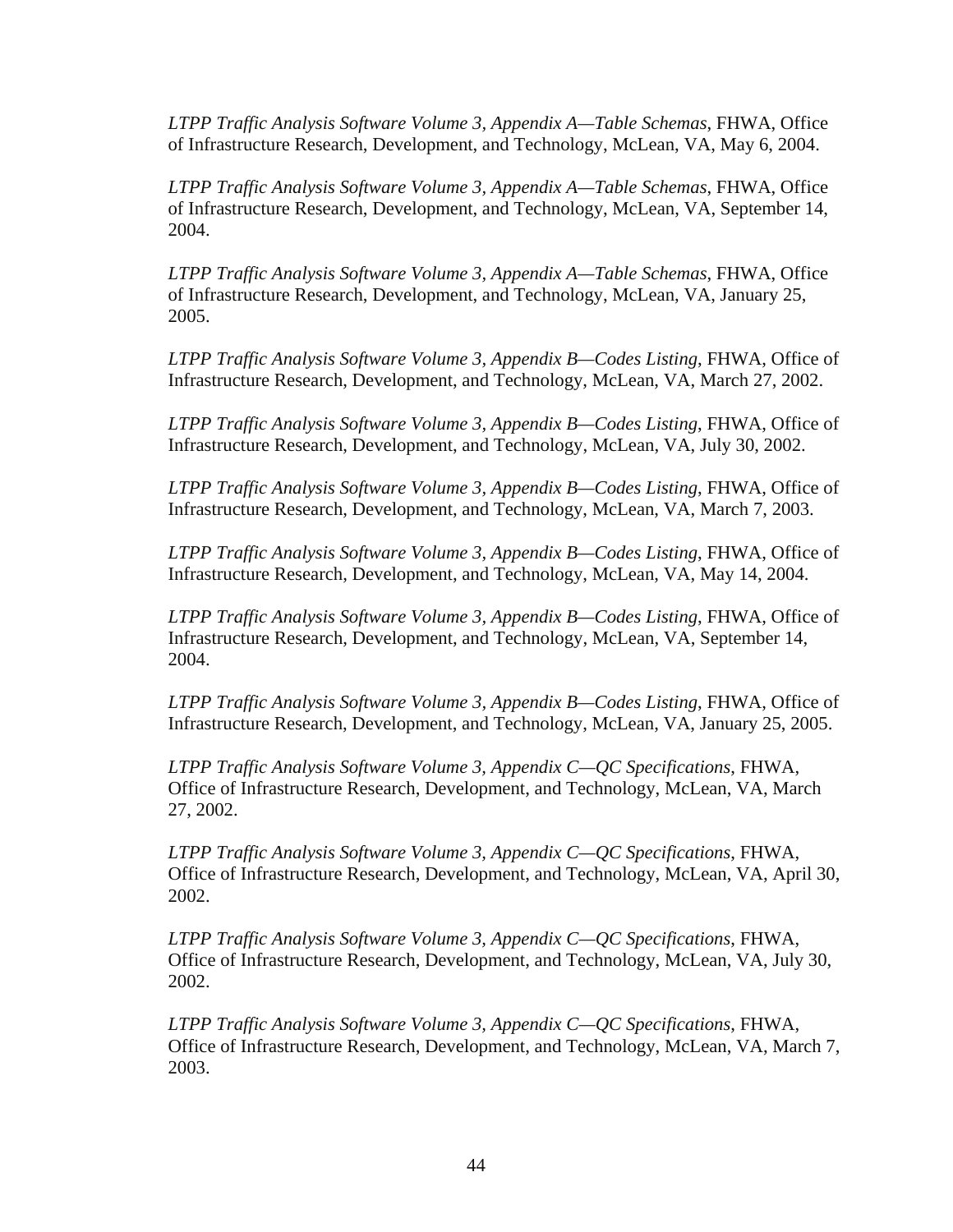*LTPP Traffic Analysis Software Volume 3, Appendix C—QC Specifications*, FHWA, Office of Infrastructure Research, Development, and Technology, McLean, VA, May 7, 2004.

*LTPP Traffic Analysis Software Volume 3, Appendix C—QC Specifications*, FHWA, Office of Infrastructure Research, Development, and Technology, McLean, VA, September 30, 2004.

*LTPP Traffic Analysis Software Volume 3, Appendix C—QC Specifications*, FHWA, Office of Infrastructure Research, Development, and Technology, McLean, VA, January 26, 2005.

*LTPP Traffic Analysis Software Volume 3, Appendices D through F—Table Population and Maintenance*, FHWA, Office of Infrastructure Research, Development, and Technology, McLean, VA, March 27, 2002.

*LTPP Traffic Analysis Software Volume 3, Appendices D through F—Table Population and Maintenance*, FHWA, Office of Infrastructure Research, Development, and Technology, McLean, VA, July 30, 2002.

*LTPP Traffic Analysis Software Volume 3, Appendices D through F—Table Population and Maintenance*, FHWA, Office of Infrastructure Research, Development, and Technology, McLean, VA, August 30, 2004.

*LTPP Traffic Analysis Software Volume 4—Design Specifications*, FHWA, Office of Infrastructure Research, Development, and Technology, McLean, VA, January 14, 2002.

*LTPP Traffic Analysis Software Volume 4—Design Specifications*, FHWA, Office of Infrastructure Research, Development, and Technology, McLean, VA, June 29, 2003.

*LTPP Traffic Analysis Software Volume 5—Specifications for Graphics*, FHWA, Office of Infrastructure Research, Development, and Technology, McLean, VA, August 3, 2001.

*LTPP Traffic Analysis Software Volume 5—Specifications for Graphics*, FHWA, Office of Infrastructure Research, Development, and Technology, McLean, VA, May 9, 2002.

*LTPP Traffic Analysis Software Volume 5—Specifications for Graphics*, FHWA, Office of Infrastructure Research, Development, and Technology, McLean, VA, September 17, 2002.

*LTPP Traffic Analysis Software Volume 5, Appendix A—SPS Graphs*, FHWA, Office of Infrastructure Research, Development, and Technology, McLean, VA, March 29, 2002.

*LTPP Traffic Analysis Software Volume 5, Appendix A—SPS Graphs*, FHWA, Office of Infrastructure Research, Development, and Technology, McLean, VA, August 1, 2002.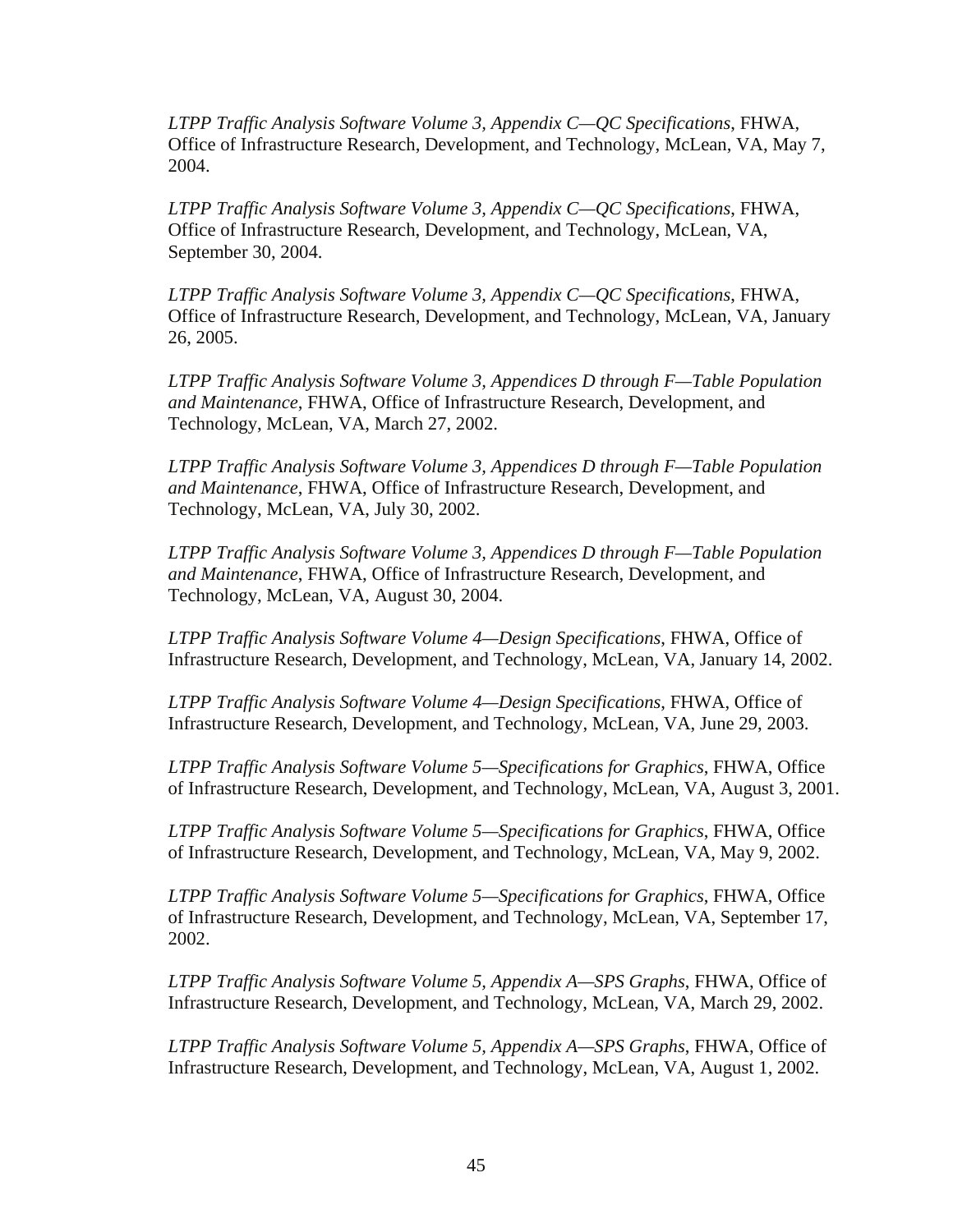*LTPP Traffic Analysis Software Volume 5, Appendix A—SPS Graphs*, FHWA, Office of Infrastructure Research, Development, and Technology, McLean, VA, October 31, 2002.

*LTPP Traffic Analysis Software Volume 5, Appendix A—SPS Graphs*, FHWA, Office of Infrastructure Research, Development, and Technology, McLean, VA, October 21, 2003.

*LTPP Traffic Analysis Software Volume 5, Appendix B—Agency Graphics*, FHWA, Office of Infrastructure Research, Development, McLean, VA, March 29, 2002.

*LTPP Traffic Analysis Software Volume 5, Appendix B—Agency Graphics*, FHWA, Office of Infrastructure Research, Development, and Technology, McLean, VA, August 1, 2002.

*LTPP Traffic Analysis Software Volume 5, Appendix B—Agency Graphics*, FHWA, Office of Infrastructure Research, Development, and Technology, McLean, VA, October 31, 2002.

*LTPP Traffic Analysis Software Volume 5, Appendix B—Agency Graphics*, FHWA, Office of Infrastructure Research, Development, and Technology, McLean, VA, October 21, 2003

*LTPP Traffic Analysis Software Volume 5, Appendix C—13-bin Graphs*, FHWA, Office of Infrastructure Research, Development, and Technology, McLean, VA, March 29, 2002.

*LTPP Traffic Analysis Software Volume 5, Appendix C—13-bin Graphs*, FHWA, Office of Infrastructure Research, Development, and Technology, McLean, VA, August 1, 2002.

*LTPP Traffic Analysis Software Volume 5, Appendix C—13-bin Graphs*, FHWA, Office of Infrastructure Research, Development, and Technology, McLean, VA, October 21, 2003.

*LTPP Traffic Analysis Software Volume 5, Appendix D—Classification Error Graphs*, FHWA, Office of Infrastructure Research, Development, and Technology, McLean, VA, March 29, 2002.

*LTPP Traffic Analysis Software Volume 5, Appendix D—Classification Error Graphs*, FHWA, Office of Infrastructure Research, Development, and Technology, McLean, VA, August 1, 2002.

*LTPP Traffic Analysis Software Volume 5, Appendix D—Classification Error Graphs*, FHWA, Office of Infrastructure Research, Development, and Technology, McLean, VA, October 21, 2003.

*LTPP Traffic Analysis Software Volume 5, Appendix E—ESAL Graphs*, FHWA, Office of Infrastructure Research, Development, and Technology, McLean, VA, March 29, 2002.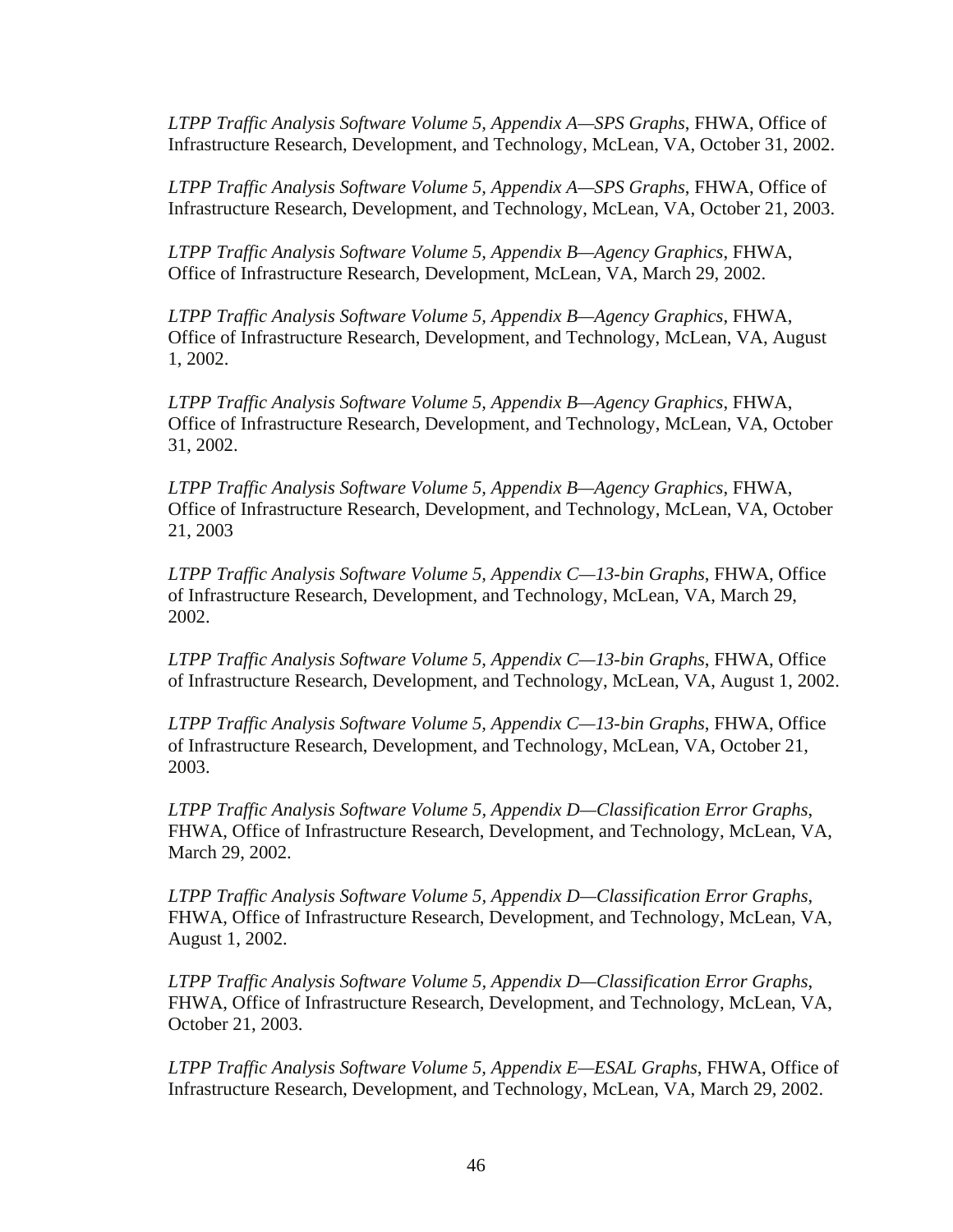*LTPP Traffic Analysis Software Volume 5, Appendix E—ESAL Graphs*, FHWA, Office of Infrastructure Research, Development, and Technology, McLean, VA, May 19, 2002.

*LTPP Traffic Analysis Software Volume 5, Appendix E—ESAL Graphs*, FHWA, Office of Infrastructure Research, Development, and Technology, McLean, VA, August 1, 2002.

*LTPP Traffic Analysis Software Volume 5, Appendix E—ESAL Graphs*, FHWA, Office of Infrastructure Research, Development, and Technology, McLean, VA, October 21, 2002.

*LTPP Traffic Analysis Software Volume 5, Appendix E—ESAL Graphs*, FHWA, Office of Infrastructure Research, Development, and Technology, McLean, VA, March 7, 2003.

*LTPP Traffic Analysis Software Volume 5, Appendix E—ESAL Graphs*, FHWA, Office of Infrastructure Research, Development, and Technology, McLean, VA, October 21, 2003.

*LTPP Traffic Analysis Software Volume 5, Appendix F—STAT\_QC Graphs*, FHWA, Office of Infrastructure Research, Development, and Technology, McLean, VA, March 29, 2002.

*LTPP Traffic Analysis Software Volume 5, Appendix F—STAT\_QC Graphs*, FHWA, Office of Infrastructure Research, Development, and Technology, McLean, VA, August 1, 2002.

*LTPP Traffic Analysis Software Volume 5, Appendix F—STAT\_QC Graphs*, FHWA, Office of Infrastructure Research, Development, and Technology, McLean, VA, October 23, 2002.

*LTPP Traffic Analysis Software Volume 5, Appendix F—STAT\_QC Graphs*, FHWA, Office of Infrastructure Research, Development, and Technology, McLean, VA, October 21, 2003.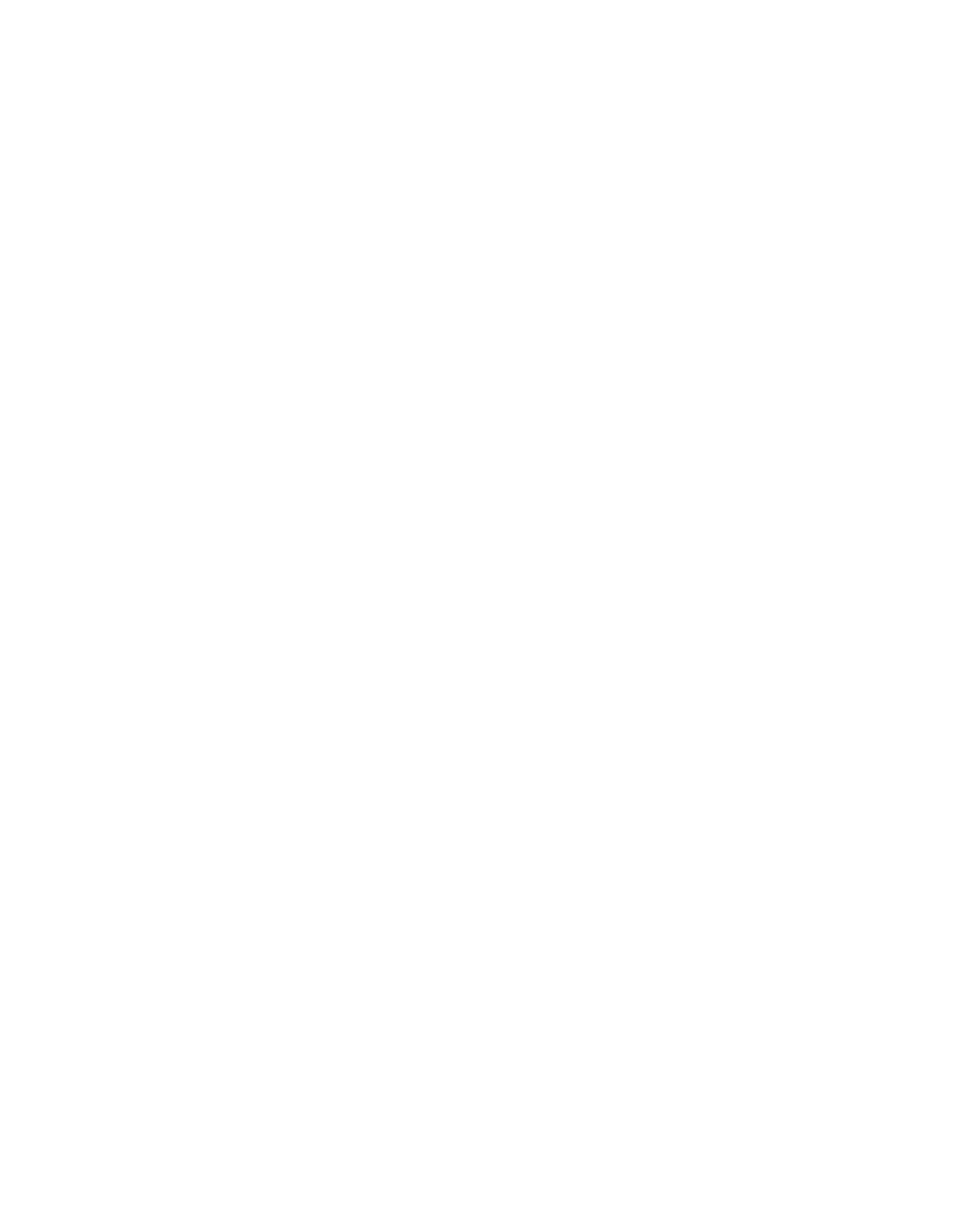# <span id="page-58-0"></span>**CHAPTER 11. FIELD MATERIALS SAMPLING AND LABORATORY TESTING DATA**

# **11.1 Introduction**

Materials data include the data necessary to characterize the various layers of each test section. The following categories of materials data are collected:

- Field Materials Sampling and Testing Data (include field sampling logs, in-situ density and moisture tests, and log of shoulder probe).
- General Laboratory Data (include information on pavement layers as identified from inventory records and as identified in the laboratory).
- AC Test Data.
	- o AC Core Thickness.
	- o AC Bulk and Maximum Specific Gravities.
	- o Asphalt Content.
	- o AC Resilient Modulus.
	- o AC Moisture Sensitivity.
	- o Viscosity of Extracted Binder.
	- o Gradation of Extracted AC Aggregate.
	- o National Aggregate Association Test for Fine Extracted Aggregate.
- Treated Base/Subbase Test Data.
	- o Material Description.
	- o Compressive Strength.
	- o Resilient Modulus.
- Unbound Base/Subbase Test Data.
	- o Gradation and Hydrometer Analysis.
	- o Atterberg Limits.
	- o Moisture Density Relations.
	- o Resilient Modulus.
	- o Classification and Description.
	- o Natural Moisture Content.
	- o Specific Gravity.
- PCC Test Data.
	- o Compressive Strength.
	- o Splitting Tensile Strength.
	- o Static Modulus of Elasticity.
	- o Core Examination and Thickness.
	- o Coefficient of Thermal Expansion.

The material testing data represent the condition of the material at the time of sampling and testing. Therefore, these results may incorporate the effects of the season and the pavement age at time of sampling and testing.

The primary objective of this testing program is to provide a comprehensive evaluation of the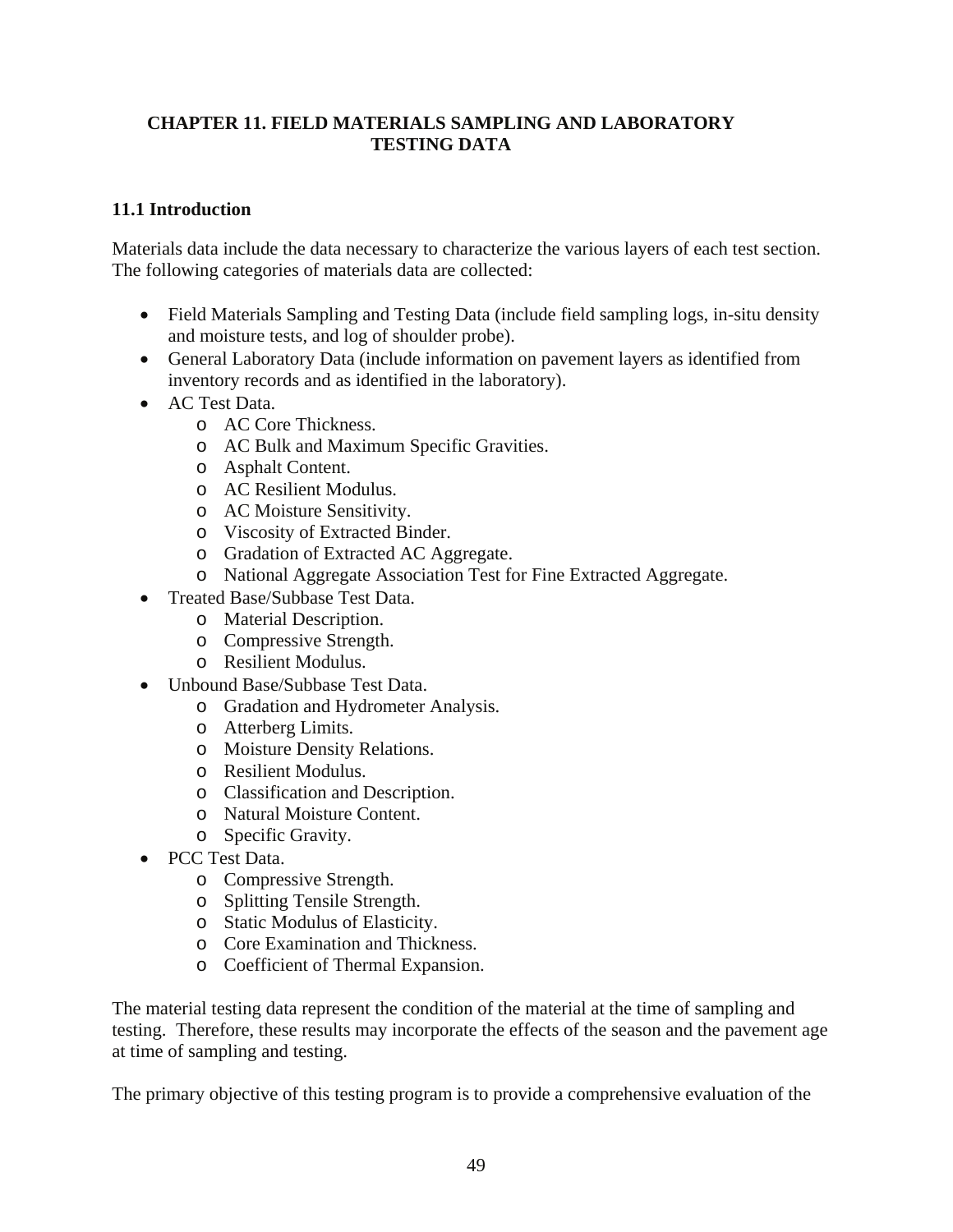<span id="page-59-0"></span>pavement layer structure and layer thicknesses of the pavement materials used in each section or project. The work is accomplished by core drilling, augering, test pit opening, sampling, and nuclear density testing along with the subsequent performance of a suite of laboratory material characterization tests. To facilitate the collection of these data, standard laboratory testing protocols and data entry sheets have been developed for recording all data collected in the field and in the laboratory.

The DCG provides some general information regarding the collection of materials data with respect to the LTPP program. Other documents, referenced below, provide more detailed information about the appropriate methodologies to be used in obtaining and reporting these data.

*Data Collection Guide for the Long-Term Pavement Performance Studies*, Operational Guide No. SHRP-LTPP-OG-001, SHRP, National Research Council, Washington, DC, January 1988, chapter 8.

*Data Collection Guide for the Long-Term Pavement Performance Studies*, Operational Guide No. SHRP-LTPP-OG-001, SHRP, National Research Council, Washington, DC, June 13, 1988, chapter 8.

*Data Collection Guide for the Long-Term Pavement Performance Studies*, Operational Guide No. SHRP-LTPP-OG-001, FHWA, Pavement Performance Division, McLean, VA, October 1993, chapter 8.

# **11.2 Sampling**

A different approach has been taken in the materials sampling for the GPS experiments and the SPS experiments. In addition, the sampling approach for each SPS experiment is different. Therefore, a separate materials sampling guide was prepared for the GPS test sections, and there is a specific guide for each of the SPS experiments. For each SPS project, a unique sampling and testing plan was prepared before construction of the project. The SPS experiment-specific guidelines provide the approach to be used in preparing the project-specific plans.

# **11.2.1 GPS Sampling Guidelines**

*SHRP-LTPP Guide for Field Materials Sampling, Testing and Handling*, Operational Guide No. SHRP-LTPP-OG-006, SHRP, National Research Council, Washington, DC, May 1990.

*SHRP-LTPP Guide for Field Materials Sampling, Handling, and Testing*, Operational Guide No. SHRP-LTPP-OG-006, SHRP, National Research Council, Washington, DC, February 1991.

# **11.2.2 SPS Sampling Guidelines**

Below are the references for the sampling guidelines for use in each SPS experiment.

*Specific Pavement Studies, Materials Sampling and Testing Requirements for Experiment*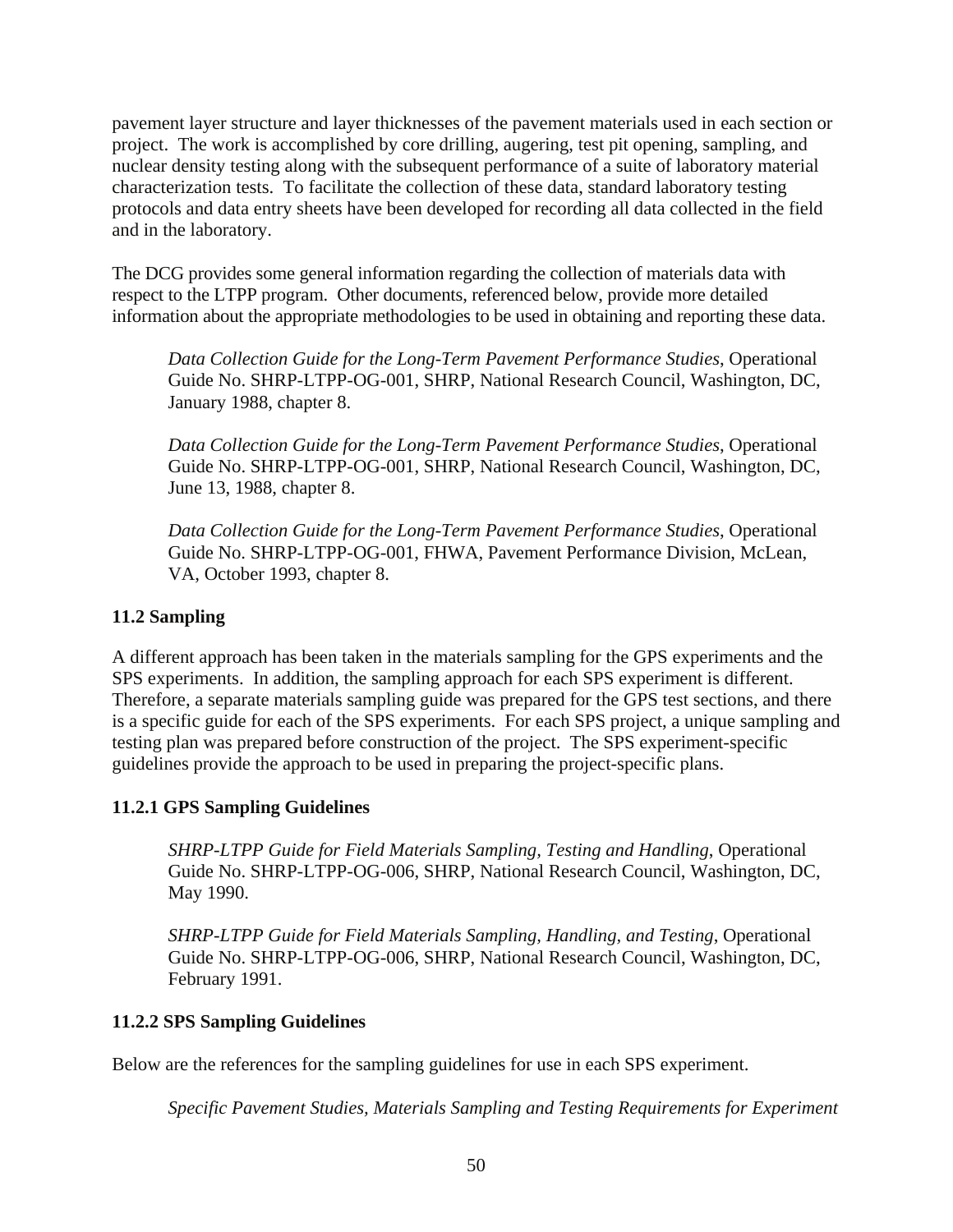*SPS–1, Strategic Study of Structural Factors for Flexible Pavements*, Operational Memorandum No. SHRP-LTPP-OM-021, SHRP, National Research Council, Washington, DC, February 1991.

*Specific Pavement Studies, Materials Sampling and Testing Requirements for Experiment SPS–1, Strategic Study of Structural Factors for Flexible Pavements*, FHWA, Pavement Performance Division, McLean, VA, January 1994.

*Specific Pavement Studies, Materials Sampling and Testing Requirements for Experiment SPS–2, Strategic Study of Structural Factors for Rigid Pavements*, Operational Memorandum No. SHRP-LTPP-OM-022, SHRP, National Research Council, Washington, DC, April 1991.

*Specific Pavement Studies, Materials Sampling and Testing Requirements for Experiment SPS–2, Strategic Study of Structural Factors for Rigid Pavements*, FHWA, Pavement Performance Division, McLean, VA, November 27, 1992.

*Specific Pavement Studies, Materials Sampling and Testing Requirements for Experiment SPS–2, Strategic Study of Structural Factors for Rigid Pavements*, FHWA, Pavement Performance Division, McLean, VA, March 30, 1994.

*Specific Pavement Studies, Materials Sampling and Testing Requirements for Experiment SPS–2, Strategic Study of Structural Factors for Rigid Pavements*, FHWA, Pavement Performance Division, McLean, VA, June 1994.

*Specific Pavement Studies, Materials Sampling and Testing Requirements for Experiment SPS–5, Rehabilitation of Asphalt Concrete Pavements*, Operational Memorandum No. SHRP-LTPP-OM-014, SHRP, National Research Council, Washington, DC, October 1990.

*Specific Pavement Studies, Materials Sampling and Testing Requirements for Experiment SPS–6, Rehabilitation of Jointed Portland Cement Concrete Pavements*, Operational Memorandum No. SHRP-LTPP-OM-019, SHRP, National Research Council, Washington, DC, January 1991.

*Specific Pavement Studies, Materials Sampling and Testing Requirements for Experiment SPS–7, Bonded Portland Cement Concrete Overlay of Concrete Pavements*, Operational Memorandum No. SHRP-LTPP-OM-020, SHRP, National Research Council, Washington, DC, January 1991.

*Specific Pavement Studies, Materials Sampling and Testing Requirements for Experiment SPS–8, Study of Environmental Effects in the Absence of Heavy Loads*, Operational Memorandum No. SHRP-LTPP-OM-030, SHRP, National Research Council, Washington, DC, August 1992.

*Specific Pavement Studies, Materials Sampling and Testing Requirements for Experiment*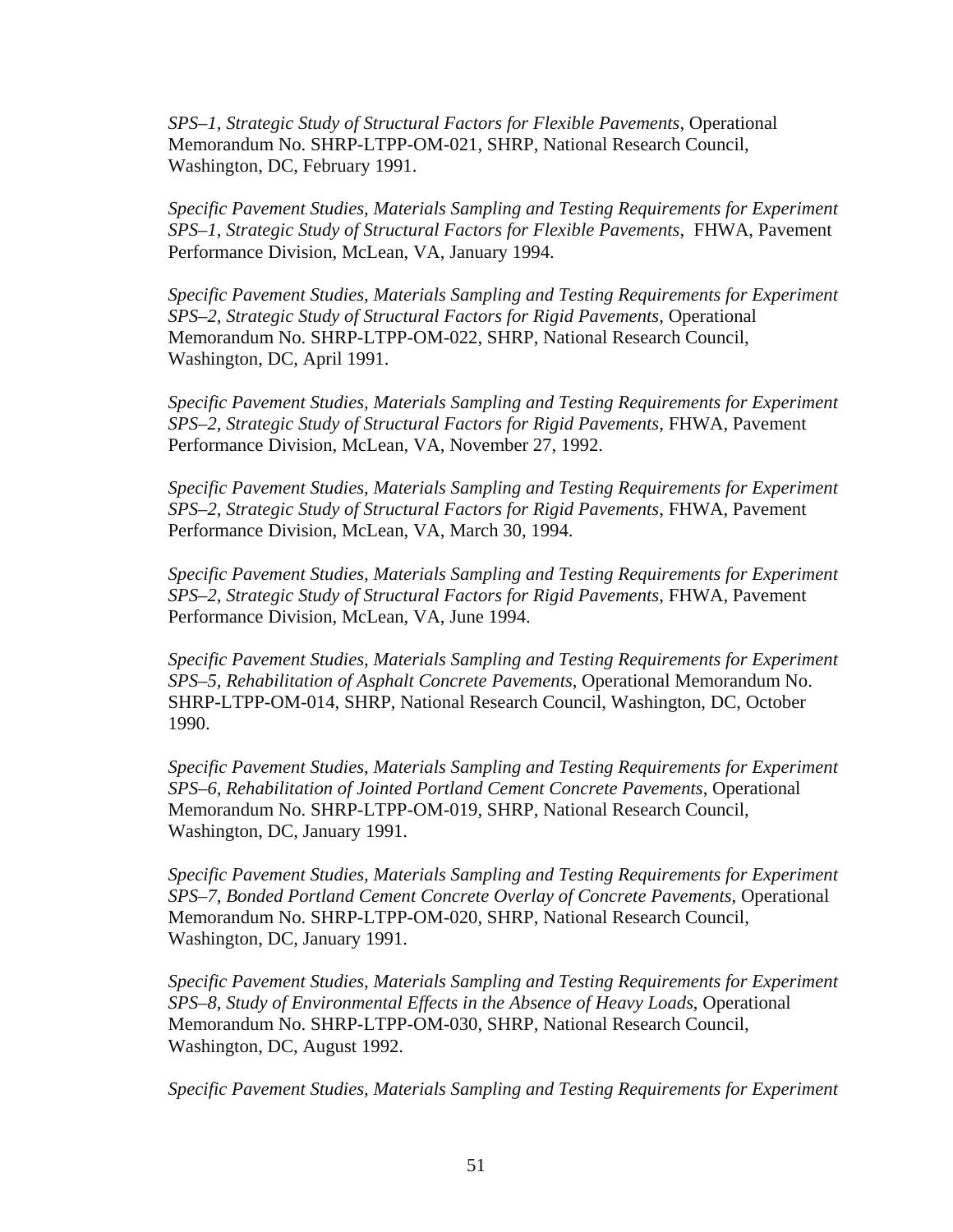<span id="page-61-0"></span>*SPS–9, Validation of SHRP Asphalt Specifications and Mix Design and Innovations in Asphalt Pavements*, SHRP, National Research Council, Washington, DC, February 1993.

*Specific Pavement Studies, Materials Sampling and Testing Requirements for Experiment SPS–9A, Superpave Asphalt Binder Study*, FHWA, Pavement Performance Division, McLean, VA, February 1996.

# **11.3 Testing**

This guide provides detailed instructions for performing and documenting laboratory testing and information on laboratory processing of samples. It also contains the individual protocols used in laboratory testing along with the methods for disposing of the samples once testing has been completed. The revisions listed below generally include the submittal of a new or revised protocol for a particular test via a materials directive.

*SHRP-LTPP Interim Guide for Laboratory Materials Handling and Testing (PCC, Bituminous Materials, Aggregates and Soils)*, Operational Guide No. SHRP-LTPP-OG-004, SHRP, National Research Council, Washington, DC, November 1989.

*SHRP-LTPP Interim Guide for Laboratory Materials Handling and Testing (PCC, Bituminous Materials, Aggregates and Soils)*, Operational Guide No. SHRP-LTPP-OG-004, SHRP, National Research Council, Washington, DC, April 1990.

*SHRP-LTPP Interim Guide for Laboratory Materials Handling and Testing (PCC, Bituminous Materials, Aggregates and Soils)*, Operational Guide No. SHRP-LTPP-OG-004, SHRP, National Research Council, Washington, DC, June 1990.

*SHRP-LTPP Interim Guide for Laboratory Materials Handling and Testing (PCC, Bituminous Materials, Aggregates and Soils)*, Operational Guide No. SHRP-LTPP-OG-004, SHRP, National Research Council, Washington, DC, December 1990.

*SHRP-LTPP Interim Guide for Laboratory Materials Handling and Testing (PCC, Bituminous Materials, Aggregates and Soils)*, Operational Guide No. SHRP-LTPP-OG-004, SHRP, National Research Council, Washington, DC, February 1991.

*SHRP-LTPP Interim Guide for Laboratory Materials Handling and Testing (PCC, Bituminous Materials, Aggregates and Soils)*, Operational Guide No. SHRP-LTPP-OG-004, SHRP, National Research Council, Washington, DC, November 1991.

*SHRP-LTPP Interim Guide for Laboratory Materials Handling and Testing (PCC, Bituminous Materials, Aggregates and Soils)*, Operational Guide No. SHRP-LTPP-OG-004, SHRP, National Research Council, Washington, DC, January 1992.

*SHRP-LTPP Interim Guide for Laboratory Materials Handling and Testing (PCC, Bituminous Materials, Aggregates and Soils)*, Operational Guide No. SHRP-LTPP-OG-004, SHRP, National Research Council, Washington, DC, May 1992.